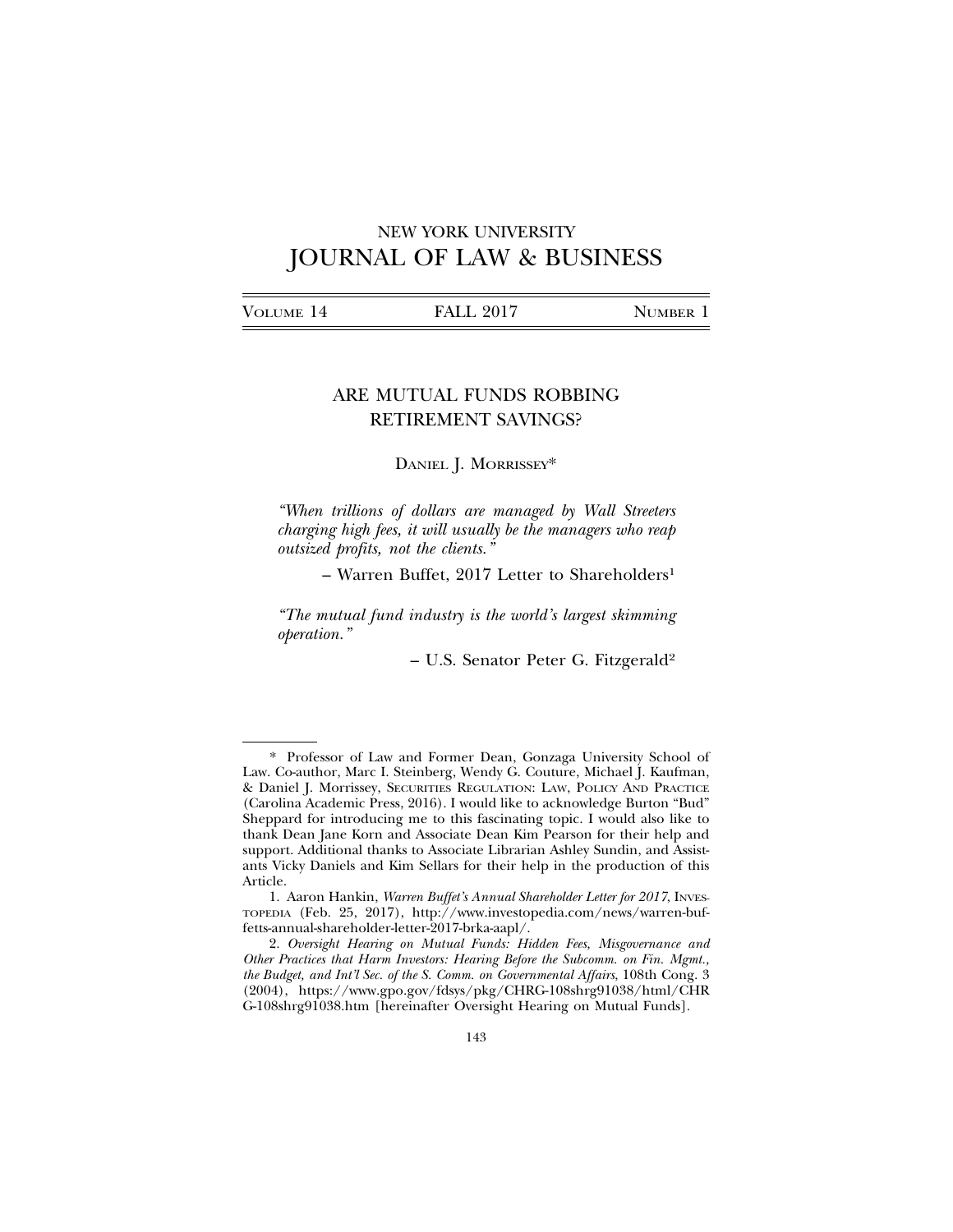|                         |                                                                 | 144 |
|-------------------------|-----------------------------------------------------------------|-----|
| L                       | MUTUAL FUNDS AND HOW THEY ROSE TO                               |     |
|                         |                                                                 | 148 |
|                         | The Size and Scope of the Industry $\ldots \ldots \ldots$<br>A. | 148 |
|                         | The Origins and Growth of Mutual Fund<br>B.                     | 153 |
| II.                     | FEDERAL REGULATION OF FUNDS                                     | 154 |
|                         | The Great Reforms of the $1930$ s<br>А.                         | 154 |
|                         | B.                                                              | 156 |
|                         | New Concerns During the Post-War Stock Surge.<br>C.             | 158 |
|                         | D.                                                              | 159 |
| Ш                       | EXCESSIVE FEES AFTER THE 1970 AMENDMENTS                        | 161 |
|                         | The Gartenberg Precedent<br>А.                                  | 161 |
|                         | The Impact of the Market-Timing and Late-<br><b>B.</b>          |     |
|                         | Trading Scandals                                                | 163 |
|                         | The Fitzgerald Hearings<br>C.                                   | 165 |
|                         | Harris v. Jones<br>D.                                           | 166 |
|                         | Е.                                                              | 168 |
|                         | F                                                               | 170 |
| $\mathbf{I} \mathbf{V}$ | MUTUAL FUND FEES AND THE DIRECTORS WHO                          |     |
|                         | AUTHORIZE THEM                                                  | 174 |
|                         | Adviser Compensation<br>А.                                      | 174 |
|                         | Directors and What They Are Paid<br><b>B.</b>                   | 181 |
|                         | CONCLUSION: SHAREHOLDER LITIGATION AS THE                       |     |

EFFECTIVE REMEDY . . . . . . . . . . . . . . . . . . . . . . . . . . . . . . 183

## **INTRODUCTION**

Almost all Americans who want to grow their savings entrust them to various financial institutions promising monetary returns.3 Mutual funds,4 "commonly defined as pools of stocks, bonds, or other investment securities,"<sup>5</sup> are among the most popular of those. There are now more than 16,000 mutual

<sup>3.</sup> *See generally*, TAMAR FRANKEL & KENNETH E. BURDON, INVESTMENT MANAGEMENT REGULATION 1–7 (5th ed. 2015).

<sup>4.</sup> For general information about the regulation of mutual funds, *see* U.S. Securities and Exchange Commission (SEC), *Investment Company Registration and Regulation Package,* www.sec.gov/divisions/investment/invcoreg12 1504.htm.

<sup>5.</sup> Quinn Curtis & John Morley, *The Flawed Mechanics of Mutual Fund* Litigation, 32 YALE J. ON REG. 1, 4 (2015). The U.S. Supreme Court has given this definition of a mutual fund: ". . . a pool of assets, consisting primarily of [a] portfolio [of] securities, and belonging to the individual investors holding shares in the fund." Burks v. Lasker, 441 U.S. 471, 480 (1979).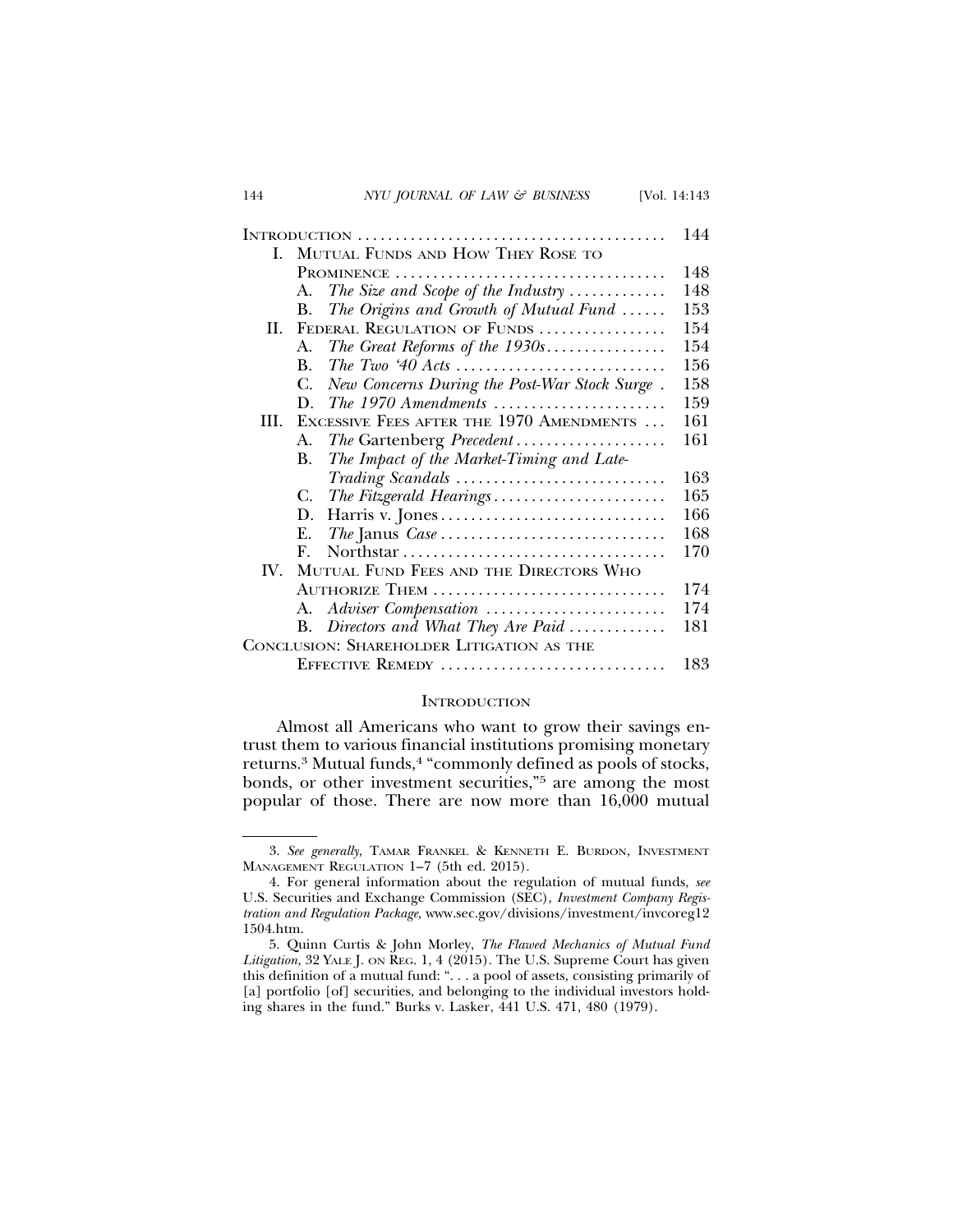funds cumulatively holding in excess of \$18 trillion in assets<sup>6</sup> that belong to over 90 million investors.7 The managers of these holdings and their affiliates are paid an astronomical amount for their services—\$100 billion annually—all of which comes from the funds of their investors.8

Because self-funded retirement plans like  $401(k)s<sup>9</sup>$  and IRAs10 have in large measure replaced defined benefit pensions that companies used to provide for their employees, individuals have increasingly turned to these investment programs to build resources to sustain them after their working years.<sup>11</sup> As a result, mutual funds have grown prodigiously in both numbers and assets during the last several decades.<sup>12</sup>

9. 26 U.S.C. § 401(k). These are "tax sheltered retirement plans. Funds placed in them are not taxable to the employee and are deductible by the company; contributions and earnings increase tax-free until they are withdrawn." CHARLES J. WOELFEL, THE FITZROY DEARBORN ENCYCLOPEDIA OF BANK-ING AND FINANCE (10th ed. 1996).

<sup>6.</sup> An interesting comparative figure here is the national debt which is slightly higher than this amount, \$20.5 trillion. U.S. Department of the Treasury, Bureau of the Fiscal Service, TREASURY DIRECT, http://www.treasurydir ect.gov/NP/debt/current (last visited Nov. 16, 2017).

<sup>7.</sup> INVESTMENT COMPANY INSTITUTE, 2016 INVESTMENT COMPANY FACT BOOK 6 (2016), https://www.ici.org/pdf/2016\_factbook.pdf.

<sup>8.</sup> *See infra* note 189 and accompanying text. An interesting comparative figure here is the cost to society of incarcerating the 2.3 million people who are currently in U.S. prisons and jails. One study found that the aggregate price of incarceration for 40 participating states was \$39 billion annually. *See* Peter Wagner & Bernadette Rabuy, *Mass Incarceration: The Whole Pie 2017*, *in* PRISON POLICY INITIATIVE (Mar. 14, 2017), www.prisonpolicy.org/ reports/ pie2017.html; Christian Henrichson & Ruth Delaney, *The Price of Prisons: What Incarceration Costs Taxpayers*, VERA INSTITUTE OF JUSTICE (2012), http:// archive.vera.org/sites/defaul/files/resources/downloads/price-of-prisonsudated-version-021914.pdf.

<sup>10. 26</sup> U.S.C. § 408(a), 26 C.F.R. § 1.408-2. These are pension plans that allow "annual sums to be set aside from earnings free of tax and accumulated in a fund, which pays interest. Basic-rate tax is payable once the saver starts to withdraw from the account, which must be done no later than the participant's 70th birthday." *Individual Retirement Account (IRA)*, OXFORD DIC-TIONARY OF FINANCE AND BANKING (4th rev. ed. 2008).

<sup>11.</sup> *See* Barbara A. Butrica, Howard M. Iams, Karen E. Smith & Eric Toder, *The Disappearing Defined Benefit Pension and its Potential Impact on the Retirement Incomes of Baby Boomers*, 69 SOC. SECURITY BULL. NO. 3 (2009). Among other findings, this study reports that the percentage of workers participating in traditional pensions declined from 38% to 20% from 1980 to 2008.

<sup>12.</sup> INVESTMENT COMPANY INSTITUTE, *supra* note 7.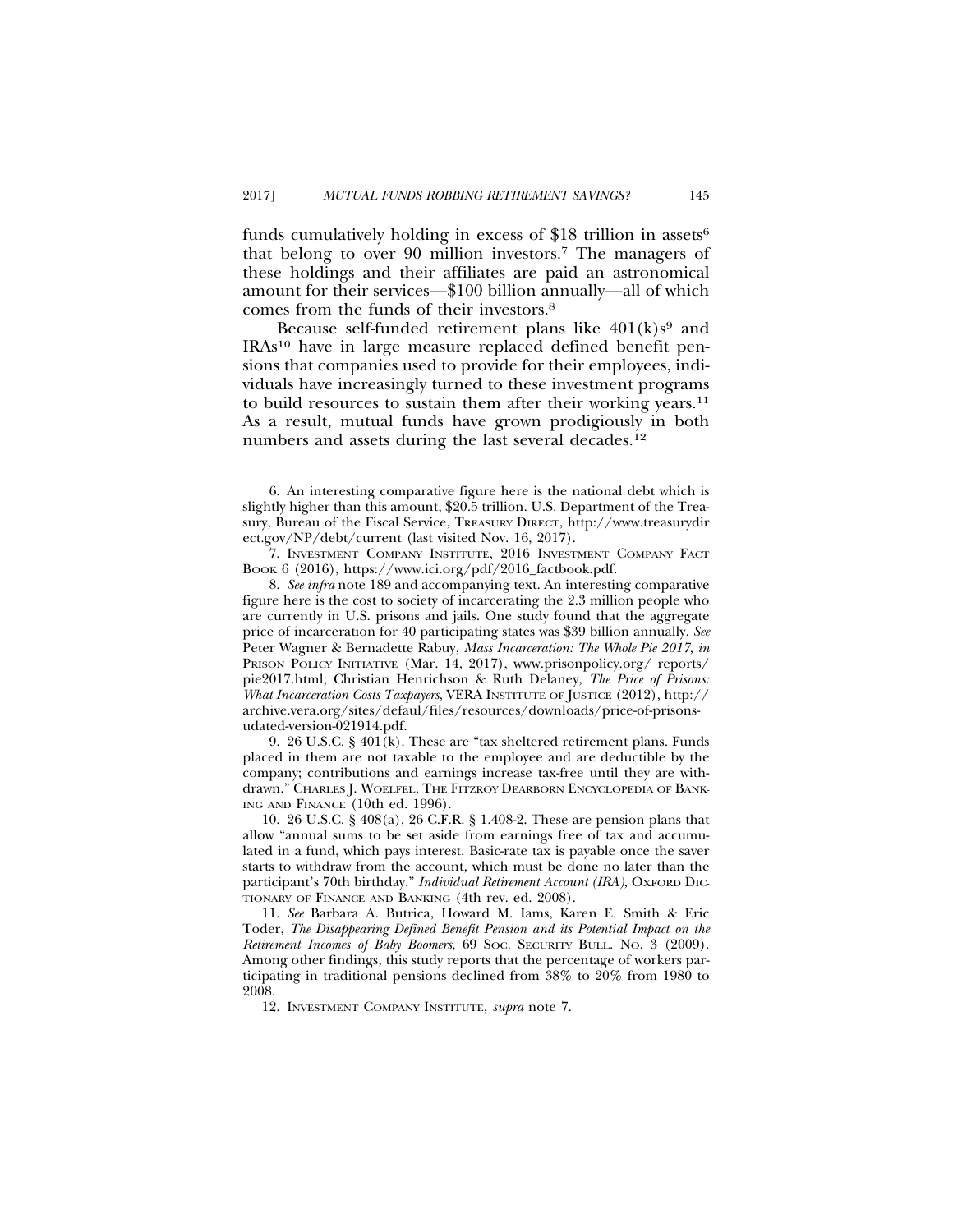The companies providing these financial services have features that many find attractive. They afford a form of "massproduced"13 investment advice to individuals who are not typically able to afford such personalized services. In lieu of individualized guidance, mutual funds also give those with limited nest eggs the ability to pool their resources with others to buy shares in a portfolio containing various types of securities. Such an aggregation is said to provide small investors with significant benefits like diversification, expert management, and economies of scale.14

Consequently, it is important that firms offering these opportunities be run honestly and effectively and that the funds committed to them be administered with care. However, as with all situations where individuals hold and manage the money of others, the possibilities for overcharging and, even worse, outright fraud, are ever present.15 In the 1930s and 40s, therefore, the federal government set up a system to regulate these firms and has amended it over the years to assure that those who commit their resources to mutual funds will not be cheated.16

For some time, this industry was perceived to be conservatively managed and fairly run. So, in the last decade it came as a shock that some of the most prominent of these funds were involved in a series of "market-timing" and "late-trading" scandals.17 While that misconduct brought a swift response from regulators,18 it would be a mistake to assume that all is now well with this crucial segment of our economy. Concerns persist because of how these firms are structured. They are set up in a way that seems to invite conflicted loyalties and allow their managers to charge fees that drain away the savings of their investors. These fees amount to an astounding \$100 billion an-

<sup>13.</sup> FRANKEL & BURDON, *supra* note 3, at 9.

<sup>14.</sup> *Id.* at 9–10.

<sup>15.</sup> The seminal work there is LOUIS BRANDEIS, OTHER PEOPLE'S MONEY AND HOW THE BANKERS USE IT (1914).

<sup>16.</sup> *See infra* notes 78–105 and accompanying text.

<sup>17.</sup> For a fine description of such scandals *see* ANDREW PETERSON, WHITE COLLAR CRIME IN THE MUTUAL FUND INDUSTRY (2012). *See also infra* note 145 and accompanying text.

<sup>18.</sup> For a list of SEC actions brought in that wake of market-timing and late-trading scandals, *see* H. Norman Knickle, *The Investment Company Act of 1940: SEC Enforcement and Private Actions,* 23 ANN. REV. BANKING & FIN. L. 777 (2004).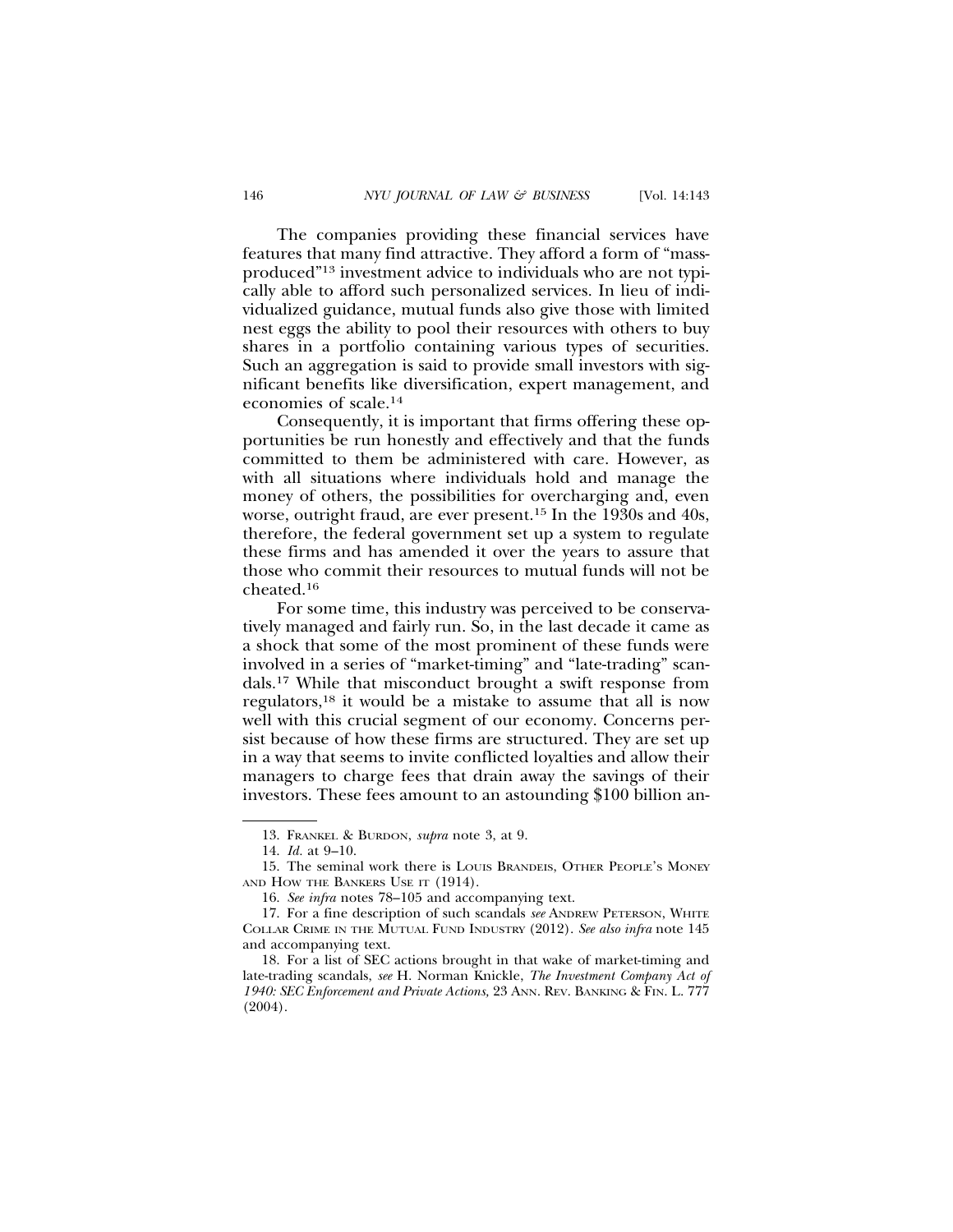nually which, necessarily, must come out of the money entrusted to the funds.19 As a well-regarded financial journalist put it, "Wall Street is bleeding savers dry."20

While investment companies began with their own staffs, they are now primarily run by outside firms which serve as their advisers under contracts with the funds' directors. This Article will discuss how this external model functions,<sup>21</sup> how the law has sought to regulate it, and how courts have reacted to allegations that such advisers engage in reprehensible conduct. Such allegations typically involve claims that the advisers have charged excessive and unjustifiable fees<sup>22</sup> or have, with the complicity of their directors, acted in other harmful ways that diminish the value of their funds.23

The best way to combat these injurious practices is for shareholders to hold those advisers accountable in litigation. This Article will therefore discuss ways in which this can be done effectively.24 It will also focus on the potential liability of fund directors who continue to renew the contracts of adviser/ managers even as the advisers are breaching the fiduciary duties they owe investors.25 As a prelude to that discussion, this Article will present relevant background information about the mutual fund industry.

<sup>19.</sup> *See infra* note 137 and accompanying text. The fees taken from mutual fund investors continue to grow. A report from a few years earlier put them at \$88 billion. Jeff Sommer, *Fees on Mutual Funds Fall. Thank Yourself.*, N.Y. TIMES, May 9, 2015, at BU3. The fees on these actively managed funds have been desribed as "one of the great gravy trains in financial history." Landon Thomas, Jr., *Why Are Mutual Fund Fees So High? This Billionaire Knows*, N.Y. TIMES (Dec. 30, 2017), https://www.nytimes.com/2017/12/30/business/why-are-mutual-fund-fees-so-high-this-billionaire-knows.html.

<sup>20.</sup> Eduardo Porter, *Americans Aren't Saving Enough for Retirement, but One Change Could Help*, N.Y. TIMES (Mar. 3, 2015) *quoted in* WILLIAM A. BIRDTHISTLE, EMPIRE OF FUNDS 50 (2016).

<sup>21.</sup> *See infra* notes 47–49 and accompanying text.

<sup>22.</sup> *See infra* notes 124–133 and accompanying text.

<sup>23.</sup> *See infra* notes 140–146 and accompanying text.

<sup>24.</sup> *See infra* notes 151–88, 247–48 and accompanying text.

<sup>25.</sup> *See infra* notes 244–247 and accompanying text.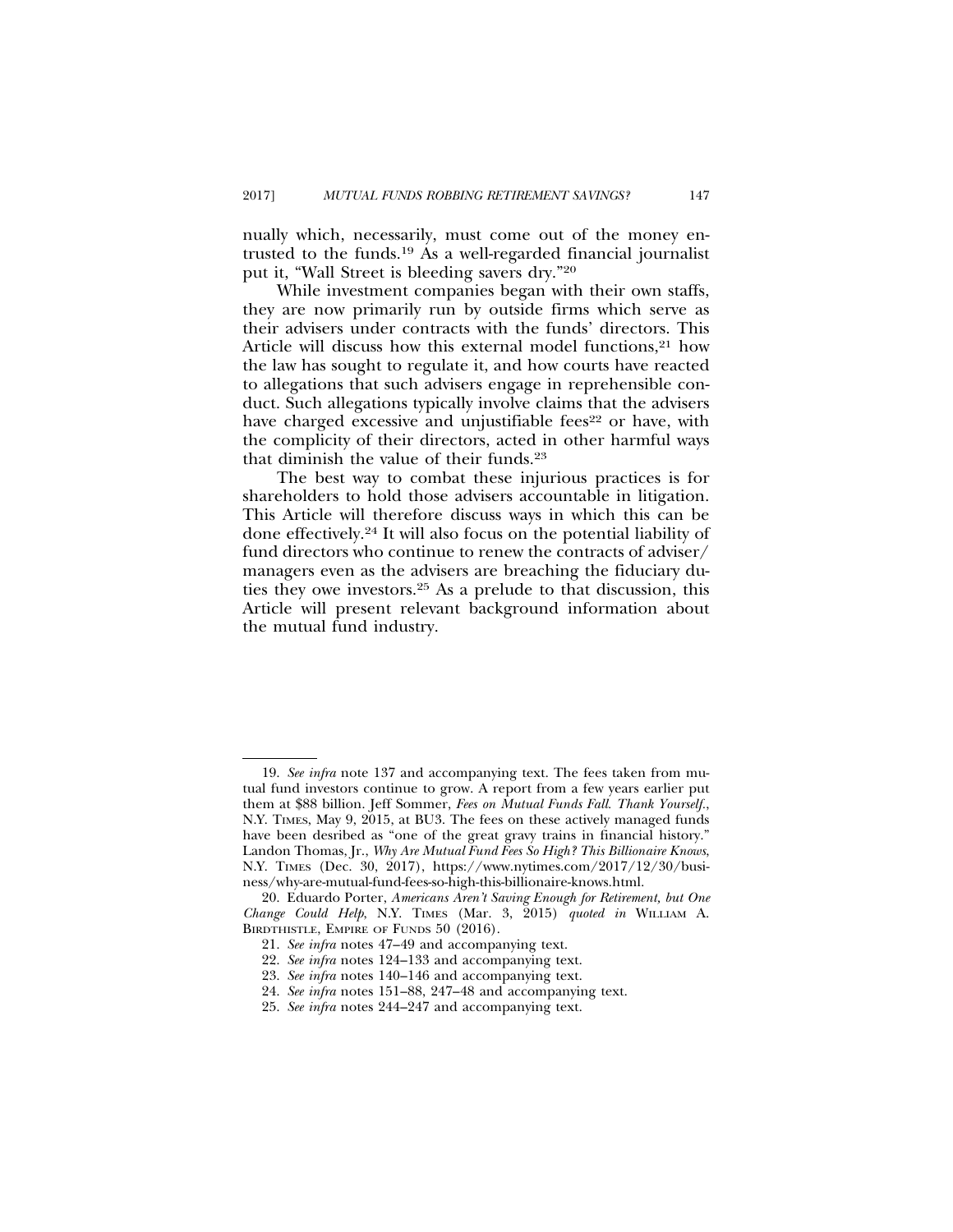## MUTUAL FUNDS AND HOW THEY ROSE TO PROMINENCE

## A. *The Size and Scope of the Industry*

The most common type of U.S. mutual fund is the openend investment company,26 a firm which exists to hold and trade securities issued by other entities.27 It funds its operations by daily selling its own shares to the public.28 If its investors so desire, it must also buy them back at the end of each business day at the net asset value (NAV) of the securities it is then holding.29 An open-ended investment company therefore expands or contracts daily based on its assets.30 This immediate redemption feature, a special right of exit, gives investors valuable liquidity. Other investment vehicles like hedge<sup>31</sup>

27. Curtis & Morley, *supra* note 5, at 5.

28. *Id*. at 4.

29. Morley, *Collective Branding*, *supra* note 26, at 352. The name "openend" indicates that almost immediate right of exit. Elsewhere that author asserts that such liquidity is a feature of mutual funds which is compatible with investors having little control over those companies. *Id.* at 1233. *See also* BIRDTHISTLE, *supra* note 20, at 26.

30. Since a good bit of the compensation that fund advisers make is based on a percentage of the assets they manage, this gives them substantial incentives to grow the size of their funds. For the problems that may cause fund investors *see infra* notes 121–123 and accompanying text. *See also* Steven Fox, *Your Financial Advisor May Not Be Looking Out for You*, EXPERIENCE, June–July 2017, https://www.americanbar.org/groups/senior\_lawyers/ publications/experience/2017/june-july/your-financial-advisor-may-not-be-looking-out-you.html.

31. These are typically structured as unit trusts (*see infra* notes 36–38 and accompanying text) that attempt to achieve large gains by exploiting market anomalies. "These funds are often high-return and are regarded as speculative." *Hedge Fund*, OXFORD DICTIONARY OF FINANCE AND BANKING (4th ed. 2008). They are subject to much less regulation than traditional mutual funds because they only accept contributions from "accredited investors," a

<sup>26.</sup> John Morley, *Collective Branding and the Origins of Investment Fund Regulation,* 6 Va. L. & Bus. Rev. 341, 354 (2012) [hereinafter Morley, *Collective Branding*]. As that author elsewhere states, "Mutual funds are sometimes called 'open-end' funds to distinguish them from 'closed-end' funds." (*See infra* notes 34–35 and accompanying text). John Morley, *The Separation of* Funds and Managers: A Theory of Investment Fund Structure and Regulation, 123 YALE L.J. 1228, 1235 (2014) [hereinafter Morley, *The Separation of Funds and Managers*]. According to the last report of the Investment Company Institute, open-end funds have \$15.6 trillion of the \$18.1 trillion currently held by investment companies. INVESTMENT COMPANY INSTITUTE, *supra* note 7, at 9.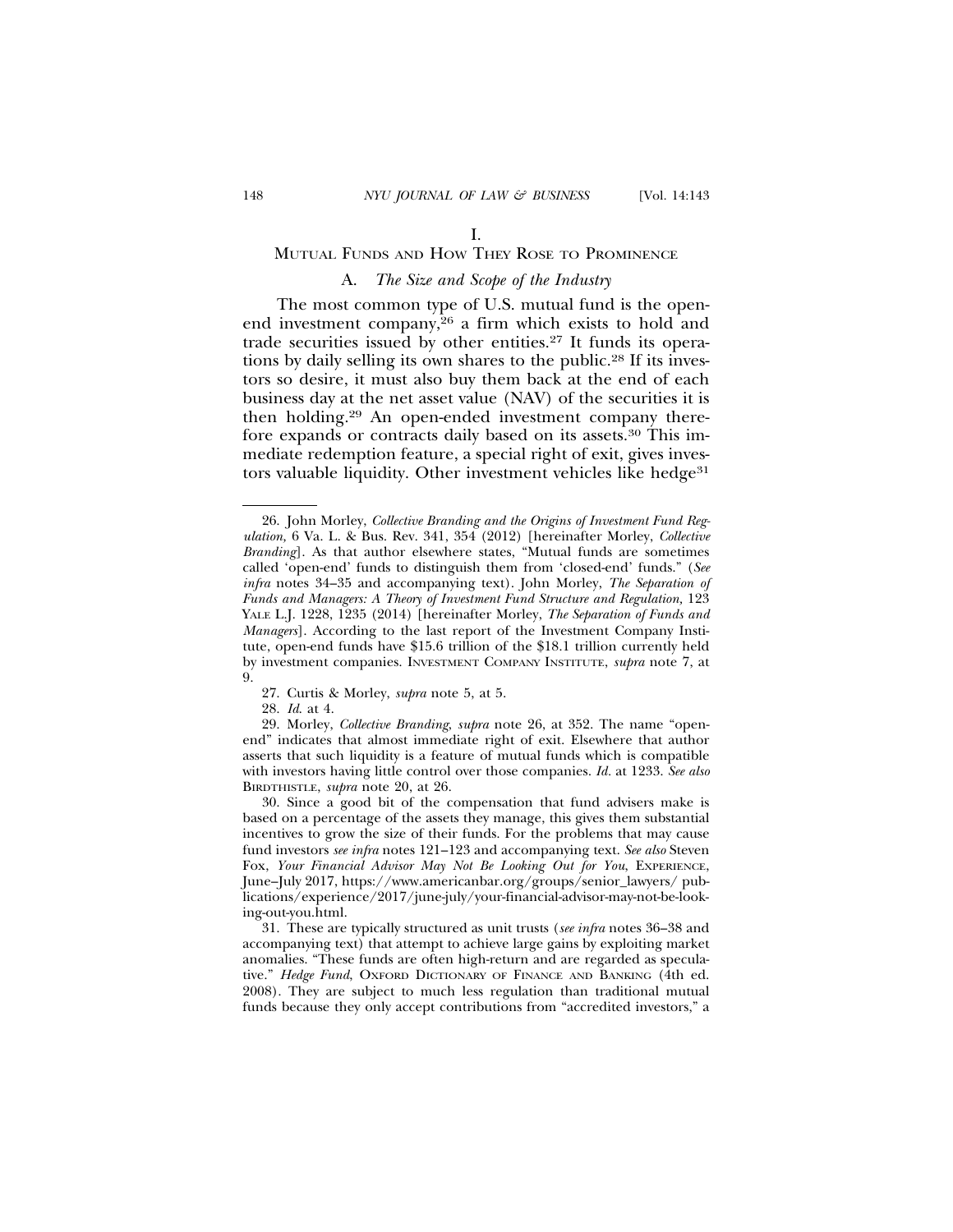or private equity funds<sup>32</sup> lack this feature, so they are primarily sold only to wealthy individuals or institutions who can take the risk of a long-term illiquid investment.33

There are two other types of investment companies, but these are much less prevalent and contain far fewer assets than open-end companies. The first are closed-end funds, which sell shares to the public only once and do not stand ready to repurchase them like open-end firms. Instead, their stockholders can only exit by selling their shares to others in the market.34 Closed-end funds must also distribute their income to investors every year, which can make them less advantageous than open-end firms in two ways. First, the annual distribution requirement can result in tax consequences for their share-

term defined under Securities Act Rule 501, 17 C.F.R. § 230.501, to only include individuals with high net worth or annual incomes. Hedge funds allow only limited redemptions (monthly or quarterly), unlike mutual funds which allow investors to withdraw their contributions daily. Morley, *The Separation of Funds and Managers*, *supra* note 26, at 1235.

<sup>32.</sup> These are investment firms that attempt to "make high returns by (1) obtaining a controlling interest in a target company. . . . (2) subjecting it to radical financial and organizational restructuring . . . . and (3) selling the revitalized company or floating it on the stock exchange." *Private Equity Firm*, OXFORD DICTIONARY OF FINANCE AND BANKING (4th rev. ed. 2008). Private equity firms do not allow their investors to withdraw their contributions. "Instead, they exist for terms of years—usually around five or ten years—after which they wind up by distributing their assets or by selling them and distributing the proceeds." Morley, *The Separation of Funds and Managers*, *supra* note 26*,* at 1236*.*

<sup>33.</sup> *See id.* at 1235.

<sup>34.</sup> As Professor Morley describes them: "Closed-end funds are similar to mutual funds [open-end funds] in many respects. They are pools of investment securities, they sell interests widely to the public, and they must comply with the ICA [The Investment Company Act, *see infra* note 84 and accompanying text]. The primary difference is that closed-end funds do not allow shareholders to redeem. Rather than redeeming, closed-end fund shareholders dispose of their shares by selling them on stock exchanges, just as they might do with shares of operating companies." *Id.* Elsewhere Professor Morley provides a good description of how closed-end funds dominated the investment industry until the 1929 market crash when many became insolvent—particularly those that were leveraged and traded below their NAVs. By the mid-1930s however open-end funds that redeemed their shares daily at their NAVs became much more attractive to investors and they have come to dominate the industry to this day. *See id.* at 348–54.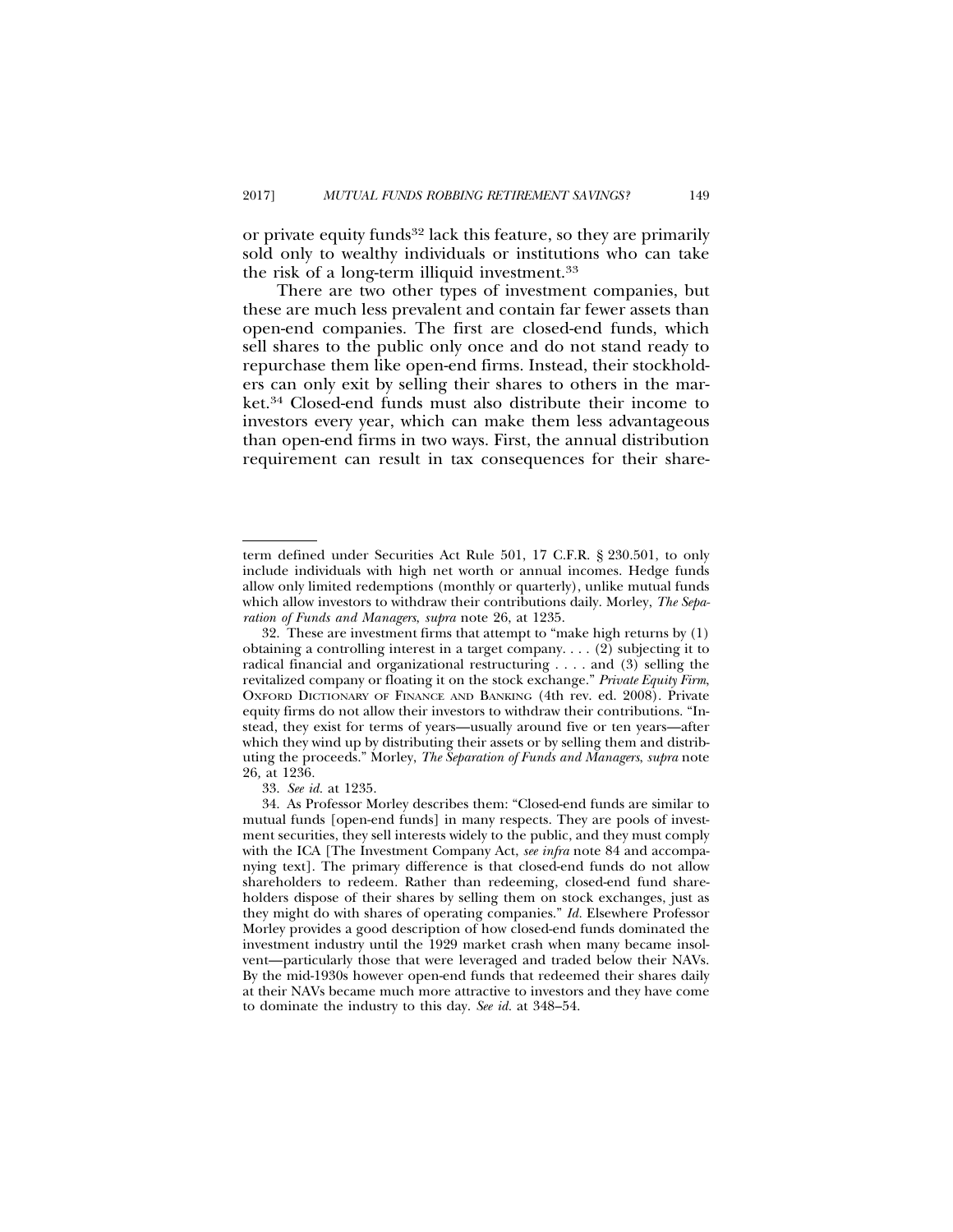holders, and second, such payments will automatically diminish the assets of those funds.35

The second alternative to open-end funds is the Unit Investment Trust. It is typically established for a set duration and begins with a portfolio of shares that does not change.<sup>36</sup> Therefore, unlike the other two types of investment companies, it does not require an investment manager.37 Investors can redeem their shares daily as in an open-end company or wait until the trust terminates and receive their proportionate payouts at that time.38

Exchange-Traded Funds (ETFs) should also be included in this group of investment vehicles. These are essentially participations in a basket of stocks traded on an exchange.39 Their values are therefore based on the shares in a particular index which provide a broad exposure to the market. Like mutual funds,<sup>40</sup> they also offer diversified investment opportunities. ETFs are commonly structured as open-end companies or unit trusts and their shares are typically traded on an exchange.41 Unlike mutual funds, however, they are not just redeemable at the end of each day, but can be bought or sold at any point in time.42

<sup>35.</sup> Professor Morley, suggests that this different treatment arose because the mutual fund industry lobbied for it, knowing that it would promote its interests at the expense of closed-end funds. The payments they must make drain resources away and discourage new investments. Open-end funds, by contrast, do not suffer such losses in their assets. In addition, they do not have to deal with the tax disadvantages that result from those required distributions which may scare away new investors. *See id.* at 346.

<sup>36.</sup> *See* INVESTMENT COMPANY INSTITUTE, *supra* note 7, at 20.

<sup>37.</sup> FRANKEL & BURDON, *supra* note 3, at 15.

<sup>38.</sup> *See* INVESTMENT COMPANY INSTITUTE, *supra* note 7, at 20.

<sup>39.</sup> *See* BIRDTHISTLE, *supra* note 20, at 179–80. *See also* U.S. SECURITIES AND EXCHANGE COMMISSION, Fast Answers, https://www.sec.gov/answers/etf .htm. Among other things that discusses one type of ETF known as "Spiders" or "SPDR"s which invest in all the stock in the S&P Composite Stock Price Index.

<sup>40.</sup> *See* Michael Chamberlain, *What's the Difference? Mutual Funds and Exchange Traded Funds Explained,* FORBES, Jul. 18, 2013.

<sup>41.</sup> *See* U.S. SECURITIES AND EXCHANGE COMMISSION*, supra* note 39.

<sup>42.</sup> *See* Chamberlain, *supra* note 40. ETFs also have tax advantages over mutual funds. When shareholders redeem their stock from mutual funds they may have to pay capital gains tax. The sale of an ETF by contrast does not result in the sale of the underlying securities so no gain arises. *Id.*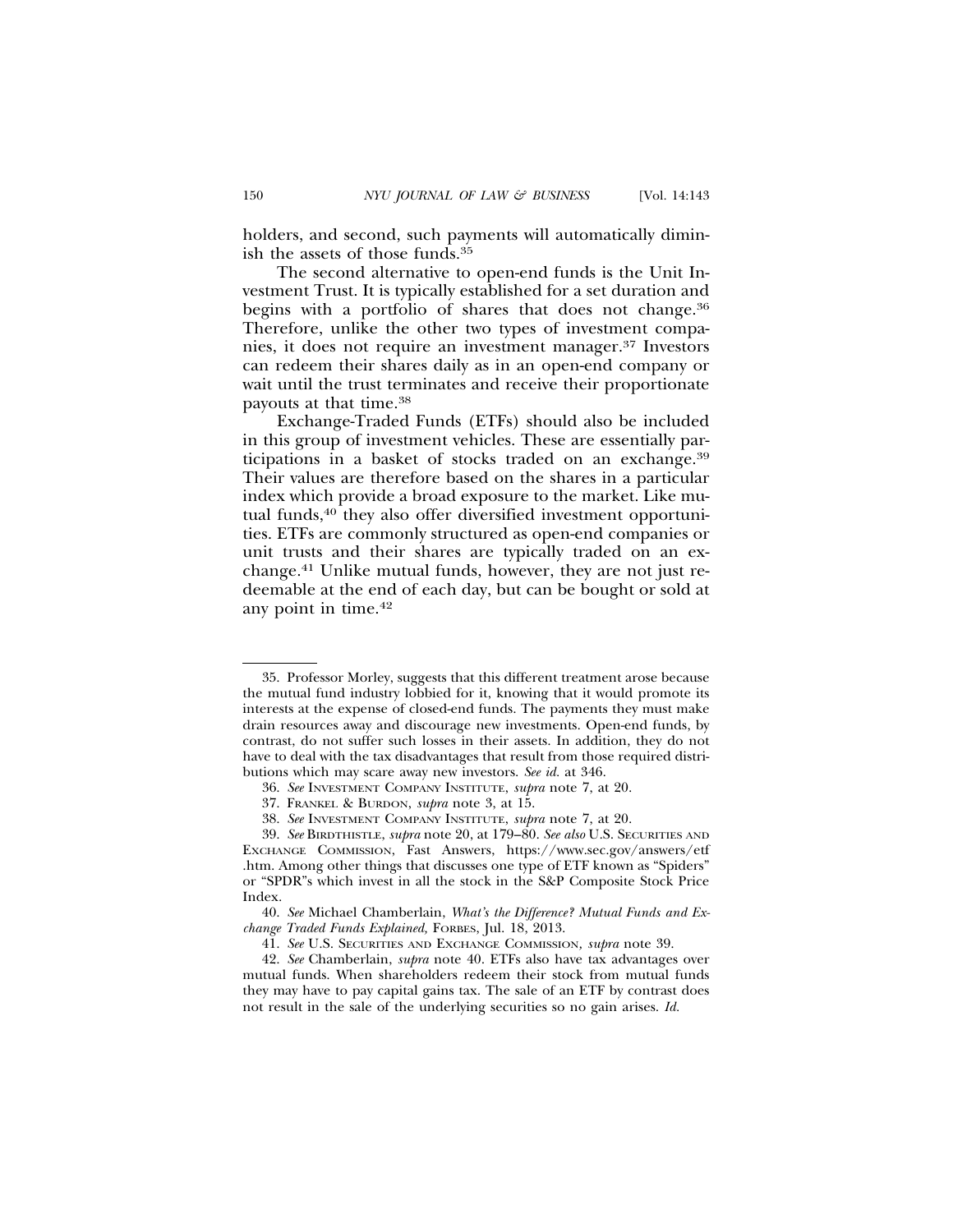Although ETFs are increasing in popularity,<sup>43</sup> open-end companies continue to comprise the largest portion of the mutual fund industry. At the close of 2015 there were 9,520 of them in the United States compared to 558 closed-end funds, 5,188 unit investment trusts, and 1,594 ETFs.44 In dollar amounts, open-end companies at that point in time had holdings valued at \$15.6 trillion, while closed-end funds, unit investment trusts, and ETFs respectively had assets of \$261 billion, \$94 billion, and \$2.1 trillion.<sup>45</sup> Since open-end firms thus comprise the lion's share of the investment company market, this Article will focus on them and refer to them synonymously as "mutual funds."46

Although there are thousands of U.S. mutual funds, many of them have the same financial service company as their common sponsor. They are therefore usually referred to as complexes or families of funds.47 Some of those fund advisers run other operations as well, such as insurance, banking, and brokerage operations.48 Seventy-nine percent of the complexes, however, are run by independent fund advisers that operate no other businesses, and those firms manage 67% of all the money held by investment companies.49

In fact, five fund families hold 45% of all mutual fund assets,50 and two of the largest— Fidelity and Vanguard—are so well known that they are household names.<sup>51</sup> Additionally, the industry is highly concentrated, with the 25 largest complexes controlling 75% of the assets held by all U.S. mutual funds.52

These families typically offer a variety of funds that provide diverse investment opportunities. Overall, equities (i.e. long-term investments in U.S. corporations) comprise the ma-

<sup>43.</sup> At the end of 2015 there was double the number of ETFs than at the same time in 2009. INVESTMENT COMPANY INSTITUTE, *supra* note 7, at 22.

<sup>44.</sup> *Id.*

<sup>45.</sup> *Id.* at 9.

<sup>46.</sup> *See* Chamberlain*, supra* note 40.

<sup>47.</sup> Morley, *The Separation of Funds and Managers*, *supra* note 26, at 1239.

<sup>48.</sup> *Id.* at 1238.

<sup>49.</sup> INVESTMENT COMPANY INSTITUTE, *supra* note 7, at 15.

<sup>50.</sup> *Id.* at 17.

<sup>51.</sup> Their gigantic size gives them that status. For instance, the Vanguard Total Stock Market Index Fund holds stock in more than 3,700 companies and is valued at \$350 billion. BIRDTHISTLE, *supra* note 20, at 25.

<sup>52.</sup> INVESTMENT COMPANY INSTITUTE, *supra* note 7, at 17.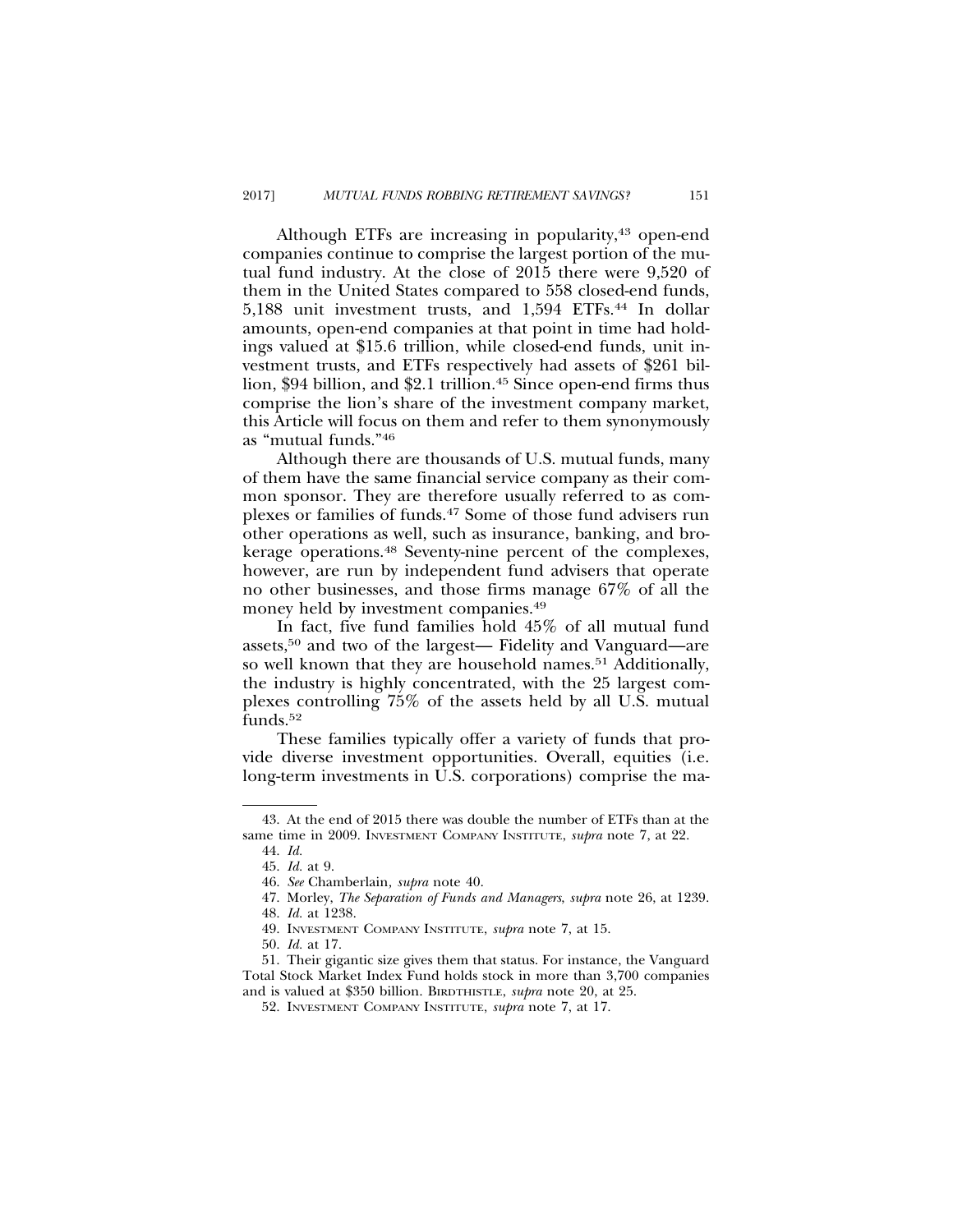jority  $(56\%)$  of their assets.<sup>53</sup> In fact, mutual funds hold

25–26% of the outstanding stock in U.S. companies.54 Bonds, money-market and commodity investments make up most of their remaining assets.55

Importantly, 22% of the assets of U.S. households are invested in mutual funds,<sup>56</sup> a percentage that has been steadily increasing over the last thirty years. A large portion of U.S. household savings are held in 401(k)s, IRAs, and other retirement accounts.57 Since 80 million baby boomers are expected to retire over the next two decades at a rate of 10,000 per day,58 Americans will become even more dependent on mutual funds for their livelihood in the years to come.

Many of these retirees will be living longer, since the life expectancy in this country has increased by more than a decade over the last 25 years.<sup>59</sup> Yet, it looks like many of those seniors will have only meager resources on which to live during their elongated life spans. The average monthly social security benefit for a retired person is just \$1,25960 and workers today between the ages of 55 and 64 shockingly have a median balance of only \$111,000 in their personal retirement accounts.61

57. *Id.* at 12. *See also* PETERSON, *supra* note 17, at 3. For a good discussion of the decline of pensions formerly provided by companies to their employees and the rise of these self-funded retirement programs to take their place, *see* BIRDTHISTLE, *supra* note 20, at 1–11.

58. BIRDTHISTLE, *supra* note 20, at 7. Boomers hold roughly \$10 trillion in these tax-deferred savings accounts. Vipal Monga & Sarah Krouse, *Pulling Retirement Cash, but Not by Choice,* WALL ST. J. (Jan. 16, 2017), https://www.wsj .com/articles/pulling-retirement-cash-but-not-by-choice-1484568043. According to consumer reports, an average two-income couple will pay more than \$150,000 in fees on their 401(k) plans during their lifetimes. Tobie Stranger, *Be a Gold Medal Winner When It Comes To Your Personal Finances*, CONSUMER REPORTS (Aug. 6 2016), https://www.consumerreports.org/per sonal-finance/be-gold-medal-winner-when-it-comes-to-personal-finances/.

60. SOC. SEC. ADMIN., MONTHLY STATISTICAL SNAPSHOT, SEPT. 2017 https:/ /www.ssa.gov/policy/docs/quickfacts/stat\_snapshot/.

61. BIRDTHISTLE, *supra* note 20, at 11.

<sup>53.</sup> *Id.* at 8.

<sup>54.</sup> *Id.* at 14.

<sup>55.</sup> *Id.* at 8.

<sup>56.</sup> *Id.* at 11.

<sup>59.</sup> BIRDTHISTLE, *supra* note 20, at 7. *See also* Monga & Krouse, *supra* note 58.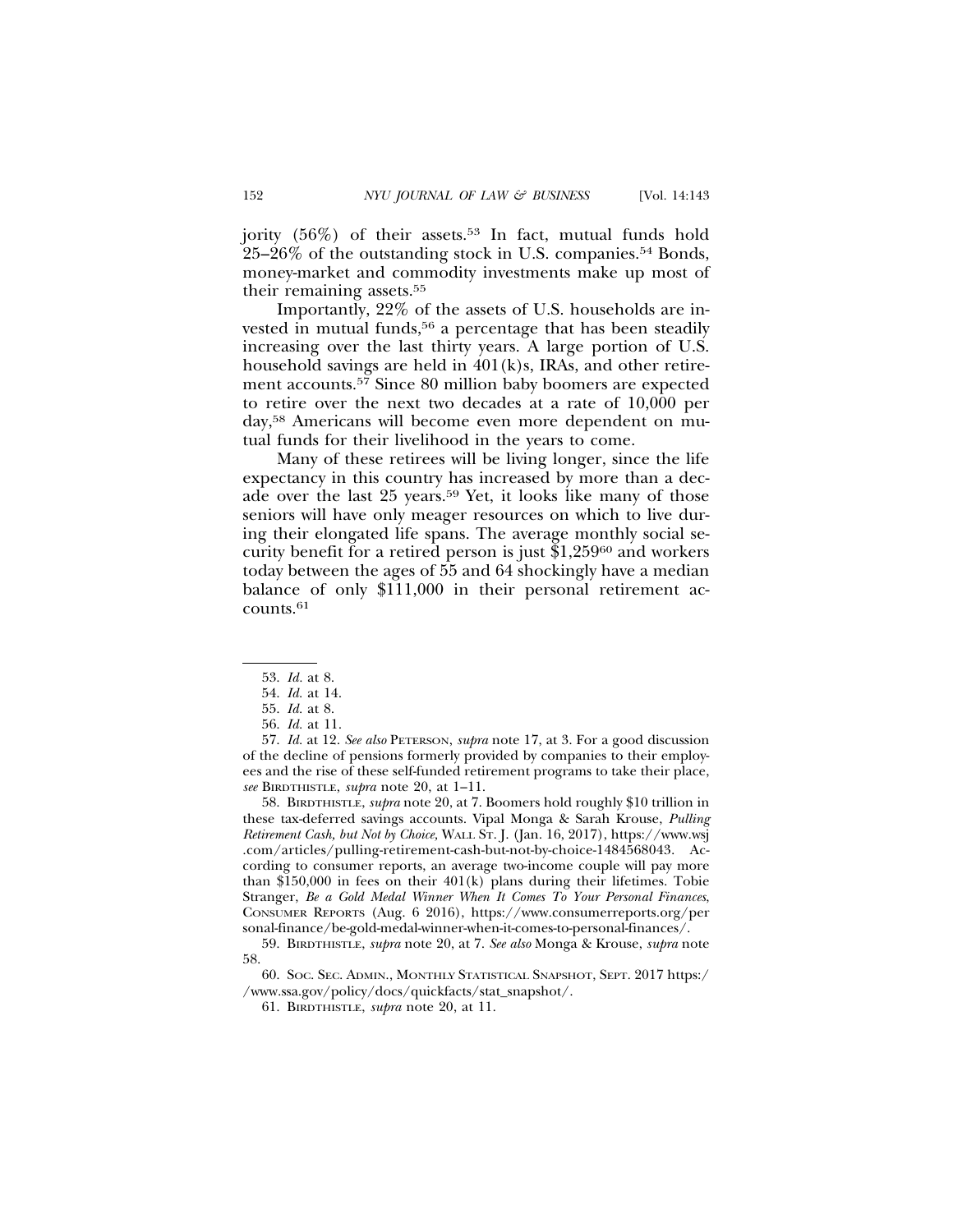#### B. *The Origins and Growth of Mutual Fund*

Mutual funds were invented by Dutch merchants in the late  $1770s$ ,  $62$  and grew to prominence in the next century when English and Scottish investment trusts began offering to the public shares of stock in companies which owned shares in other firms.63 Those investments were attractive to investors because they promised small savers expertly managed broad holdings.64 The idea soon caught on in the United States, where its spread was fueled by the rapid economic growth and frequent stock issuances that occurred during the late 1800s.65 The first American investment companies took the form of closed-end funds, which gave individuals with limited resources a way to participate in those offerings while ostensibly affording them the advisory services of investment professionals as well.<sup>66</sup>

In 1924 the first American open-end fund, the Massachusetts Investment Trust, was created.<sup>67</sup> It was structured as a business trust<sup>68</sup> under Massachusetts state law and was run by its own trustees and staff.69 Closed-end firms continued to dominate during the boom years of the late 1920s,70 when public

68. This is an unincorporated business organization created by an instrument of trust empowering trustees to hold and manage property by trust for the benefit of those who hold beneficial interests in the trust estate. As a recent case stated: "One of the significant features that distinguishes a Massachusetts trust from the ordinary or private trust 'lies in the manner in which the trust relationship is created; investors in a business trust enter into a voluntary, consensual and contractual relationship, whereas the beneficiaries of a traditional private trust take their interests by gift from the donor or settlor.'" Northstar Financial Advisors v. Schwab Investments, 779 F.3d 1036, 1040 (9th Cir. 2015) (citation omitted). As that case found, "[s]uch a trust today is a preferred form of organization for mutual funds and asset securitizations." *Id.* at 1040 (citation omitted).

<sup>62.</sup> PETERSON, *supra* note 17, at 2.

<sup>63.</sup> *Id.*

<sup>64.</sup> FRANKEL & BURDON, *supra* note 3, at 10.

<sup>65.</sup> *Id.* at 8.

<sup>66.</sup> *Id.* Morley, *Collective Branding*, *supra* note 26, at 350–54, describes how closed-end funds boomed from then until the Great Crash of 1929 and were eclipsed by mutual funds in the 1930s.

<sup>67.</sup> PETERSON, *supra* note 17, at 3.

<sup>69.</sup> PETERSON, *supra* note 17, at 3.

<sup>70.</sup> Morley, *Collective Branding*, *supra* note 26, at 350–54.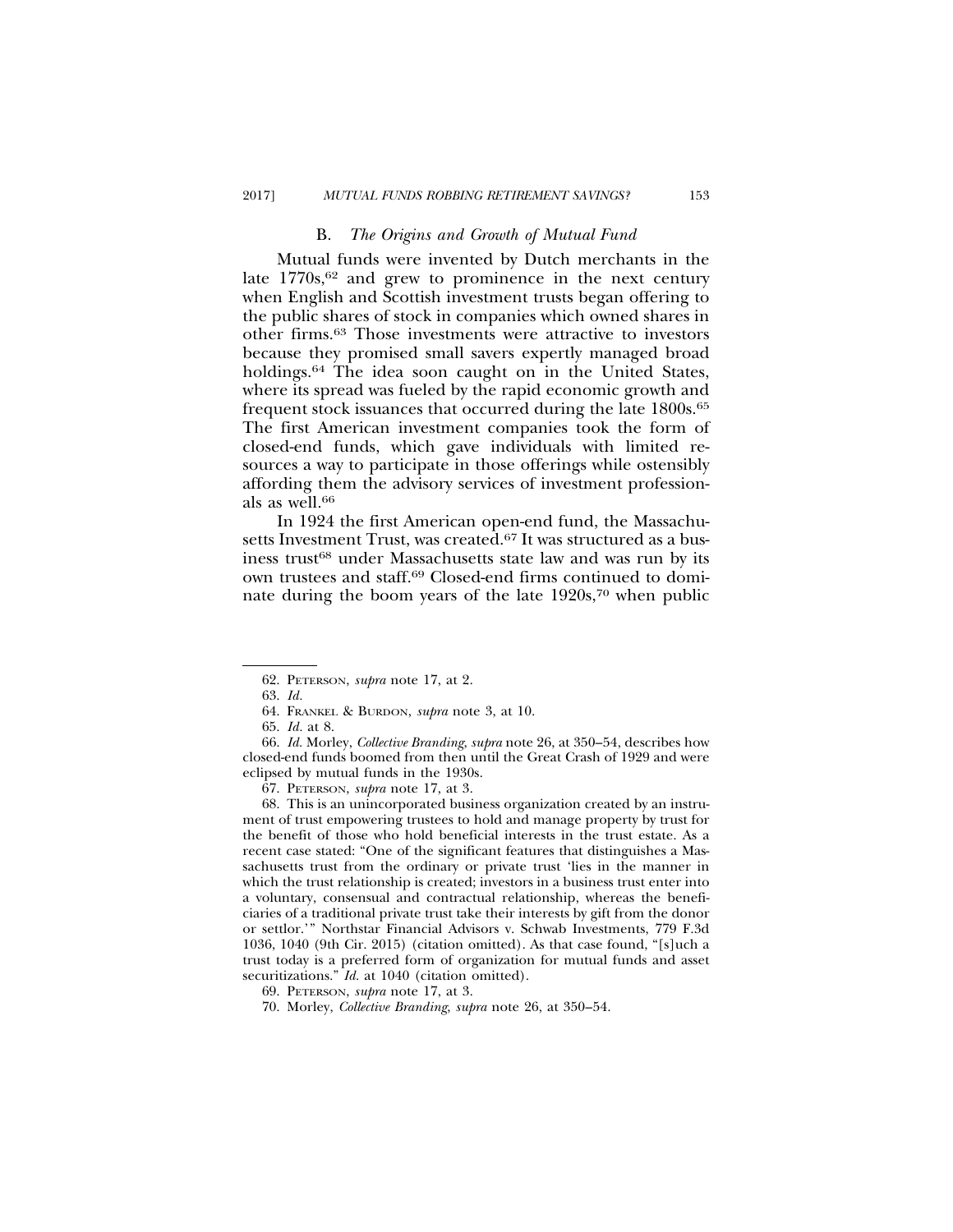investors became enthusiastic about investment companies and the supposed "financial genius" of their management.<sup>71</sup>

These companies were originally structured as "trusts" with the understanding that their management was subject to fiduciary duties. That notion, however, soon gave way to a new arrangement, the "investment corporation," which allowed its operators to run things under a more pliant legal regime.72 Those firms were set up not to be run by their own internal managers, but by external operating companies whose primary loyalties lay with their owners.73 That bifurcation of ownership and management increased the potential for conflicts of interests and self-dealing.74

The market crash of 1929 hit investor funds hard, with holders of shares in those firms witnessing their capital contribution diminished by 90%.75 A study by the Securities and Exchange Commission (the "SEC" or the "Commission") made several years later found that those losses were caused not only "by the decline in security value," but also by "unscrupulous mismanagement" made possible because many of those companies had their assets in cash and marketable securities which could easily be "looted."76 Such improvident and fraudulent practices caused shareholders in investment companies to lose more than \$1 billion by the early  $1930s^{77}$ —an incredibly large sum at that time.

#### II.

## FEDERAL REGULATION OF FUNDS

## A. *The Great Reforms of the 1930s*

The stock market crash of 1929 and the ensuing Great Depression provided the impetus for national financial regula-

<sup>71.</sup> FRANKEL & BURDON, *supra* note 3, at 11 (quoting JOHN KENNETH GAL-BRAITH, THE GREAT CRASH, 1929, 46–55 (1988)).

<sup>72.</sup> *Id.* at 10.

<sup>73.</sup> *Id,* at 11. PETERSON, *supra* note 17, at 3.

<sup>74.</sup> PETERSON, *supra* note 17, at 3.

<sup>75.</sup> FRANKEL & BURDON, *supra* note 3, at 12.

<sup>76.</sup> Remarks of Commissioner Robert E Healey, Securities and Exchange Commission, *Investment Trust Study, Investment Company Act of 1940 and Investment Advisers Act of 1940, H.R. Rep. No. 76-2639.*

<sup>77.</sup> William P. Rogers & James N. Benedict, *Money Market Fund Management Fees: How Much is Too Much?,* 57 N.Y.U. L. REV. 1059, 1068 (1982).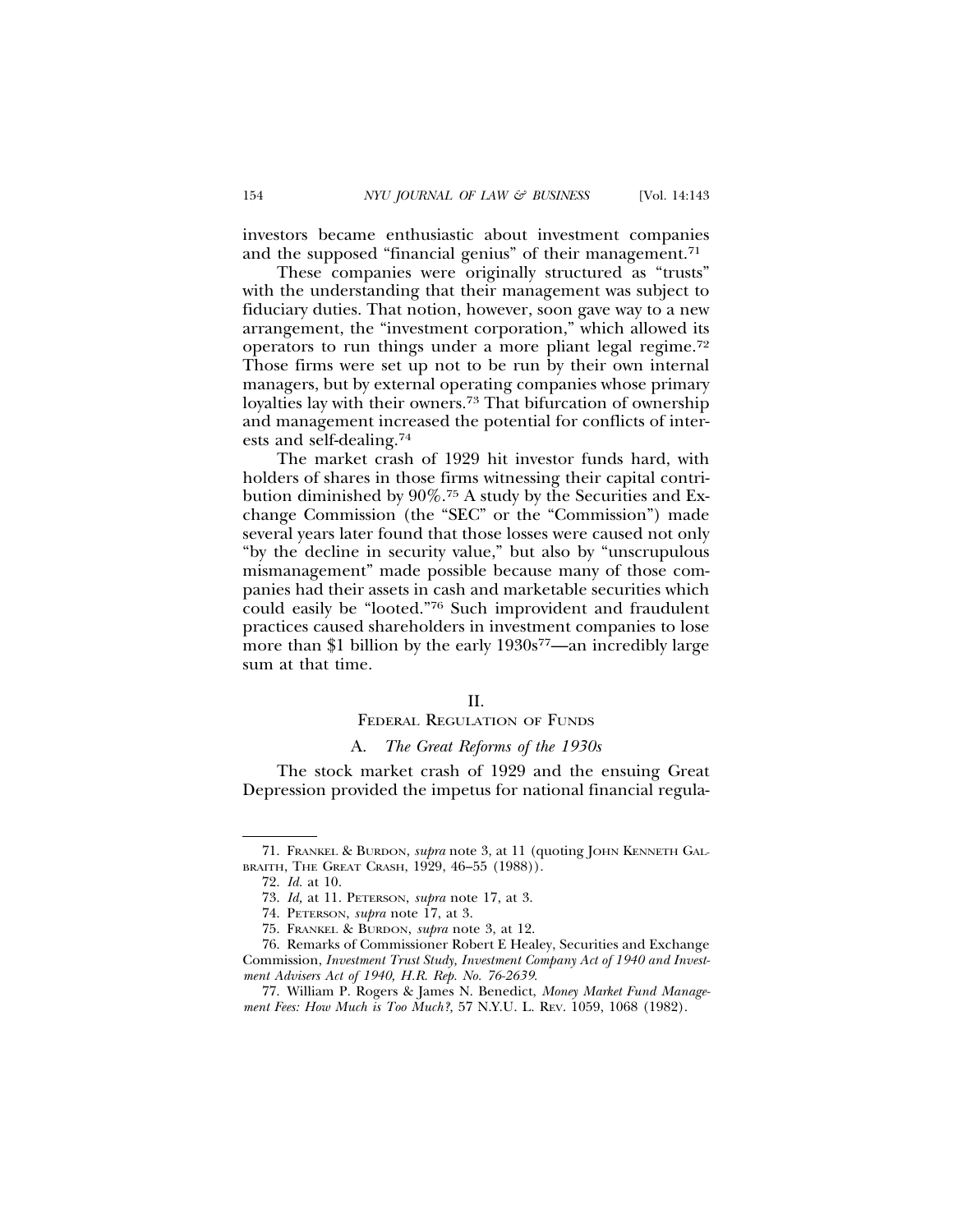tion.78 President Franklin Roosevelt was swept into office in 1932 promising wide-scale reforms of investment firms that he claimed had betrayed their "sacred trust."79 As part of FDR's famed "100 days" of legislation, Congress passed the Securities Act of 1933 (the "Securities Act")<sup>80</sup> which brought significant changes to the way securities were bought and sold.81 The Act requires that, absent an exemption, all offers and sales of securities be registered<sup>82</sup> with a federal agency, the SEC.<sup>83</sup> Shares in mutual funds offered to the public are included in that mandate and such funds must therefore file a registration statement that makes full disclosure of all relevant information about their offerings.84

The next year, Congress passed a companion piece of legislation to expand its reform of the financial industry, the Securities and Exchange Act of 1934 (the "Exchange Act").85 The Exchange Act is designed to regulate the trading of securities and the markets where such trading occurs.86 As part of that process, all companies whose shares are held by the public

<sup>78.</sup> LOUIS LOSS AND JOEL SELIGMAN, FUNDAMENTALS OF SECURITIES REGU-LATION 28 (4th ed. 2001).

<sup>79.</sup> President Franklin D. Roosevelt, First Inaugural Address, (Mar. 4, 1933).

<sup>80.</sup> Securities Act of 1933, 15 U.S.C. §§ 77a–77aa (2012).

<sup>81.</sup> *See generally,* James M. Landis, *The Legislative History of the Securities Act of 1933*, 28 GEO. WASH. L. REV. 29 (1959).

<sup>82.</sup> The relevant provisions are contained in Section 5 of the Securities Act of 1933. 15 U.S.C. § 77e (2012).

<sup>83.</sup> The SEC was created by Section 4 of the Securities Exchange Act of 1934. 15 U.S.C. §78d (2012). It is an independent federal regulatory agency. For more on the SEC and its mission, see *What We Do*, U.S. SECURITIES AND EXCHANGE COMMISSION, https://www.sec.gov/about/whatwedo.shtml (last visited Sept. 29, 2017).

<sup>84.</sup> *See* U.S. SECURITIES AND EXCHANGE COMMISSION, *supra* note 83.

The Investment Company Act of 1940, (ICA), 15 U.S.C. §§ 80a-1-80a-64 (2012), mandates this requirement. While requiring a separate registration for those firms, it includes provisions allowing certain information and documents already filed in a Securities Act registration to be part of an ICA registration statement or for certain parts of it to be filed in lieu of an ICA registration statement. 15 U.S.C. §§ 80a-8(b)(5), 80a-8(c)(1) (2012).

<sup>85. 15</sup> U.S.C. §§ 78a–78mm.

<sup>86.</sup> *See generally,* U.S. SECURITIES AND EXCHANGE COMMISSION, *supra* note 83.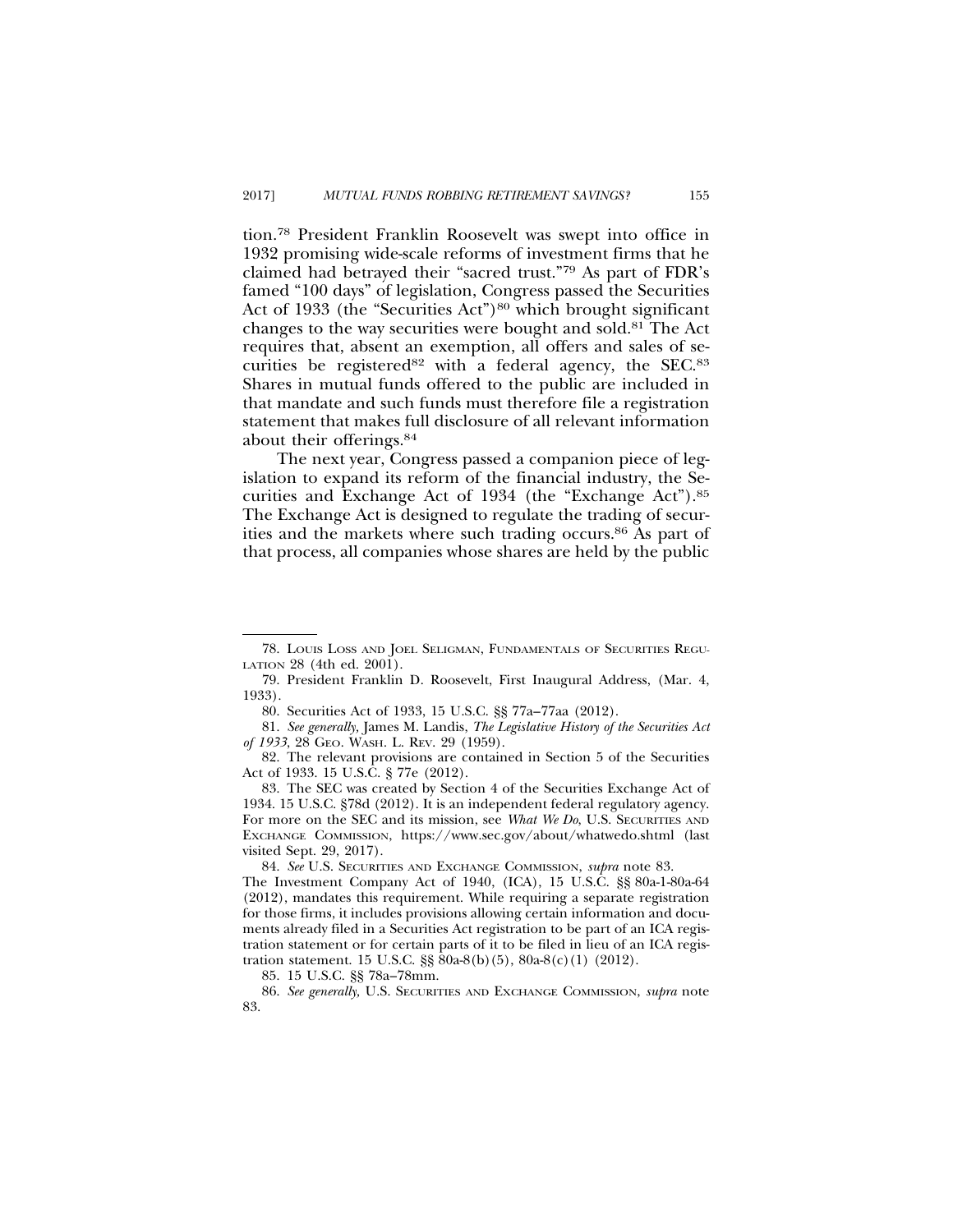must publicly file extensive periodic reports about their operations.<sup>87</sup> Those requirements likewise apply to mutual funds.<sup>88</sup>

### B. *The Two '40 Acts*

Yet it soon became apparent that those two cornerstone laws of securities regulation (which have disclosure as their fundamental purpose<sup>89</sup>) would not be enough to protect investors in mutual funds from the unfairness produced by mutual funds' structures.90 Examples of such unfairness include self-dealing and breaches of fiduciary duties by insiders, as well as embezzlement and other deceptive practices specific to these actors.<sup>91</sup>

Congress therefore gave the SEC a mandate to study the industry and propose additional reforms.92 The Commission followed up with a report<sup>93</sup> which found that the national interest required further legislation geared particularly toward mutual funds. It would require that a fund present complete information about the nature of its investments and mandate that its operators and affiliates put the concerns of investors ahead of their own. The SEC's report also found that federal policy should limit concentrations of power in investment companies and prohibit them from engaging in discriminatory practices and excessive borrowing. It also determined that legislation was needed to ensure that investment companies be adequately capitalized and keep accurate books and records.94

<sup>87.</sup> Sections 12(b) and 12(g) of the Exchange Act, 15 U.S.C. §§ 78l(b), (g) mandate that public companies register with the SEC and bring into play requirements under Section 13(a), 15 U.S.C. § 78(o) that companies so registered file various period reports with the Commission. Among those are annual, quarterly and current reports.

<sup>88.</sup> As is the case with information and documents filed in Securities Act registration statements, *see supra* note 84, the Investment Company Act (ICA) includes provisions allowing that materials filed under the Exchange Act be part of an ICA registration statement, Investment Company Act  $\S$ § 8(b)(5), (c)(1). For those separate registration requirements under the ICA see *What We Do*, *infra* note 83 and accompanying text.

<sup>89.</sup> Knickle, *supra* note 18, at 783–84.

<sup>90.</sup> FRANKEL & BURDON, *supra* note 3, at 12.

<sup>91.</sup> Knickle, *supra* note 18, at 781.

<sup>92.</sup> FRANKEL & BURDON, *supra* note 3, at 11.

<sup>93.</sup> SEC, PUBLIC POLICY IMPLICATIONS OF INVESTMENT COMPANY GROWTH, H.R. REP. NO. 89-2337 (1966).

<sup>94.</sup> *See supra* note 80 and accompanying text; FRANKEL & BURDON*, supra* note 3, at 12–14.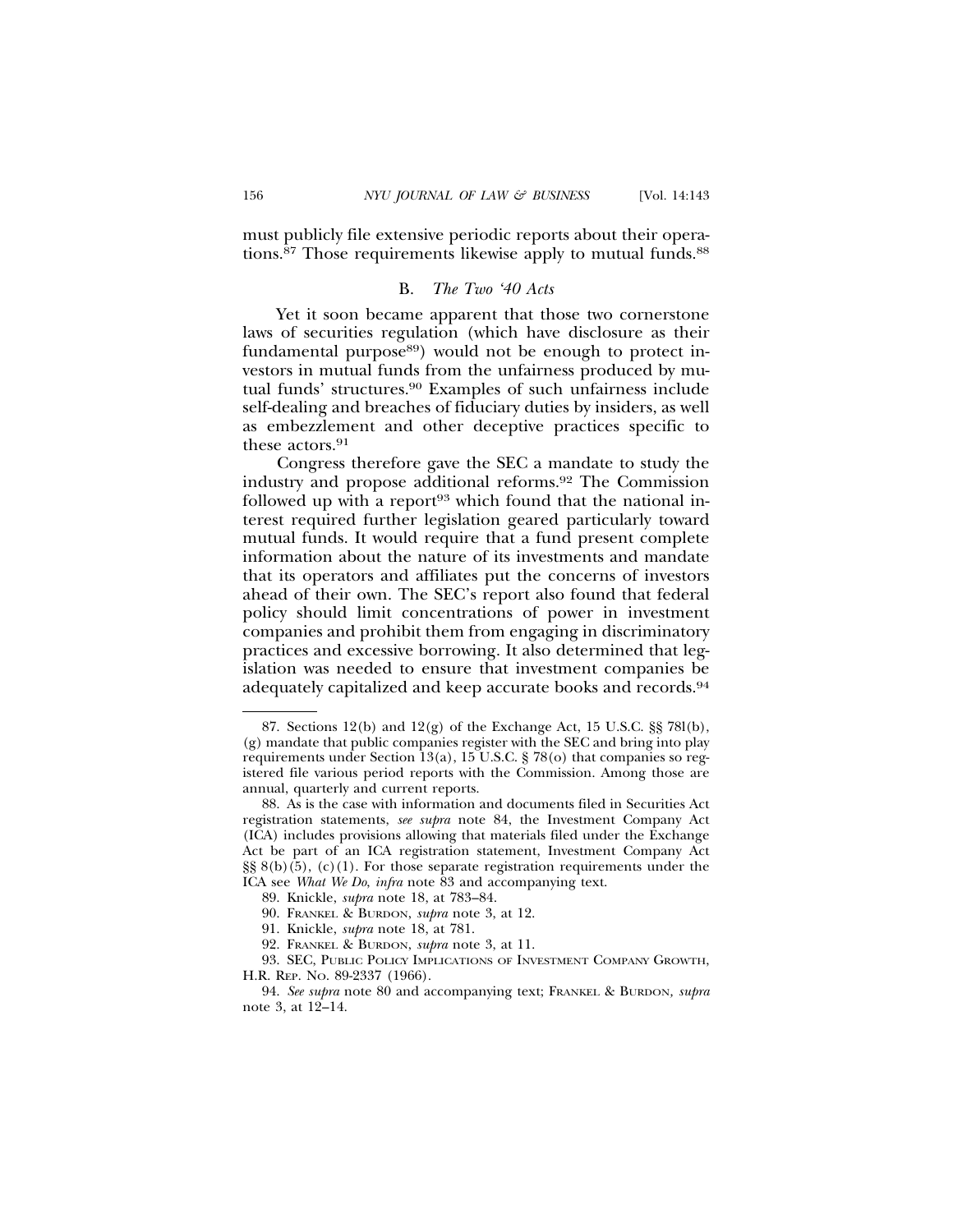The Commission's study led to the enactment of two additional pieces of legislation in 1940—The Investment Company Act95 (the "ICA") and the Investment Advisers Act (the "IAA").96 The ICA and the IAA are designed to address issues unique to those firms. The ICA set up a legal framework for the federal regulation of mutual funds that responded to the SEC's concerns. Chief among its reforms is a requirement that investment companies register with the Commission.97

Among other things, the registration has to include general information about the company, along with certified financial statements. Those disclosures must be updated each year in an annual report.<sup>98</sup> The ICA also mandates that funds provide their shareholders with full information about all aspects of their investments and comply with particular rules of operation which, among other things, are designed to prevent fund distributors from charging large commissions.99

To further its reform of investment companies, Congress enacted the IAA as a companion piece of legislation. It federally regulates those who receive compensation for giving investment advice, including those who publish information for that purpose. Its goal is to prevent harmful activity by which advisers enrich themselves at the expense of their clients.100

For the first twenty years of its existence, however, the IAA only required that investment advisers register with the Commission, which one commentator derided as "little more than a census of investment advisers."101 Since that time it has been amended to add specific substantive provisions<sup>102</sup> to protect the public from fraudulent practices such as scalping, where an adviser purchases a security herself before urging the public to buy it and then sells the security at the higher price resulting from her recommendation.<sup>103</sup>

<sup>95.</sup> *See supra* note 88 and accompanying text.

<sup>96.</sup> Investment Advisers Act, 15 U.S.C. §§ 80b-1 to -21.

<sup>97.</sup> Investment Company Act § 8; *see supra* notes 98, 99 and accompanying text.

<sup>98.</sup> Knickle, *supra* note 18, at 784.

<sup>99.</sup> PETERSON, *supra* note 17, at 3.

<sup>100.</sup> FRANKEL & BURDON, *supra* note 3, at 33.

<sup>101.</sup> *Id.*

<sup>102.</sup> *Id.*

<sup>103.</sup> Sec. Exch, Comm'n v. Capital Gains Research Bureau, Inc., 375 U.S. 180, 181 (1963).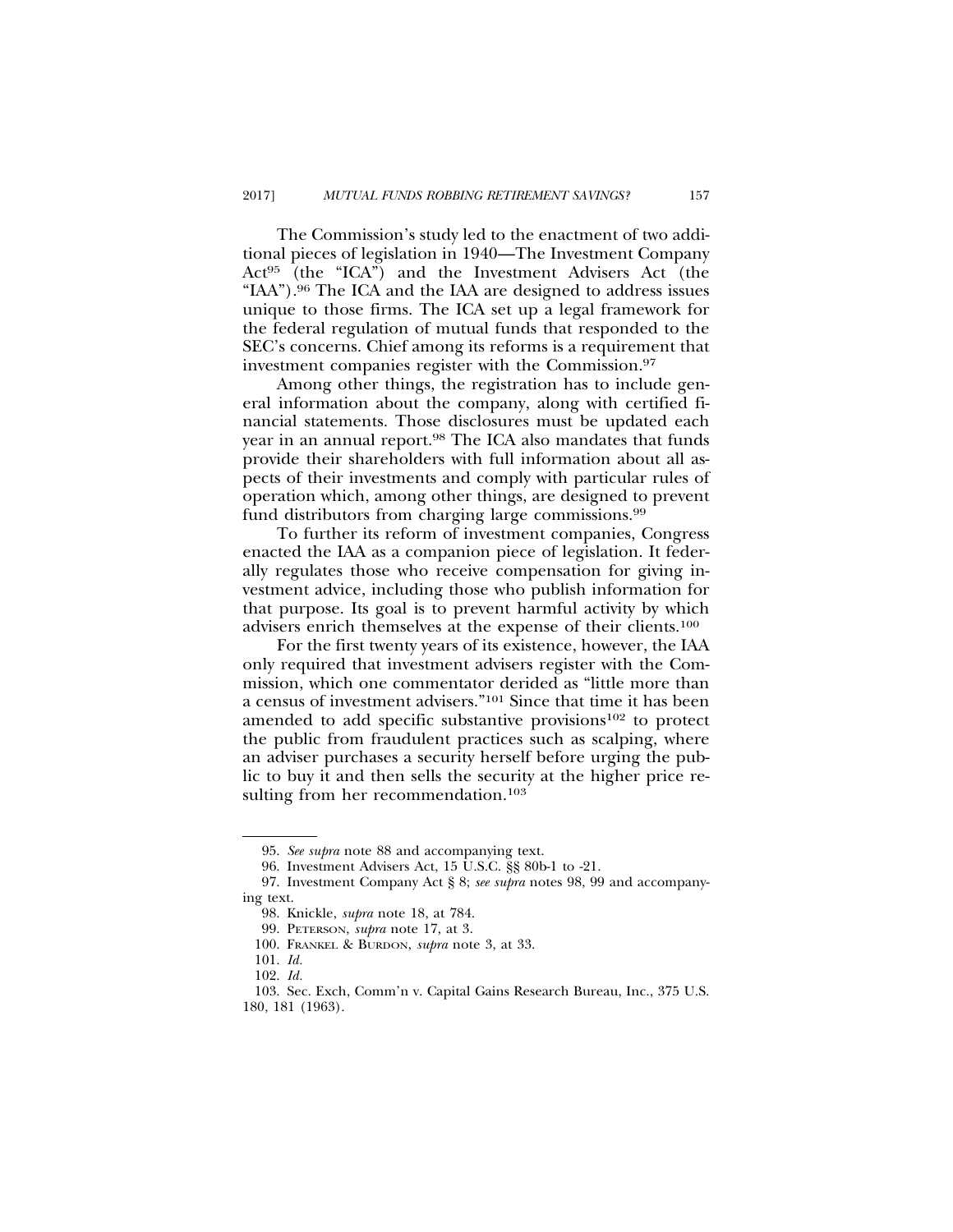In addition, the IAA gained importance as investment companies came to be run more and more by the external managers who set them up.<sup>104</sup> In that process the external managers appoint directors for their funds and then receive their authority to operate them from contracts which they enter into with those very same directors. That conflicted situation was formally recognized by Congress in 1970, when it amended the IAA to make it specifically applicable to advisers of investment companies.105

#### C. *New Concerns During the Post-War Stock Surge*

As confidence in the stock market returned in the post-World War II era, mutual funds grew in popularity. With the generalized prosperity that was in full swing by the 1960s, they saw prodigious increases in their assets.<sup>106</sup> Questions then arose, however, about whether investors were getting a fair shake, since funds were coming to be controlled more and more by their advisers in what one commentator called a relationship of "business incest."107

Responding to that concern, the Wharton School of Business published an influential study on the growth of the mutual fund industry, and found that its inbred management structure led to excessive fees for retail investors.108 While institutional clients could bargain to reduce those charges, the ordinary, individual shareholder lacked that negotiating power and was stuck with higher costs.109

The SEC then built on the Wharton study and issued its own report in 1966 about the lack of any meaningful competi-

<sup>104.</sup> *See supra,* notes 73-74, and accompanying text.

<sup>105.</sup> FRANKEL & BURDON, *supra* note 3, at 64.

<sup>106.</sup> H. Norman Knickle, *The Mutual Fund's Section 15(c) Process: Jones v. Harris, The SEC and Fiduciary Duties of Directors,* 31. REV. OF BANKING AND FIN. L. 265, 268 (2011–12).

<sup>107.</sup> Note, *The Mutual Fund and its Management Company, An Analysis of Business Incest,* 71 YALE L.J. 137 (1961). John C. Bogle, the founder of the Vanguard family of funds, used the same language in his testimony before the Fitzgerald committee to describe the relationship between mutual fund directors and their investment advisers. *See supra* note 2 and accompanying text.

<sup>108.</sup> H.R. Rep. No. 87-2274 (1962). *See also,* D. Bruce Johnsen, *Myths about Mutual Fund Fees: Economic Insights on Jones v. Harris,* 35 J. CORP. L. 561 (2010).

<sup>109.</sup> Knickle, *supra* note 106, at 268.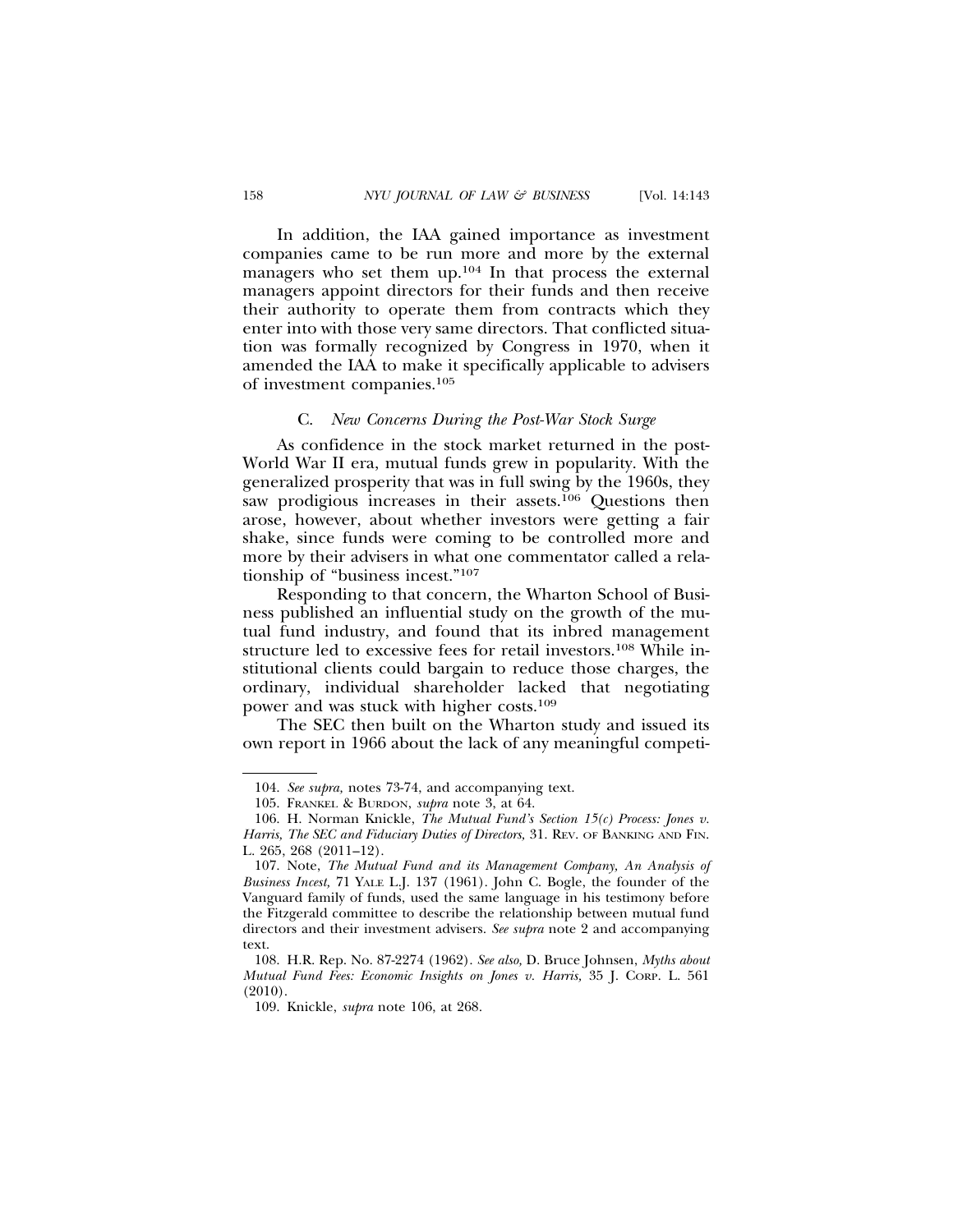tion in awarding contracts to advisers and controlling their fees. It found that fund directors, even independent ones, were powerless to meaningfully negotiate those arrangements. One reason for that was their part-time status. As outsiders, they had to rely on their colleagues who were affiliated with the company for information about fund policies and appropriate fees.110

Even more troubling to the SEC, however, was that advisers had become so imbedded in the operation of their funds that their removal, or even the *threat* of their termination, was virtually impossible.111 Compounding that problem of accountability, the case law had, in the words of one commentator, "all but immunized" directors for their decisions to renew their advisers' contracts and approve their fees.112

To that end, a leading case found that such charges could not be excessive if they were disclosed, ratified by shareholders, and in line with industry averages.113 That ruling seemed consistent with statutory history, which required that plaintiffs challenging such compensation show that it was wasteful.114 In addition, the case went on to say that a finding of excessive fees could only be made if the adviser's services "were of such inadequate value that no person of ordinary judgment . . . would deem them worth what the mutual fund paid."115

#### D. *The 1970 Amendments*

The SEC thus urged Congress to amend the '40 Acts to mandate that adviser fees be "reasonable." Mutual fund companies opposed the SEC, claiming that such language would authorize the courts to set fees.<sup>116</sup> In an apparent response to mutual fund lobbying, Congress avoided using that term. It decided instead to impose strict duties on directors in their

<sup>110.</sup> *See supra* note 93.

<sup>111.</sup> *Id.* at 148.

<sup>112.</sup> Cynthia L. Kahn, Note, *Direct not Derivative: Recovering Excessive Investment Advisor Fees in Mutual Funds,* 71 GEO. L.J. 1595, 1609, n. 84 (1983).

<sup>113.</sup> Saxe v. Brady, 184 A.2d 602, 612 (Del. Ch. 1962).

<sup>114.</sup> S. REP. NO. 91-184, at 4901 (1969).

<sup>115.</sup> Colin B. Davis, *Nudging Mutual Fund Fees Downward: Using Default Rules to Combat Excessive Advisory Fees,* 47 SAN DIEGO L. REV. 185, 204 (2010) (citing Saxe v. Brady, 184 A.2d 602, 611 (Del. Ch. 1962)).

<sup>116.</sup> Knickle, *supra* note 106, at 269.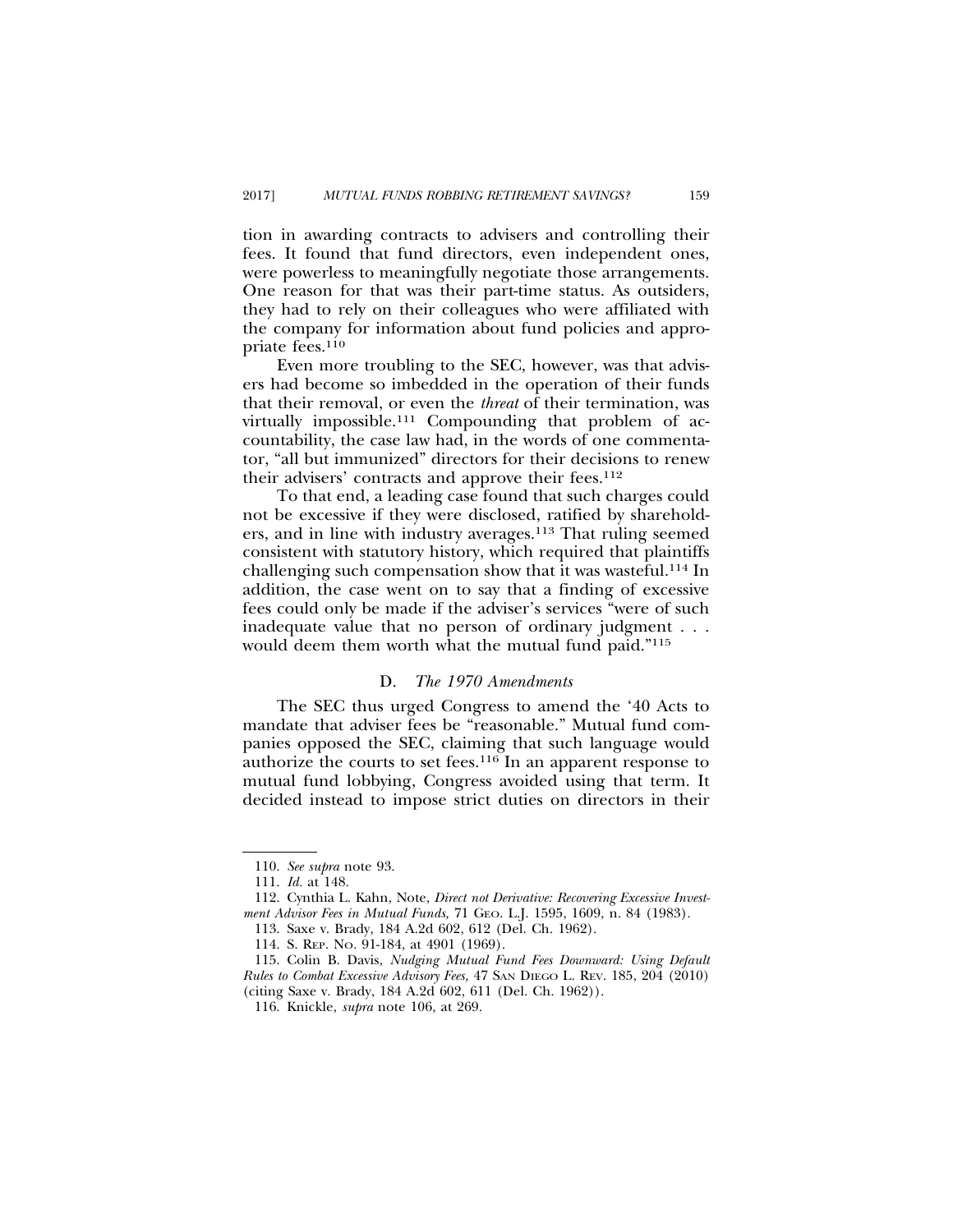approval of contracts and fees with the funds' advisers<sup>117</sup>-a distinction that a leading Court called "more semantical than substantive."118 Congress did note, however, that the new legislation would abrogate the "waste" standard because it was "unduly restrictive."119

In its 1970 amendments Congress also added requirements that would ostensibly facilitate the exercise of those duties by fund directors—a mandate that the directors be furnished material information on the fee issue<sup>120</sup> and that they evaluate it appropriately, meeting in person annually to do so.121 In addition, Congress imposed a fiduciary duty on the adviser itself "with respect to the receipt of compensation for [its] services"122 and specifically authorized the SEC to bring enforcement actions for any breaches of fiduciary duty by individuals connected with an investment company.123 For good

<sup>117.</sup> Section 15(c) of the ICA provides in part: "It shall be unlawful for any registered investment company having a board of directors to enter into, renew, or perform any contract or agreement, written or oral, whereby a person undertakes regularly to serve or act as investment adviser of, or principal underwriter for, such company, unless the terms of such contract or agreement and any renewal thereof have been approved by a vote of a majority of directors . . . cast in person at a meeting called for the purpose of voting on such approval."

<sup>118.</sup> Gartenberg v. Merrill Lynch Asset Mgmt. Inc., 694 F.2d 923, 928 (2d Cir. 1982).

<sup>119.</sup> S. Rep. No. 91-184, at 5 (1969).

<sup>120.</sup> Section 15(c) of the ICA provides in part: "It shall be the duty of the directors of a registered investment company to request and evaluate, and the duty of an investment adviser to such company to furnish, such information as may reasonably be necessary to evaluate the terms of any contract whereby a person undertakes regularly to serve or act as investment adviser of such company."

<sup>121.</sup> *See* Knickle *supra* note 106, at 270.

<sup>122.</sup> Section 36(b) of the ICA provides: "For the purposes of this subsection, the investment adviser of a registered investment company shall be deemed to have a fiduciary duty with respect to the receipt of compensation for services, or of payments of a material nature, paid by such registered investment company, or by the security holders thereof, to such investment adviser or any affiliated person of such investment adviser."

<sup>123.</sup> Section 36(a) of the ICA provides: "The Commission is authorized to bring an action. . .alleging that a person. . .serving or acting [as an adviser, depositor, or principal underwriter] has engaged. . .or is about to engage in any act or practice constituting a breach of fiduciary duty involving personal misconduct in respect of any registered investment company."

The language about "personal misconduct" here has led most courts to require a showing of fraud or self-dealing in these actions. *See* William K. Sjos-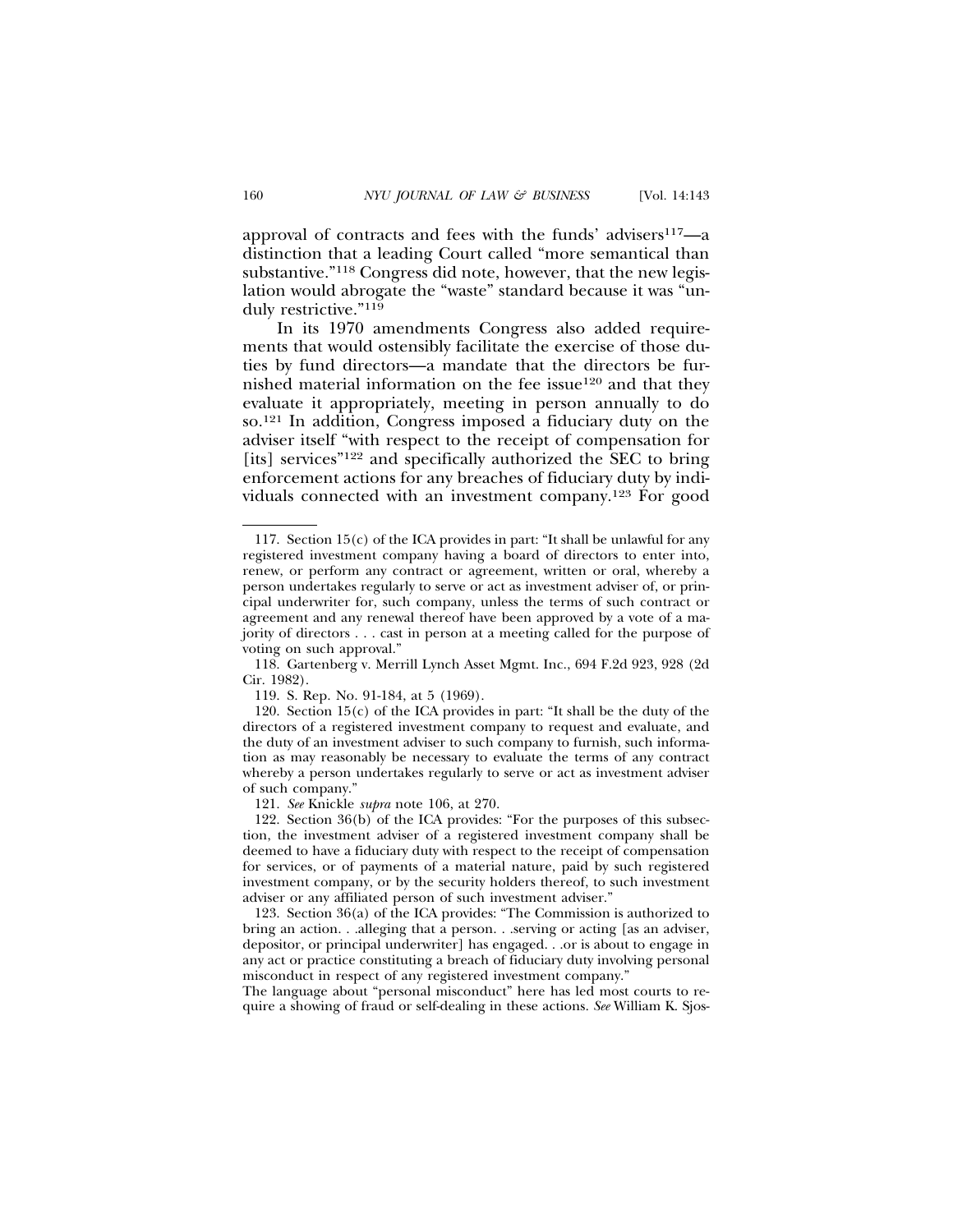measure, it also created another right of action in favor of the SEC or any shareholder to redress breaches of fiduciary duty by an investment adviser in its receipt of compensation.124

#### III.

## EXCESSIVE FEES AFTER THE 1970 AMENDMENTS

#### A. *The* Gartenberg *Precedent*

The 1970 amendments thus put the problem of excessive fees front and center and furnished an express remedy that could be sought by either the SEC or private investors. Aggrieved shareholders responded with a number of suits alleging just that, and many of them were successful, producing settlements that avoided trials on the merits.125 That favorable trend, however, was cut short in 1982 by a major decision from the U.S. Court of Appeals for the 2nd Circuit: *Gartenberg v. Merrill Lynch.*<sup>126</sup>

The plaintiffs in that case were shareholders in a large money market fund affiliated with a major brokerage house. They alleged that the fund's manager, Merrill Lynch, had breached its fiduciary duties by charging excessive fees based on a percentage of the fund's net assets. The net assets had grown substantially during the previous decade when new money came into the fund because the returns it offered increased as interest rates rose. The end result of such an enlargement of the fund's assets was therefore more revenue for Merrill Lynch, the advising manager.

The fund's independent trustees had correspondingly negotiated a reduction in its adviser's compensation rate. The shareholders alleged, however, that since the fund was a captive of its manager, its fees were too high. To support that contention they pointed to Merrill Lynch's massive bargaining power and other indirect remuneration it received, such as the

trom, Jr., *Tapping the Reservoir: Mutual Fund Litigation Under Section 36(A) (sic) of the Investment Company Act of 1940*, 54 U. KAN. L. REV. 251 (2005).

<sup>124.</sup> Section 36(b) of the ICA. Directors of the fund are included here as potential defendants in these suits by a reference in this subsection to their listing in Section 36(a).

Unlike the preceding subpart, this provision does not require a showing of "personal misconduct" for liability. ICA Section 36(b)(1).

<sup>125.</sup> Knickle, *supra* note 18, at 310.

<sup>126.</sup> Gartenberg v. Merrill Lynch Asset Management, Inc. 694 F.2d 923 (2nd Cir. 1982).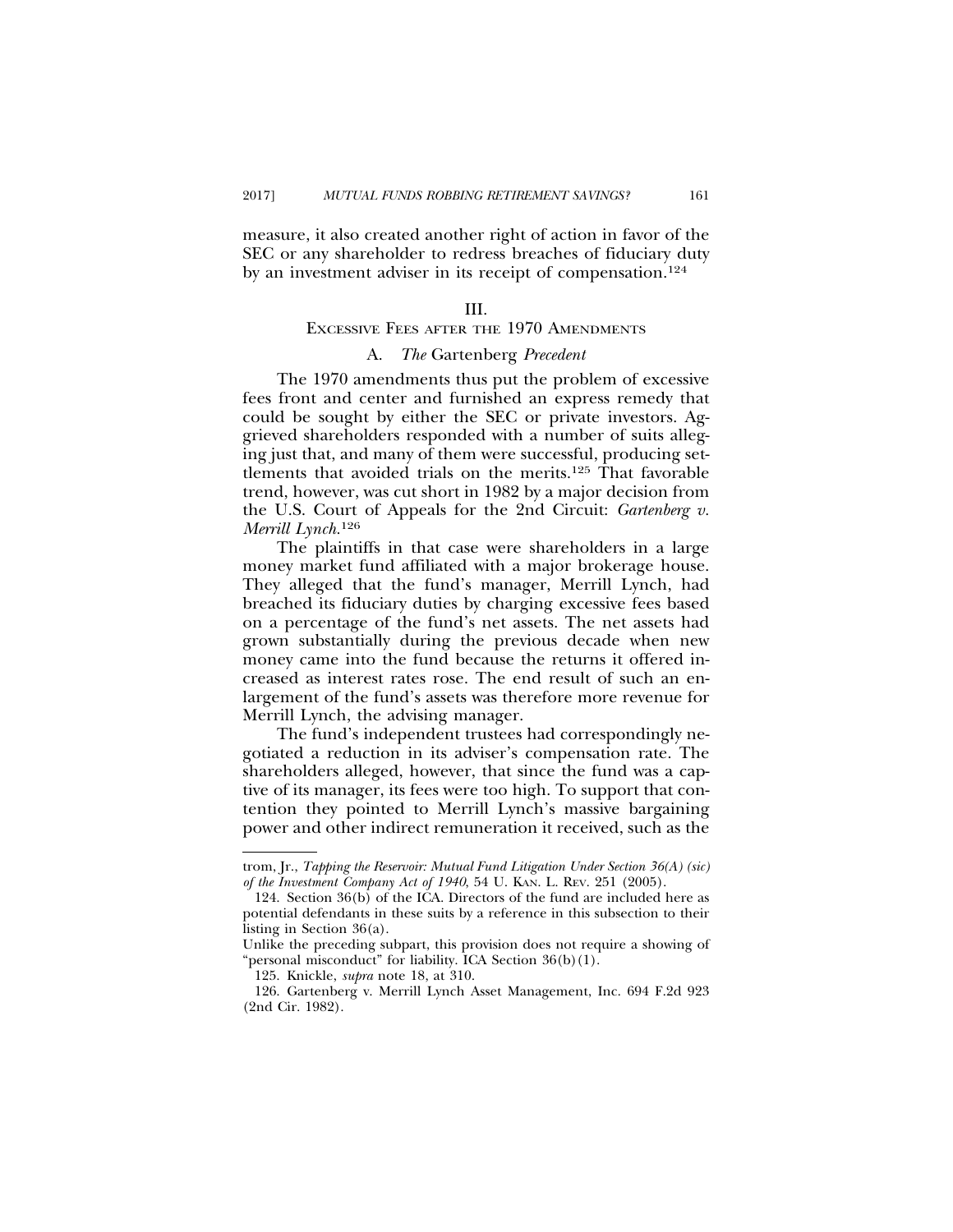likelihood that fund shareholders would open other accounts with Merrill Lynch's brokers.

The lower court held that the adviser could breach its fiduciary duty if its fees were unfair to the fund and its shareholders. That in turn depended on assessing factors like the nature and extent of the services the advising manager offered and the fees charged by advisers to other money market funds.127 After conducting that inquiry, however, the District Court found that the relationship of Merrill Lynch to the fund's shareholders was not unfair and dismissed the action.

The Appellate Court affirmed, but used a different standard of review. It started out by holding that a test of "reasonableness," not "fairness," should be used to determine whether an adviser's fees were excessive. In addition, it recognized that "a mutual fund cannot as a practical matter sever its relationship with the adviser" and therefore "the forces of arm's-length bargaining do not work in the mutual fund industry in the same manner as they do in other sectors of the American economy."128 It therefore disagreed with the District Court's ruling that the fees charged by similar advisers should be relevant. Such findings, said the Appellate Court, would not necessarily support an inference that competition existed "between adviser-managers for fund business."129

Yet despite such comments expressing skepticism about the reasonableness of adviser fees, the panel went on to set what has been called a "notorious" standard for recovery in an excessive fees case.130 "The adviser manager must charge a fee that is *so disproportionately large* that it bears no reasonable relationship to the services rendered and could not have been the product of arm's-length bargaining."131 (*Emphasis added*). That language appeared to set a high bar for a shareholder to meet in order to prevail.

In what seemed to be an afterthought, however, the *Gartenberg* court went on to list six non-exclusive considerations that would have a bearing on whether or not a fee is excessive. Those included the quality of the services provided,

<sup>127.</sup> *Id.* at 927.

<sup>128.</sup> *Id.* at 928.

<sup>129.</sup> *Id.* at 929.

<sup>130.</sup> Knickle, *supra* note 106, at 273.

<sup>131.</sup> Gartenberg, 649 F.2d at 923.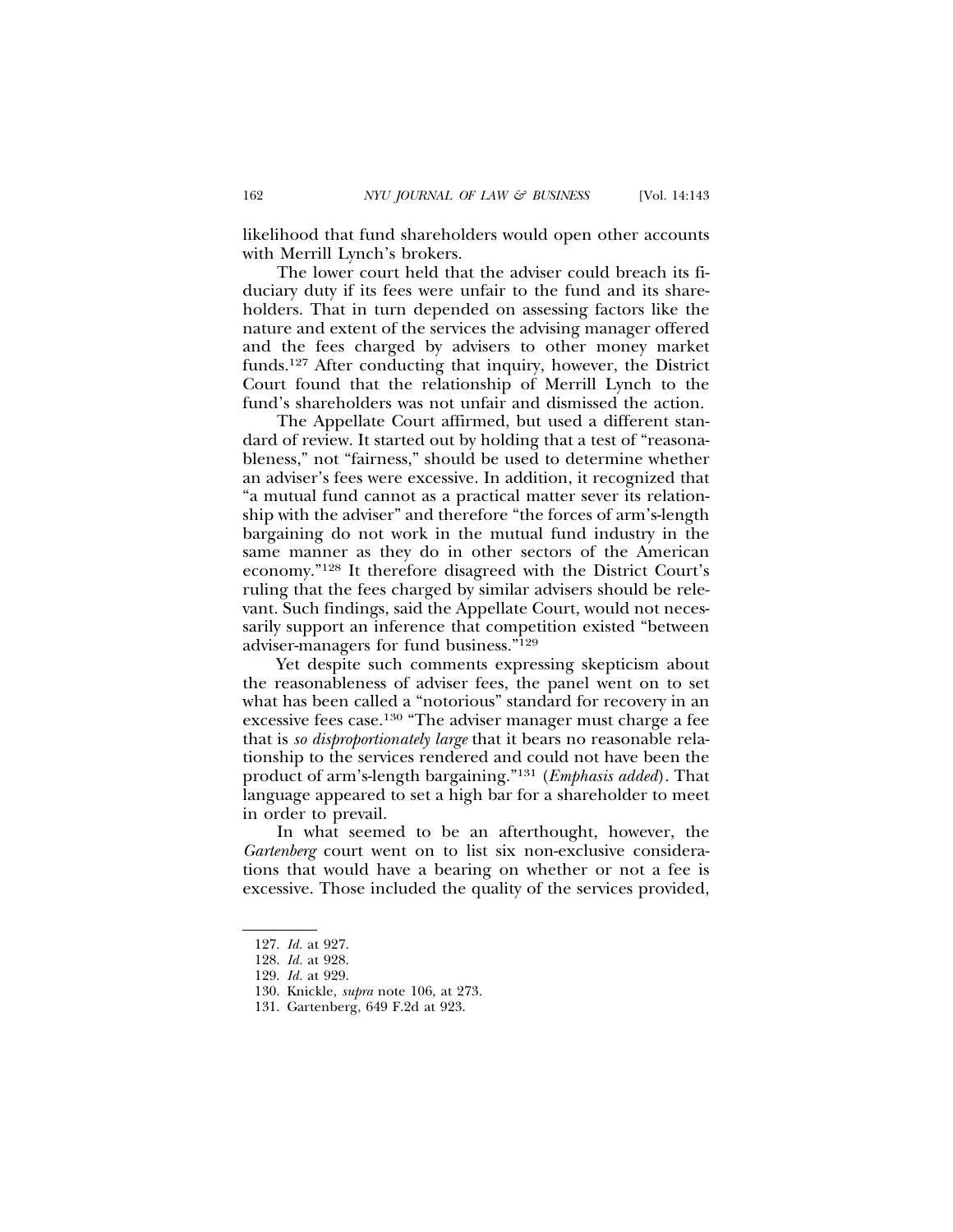the profitability of the adviser including its collateral benefits, the independence and expertise of the fund's board, and strangely, a comparison to the fee structures of other funds.<sup>132</sup> That last point appeared to belie the Court's earlier suspicion of that factor as an appropriate concern, particularly when the panel had acknowledged that the reality of "arm's-length" bargaining over an adviser's fees was problematic.133

*Gartenberg's* six factor test appeared to create legitimate criteria that a shareholder could use to challenge a fund's fee structure. Yet the damage was done by the court's "disproportionately large" language, which was set up as the ultimate requirement for a shareholder to recover. After *Gartenberg* it therefore became quite difficult for shareholders to prevail in excessive fee cases.134

Concerns about wrongdoing in mutual funds, however, did not subside. The SEC focused on Section 15(c) of the ICA, which detailed the process that fund directors must follow in their annual review of the investment adviser's contract.135 It re-enforced them in a 2004 rule requiring that the annual reports filed by funds discuss the factors that their directors consider in approving advisers' contracts.136 Issues also arose in several post-*Gartenberg* decisions about whether the business judgment rule would automatically protect fund directors from any liability arising from those deliberations.137

#### B. *The Impact of the Market-Timing and Late-Trading Scandals*

Even more significant, however, were the market-timing and late-trading scandals that erupted in the early years of the last decade.138 Up until then, the mutual fund industry en-

<sup>132.</sup> *Id.* at 930.

<sup>133.</sup> *See supra* note 131 and accompanying text.

<sup>134.</sup> Jones v. Harris Assocs. L.P., 537 F.3d 728 (7th Cir. 2008) (Posner, J., dissenting from denial of rehearing en banc) (per curiam). *See also* Knickle, *supra* note 106, at 276. A law review article written in 2007 reported that "in the twenty-five years since *Gartenberg,* no plaintiff ever has obtained a reported judgment under Section 36(b)." Lyman Johnson, *A Fresh Look at Director 'Independence': Mutual Fund Fee Litigation and* Gartenberg *at Twenty-Five*, 61 VAND. L. REV. 497, 500 (2007).

<sup>135.</sup> Knickle, *supra* note 106, at 294–95.

<sup>136.</sup> Investment Company Act Release No. IC-26486 (June 23, 2004) (amending Form N-1A).

<sup>137.</sup> Knickle, *supra* note 106, at 304–07.

<sup>138.</sup> *See generally* Knickle, *supra* note 18, at 798–805.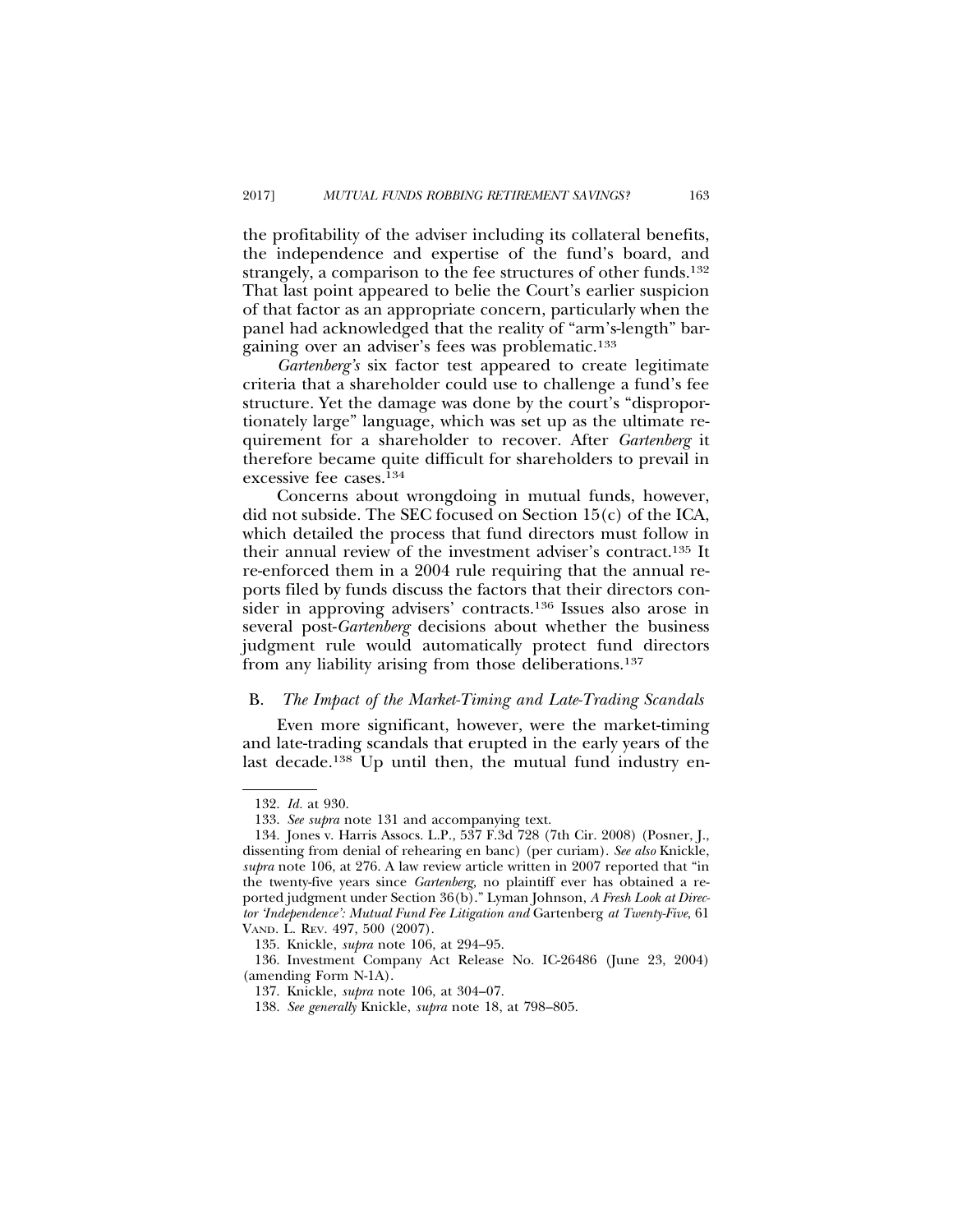joyed a reputation for honesty due to the clean record it had seemed to compile due to the integrity of its operations.139 All of that ended when 160 brokerage firms were investigated for illegal market-timing and late-trading practices. Stiff sanctions ensued, including fines and prison terms for fund executives and traders.140

Such wrongdoing was widespread and had been occurring for some time, giving those who were gaming the system an unfair advantage over the long-term shareholders of a fund. The possibility for such illegal activities arose because the execution price for transactions in mutual funds during any trading day is set at 4:00 pm when the market closes. Purchases or sales after that time are supposed to be made at the price existing at 4:00 pm the following day, but late traders were allowed to have their orders executed at the earlier closing price before the market opened the next day. They therefore had knowledge of subsequent events that might affect the share's price, unfairly benefitting them in the same way as someone who is permitted to "[bet] on a horse race after the race has been run."141

For instance, suppose that after the trading day ends, good news is announced which will favorably impact the market when it opens the next day. Someone who can then purchase stock at its earlier price will dishonestly profit because other shareholders will have to pay a higher price when they buy. This "late trading" is also called "forward trading" and is specifically made illegal by the ICA.142

"Market timing," a strategy in which an investor trades back and forth to take advantage of short term fluctuations in share prices, is not illegal in and of itself. Its success, however, is highly questionable and mutual fund prospectuses typically state that they restrict it because it usually increases a fund's administrative expenses, thereby harming all of its investors.143

<sup>139.</sup> PETERSON, *supra* note 17, at 4; *see also* BIRDTHISTLE, *supra* note 20, at 10.

<sup>140.</sup> PETERSON, *supra* note 17, at 7; BIRDTHISTLE, *supra* note 20, at 11 ("Twenty of the country's oldest and most renowned fund complexes paid out unprecedented settlements to government regulators.").

<sup>141.</sup> PETERSON, *supra* note 17, at 7 (quoting New York Attorney General Eliot Spitzer).

<sup>142.</sup> Investment Company Act Rule, 17 C.F.R. § 270.22-c-1 (2016).

<sup>143.</sup> PETERSON, *supra* note 17, at 8–9.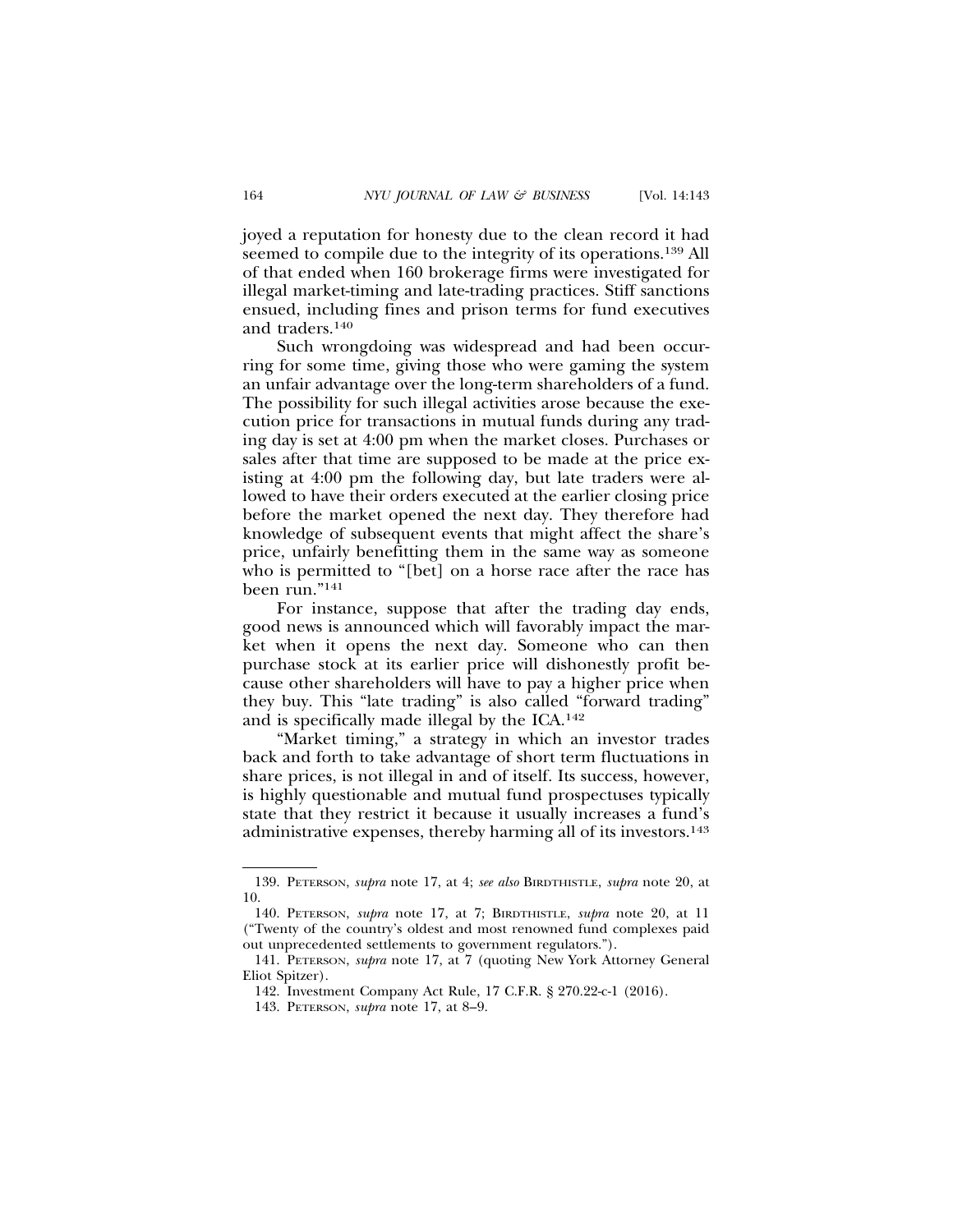Some funds, however, violated their own representations in their prospectuses by allowing privileged customers to trade more frequently than permitted. In addition, some managers also alerted favored clients when the fund was planning to make a large trade in a particular stock. That gave them inside information which could be used to procure an unfair advantage in their trades.144

## C. *The Fitzgerald Hearings*

The late-trading and market-timing scandals propelled a one-term Republican Senator, Patrick Fitzgerald, to call hearings to explore a host of concerns in the mutual fund industry. Experts agreed that those illegal practices were prohibited by existing laws. Senator Fitzgerald, however, wanted to investigate what he called "the full panoply of mutual fund fees and other abusive practices"145 that he said were "eating away at the savings of many Americans."146

During the hearings, other senators and witnesses helped Fitzgerald substantiate his case by exposing various hidden arrangements that funds had with the brokerage houses which sold their shares.<sup>147</sup> They also called into question the accuracy of expense ratios published by funds because they excluded other fees and costs paid by investors.148 Most importantly, they charged that the compensation arrangements for funds, which all came out of investor contributions, were hidden from investors and were exacerbated by the inherently conflicted way those companies were organized.149

Although the Fitzgerald Hearings did not produce any new legislation, they did highlight serious problems in the mutual fund industry, and thus may have provided the impetus

<sup>144.</sup> BIRDTHISTLE, *supra* note 20, at 11.

<sup>145.</sup> Oversight Hearing on Mutual Funds, *supra* note 2, at 2. Senator Fitzgerald said the market timing and late trading scandals were "a blessing in disguise" because "[t]he growth of the mutual fund industry has been so rapid during the past 20 years that the industry has managed to escape the thorough review and oversight that it merits." *Id.*

<sup>146.</sup> Fitzgerald*, supra* note 2, at 3.

<sup>147.</sup> One of Senator Fitzgerald's key witnesses was John C. Bogle, the founder of the Vanguard family of funds who testified about the exorbitant fees charged investors in those investments. *See supra* notes 107 and accompanying text.

<sup>148.</sup> Oversight Hearing on Mutual Funds*, supra* note 2, at 2–3.

<sup>149.</sup> Oversight Hearing on Mutual Funds*, supra* note 2, at 15.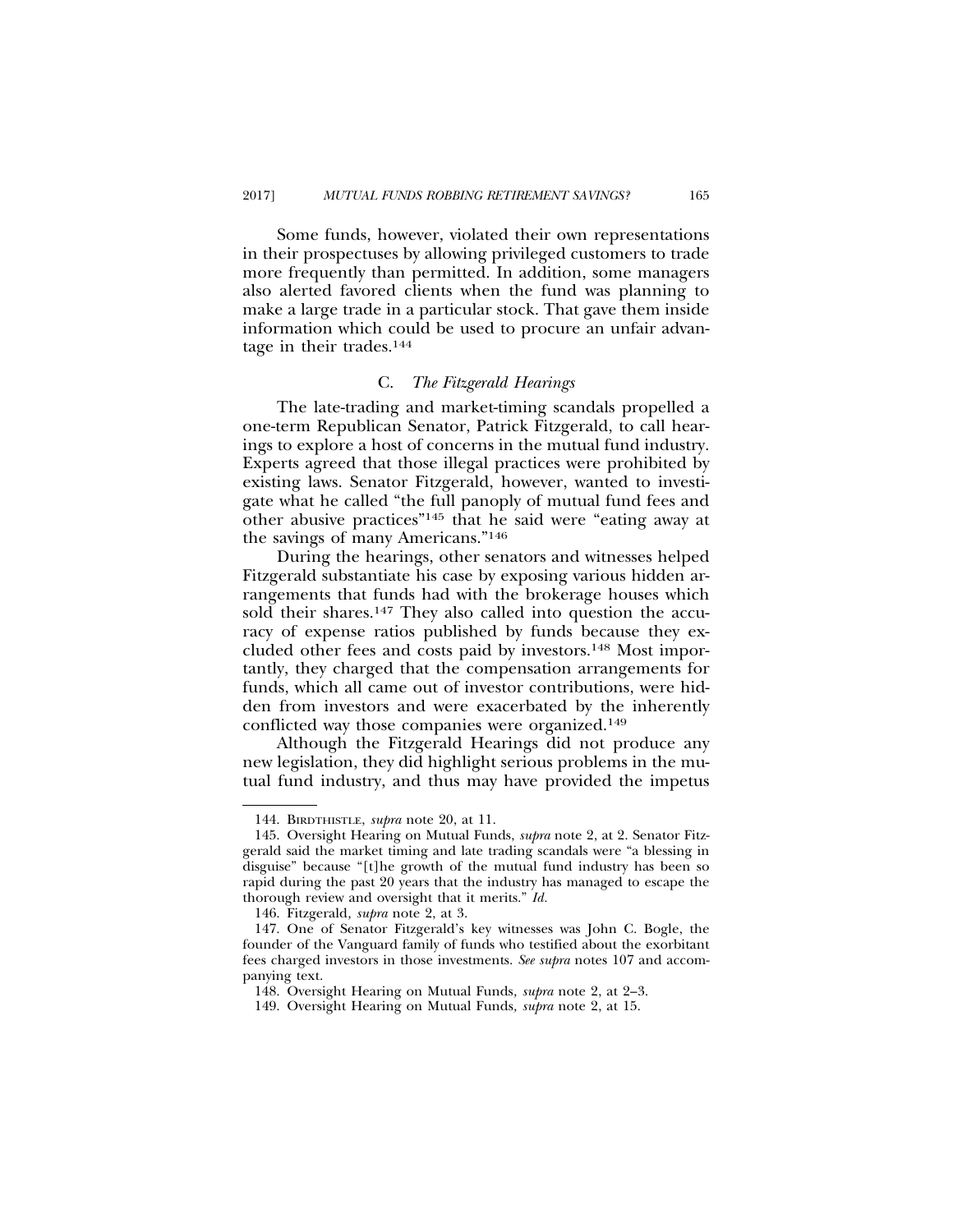for another round of litigation revolving around new claims about how fund officials were breaching their fiduciary duties. What ultimately became the most prominent of those cases, *Harris v. Jones*,<sup>150</sup> just happened to be filed in federal court in Illinois, the state Senator Fitzgerald represented.

#### D. Harris v. Jones

The plaintiffs in this action were shareholders in three different mutual funds managed by Harris Associates, LP, their investment adviser. They alleged that Harris was breaching its fiduciary duties by charging the funds that it organized and controlled (the so-called "captive-funds") much more than the ones it merely managed for non-affiliated entities. A panel of the U.S. Court of Appeals for the 7th Circuit dismissed the action, refusing to accept that the structure of the captive funds inherently suppressed competition and thus resulted in higher fees for investors. If that were so, held Judge Frank Easterbrook, a noted law-and-economics scholar, those high prices would drive investors away.151

The panel for which Judge Easterbrook wrote then extended that logic to reject the *Gartenberg* test altogether.152 That precedent allowed courts to find breaches of fiduciary duties whenever fund fees were so "disproportionately large" that they were excessive. Instead, Easterbrook declared, the statute's touchstone of unreasonable compensation should be interpreted as only requiring full disclosure of all fee arrangements.

With that, competition in the market would supposedly make sure that all manager compensation was reasonable.<sup>153</sup> Judge Easterbrook therefore stated his new test succinctly. A

<sup>150.</sup> *See* Jones v. Harris Assocs., 559 U.S. 335 (2010).

<sup>151.</sup> Jones v. Harris Assoc., 527 F.3d 627, 633 (7th Cir. 2008).

<sup>152.</sup> *Id.* at 632.

<sup>153.</sup> For an article written in support of Judge Easterbrook's position, *see* D. Bruce Johnsen, *Myths about Mutual Fun Fees: Economic Insights on Jones v. Harris,* 35 J. CORP. L. 561 (2010) (arguing, among other things, that fees are irrelevant to rational investors and that lower advisory fees will not increase investor returns). *See also* John C. Coates IV & R. Glenn Hubbard, *Competition in the Mutual Fund Industry: Evidence and Implications for Policy,* 33 J. CORP. L. 151 (2007) (finding competition in the mutual fund industry). One of the authors' reasons for that assertion is that shareholders have easy rights of exit because they are allowed to freely redeem their shares. *Id.*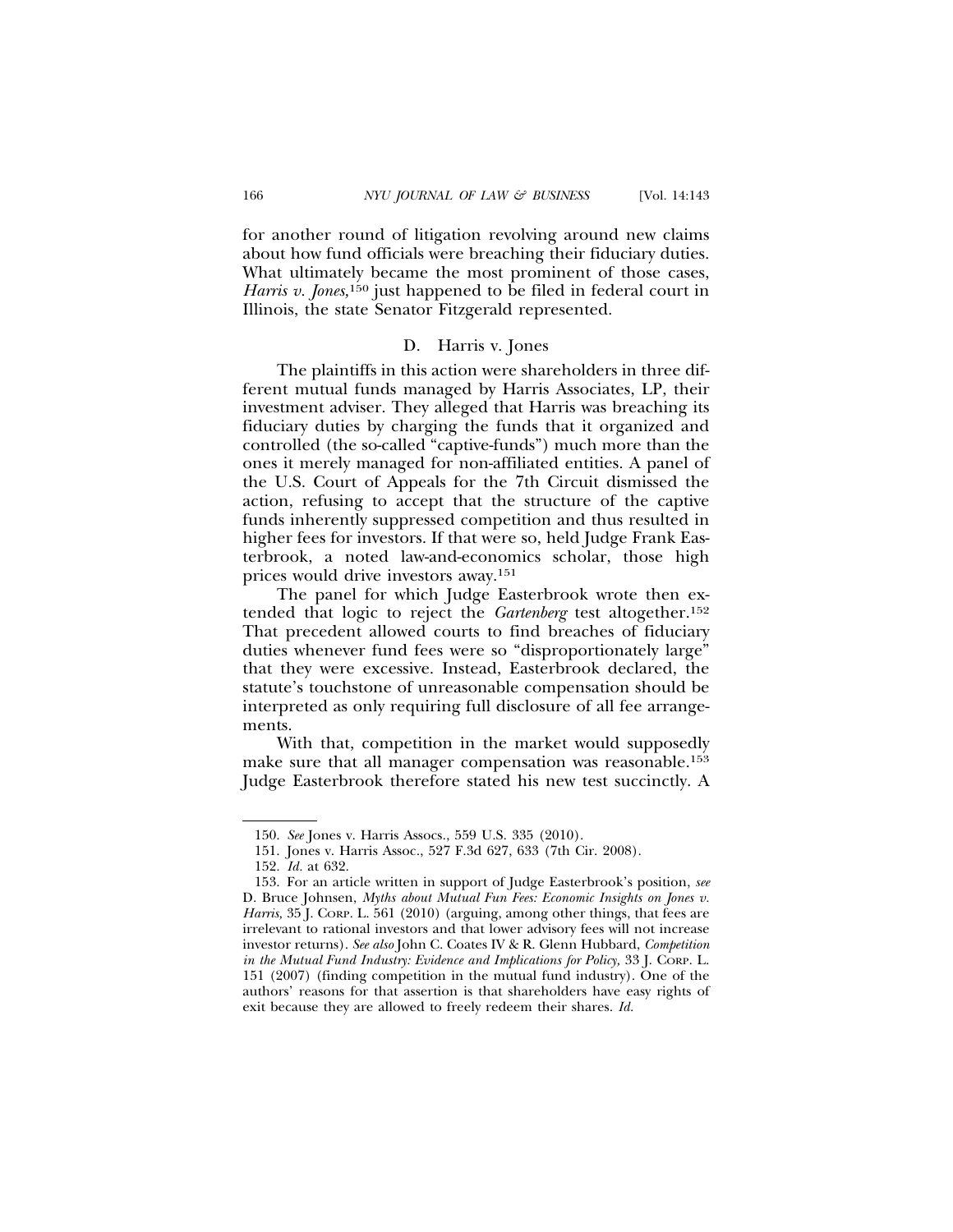fund must only "make full disclosure and play no tricks."154 As an apparent afterthought, however, Easterbrook conceded that the amount of an adviser's compensation might be relevant if it is so high that it could only have been gotten by deceit.155

Judge Easterbrook's judicial colleague and fellow law-andeconomics specialist Richard Posner, however, wrote a *per curiam* opinion arguing unsuccessfully that Easterbrook's views were wrong and that the case should therefore be reargued *en banc* before the full Court.156 He began his critique with an apt analogy to the "feeble incentives" of corporate boards to rein in ever-larger executive compensation paid to their executives.157 Drawing from that, Posner then pointed to numerous reports and studies showing that abuses in compensation had become "rampant" in the financial services industry.158

Thus competitive pressures, argued Posner, could not be relied upon to check excessive fees for mutual fund managers any more than they could when directors who are beholden to CEOs set their CEO's pay. Fund trustees are likewise compromised in that they are prone to favoring the investment advisers who have appointed them to their lucrative positions. While fees paid to managers by independent funds are likely to be the product of arm's-length negotiation, those from captive funds, Posner concluded, are not.159

Since other Appellate Circuits followed *Gartenberg,* the Easterbrook ruling from the 7th Circuit split from that consensus. The Supreme Court therefore took the case and reversed. While endorsing the *Gartenberg* standard, however, the Supreme Court's opinion seemed to indicate a more welcoming attitude toward Section 36(b) suits. It accepted *Gartenberg's* deference to directors' actions but also recognized shareholder suits as an "independent mechanism for controlling conflicts."160 It drew two inferences from that: "First, a measure of deference to a board's judgment may be appropriate in some

<sup>154.</sup> Jones, 527 F.3d at 632.

<sup>155.</sup> *Id.*

<sup>156.</sup> Jones v. Harris Assocs., 537 F.3d 728 (7th Cir. 2008).

<sup>157.</sup> *Id.* at 730.

<sup>158.</sup> *Id.*

<sup>159.</sup> *Id.* at 731-32.

<sup>160.</sup> Jones v. Harris Assocs., 559 U.S. 335, 348 (2010).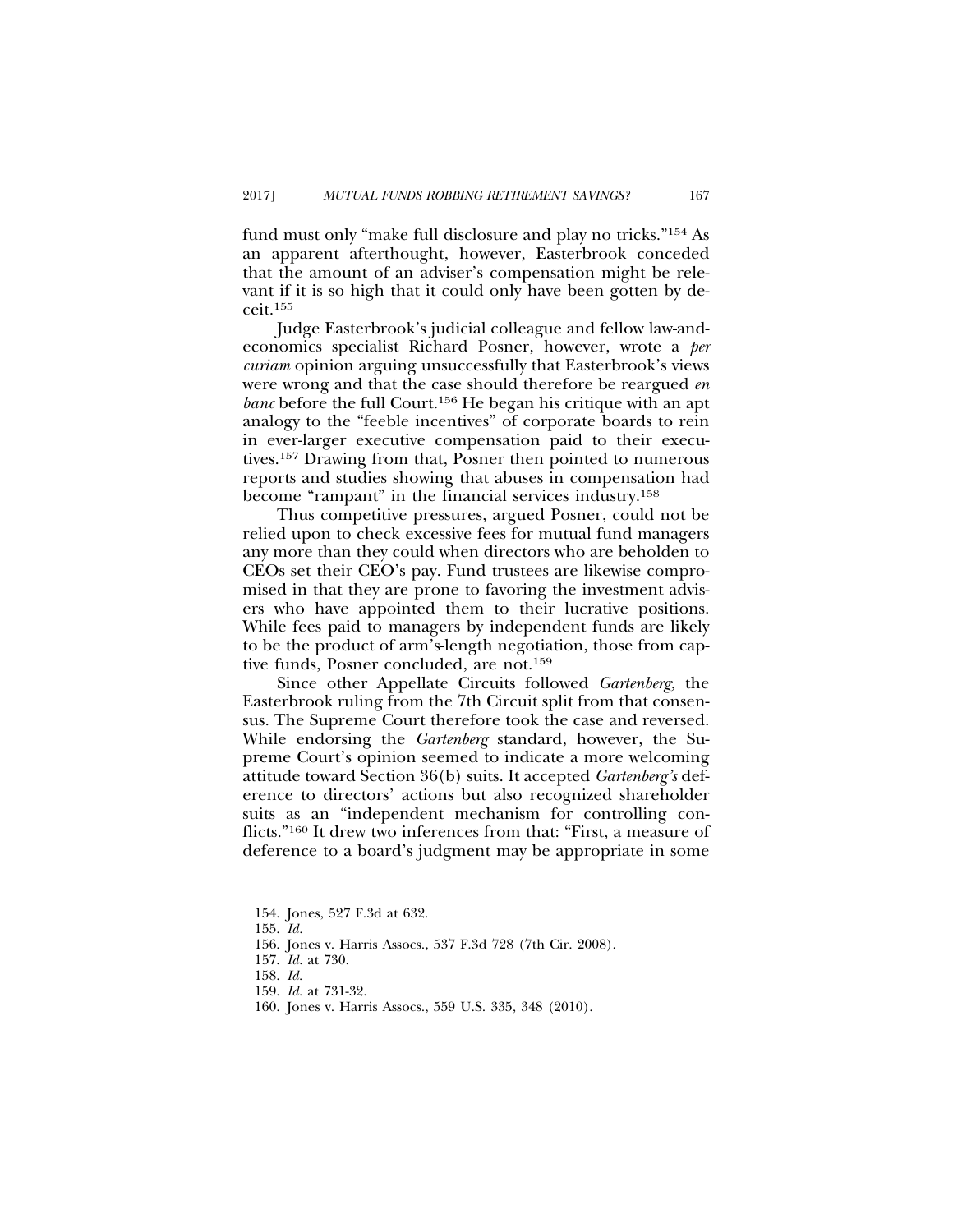instances. Second, the appropriate measure of deference varies depending on the circumstances."161

Much of the remainder of the Supreme Court's opinion was given over to the justifiable differences in the fees that an adviser might charge its captive and independent clients. The Court made no outright ruling on that, but instead said (with some vagueness) that it would give such distinctions the weight that they merit while avoiding "inapt comparison."162 The Court concluded its analysis by discussing the importance that process and disclosure play in those decisions. In other words, the question of excessive fees cannot, in the Court's thinking, be divorced from an inquiry into the deliberative process that directors use to determine them.

## E. *The* Janus *Case*

Yet just a year after the Supreme Court cracked the door open for excessive fees suits in *Harris*, the Court shut it on another action that investment company shareholders might bring to redress wrongdoing by those running their funds. The case, *Janus Capital Group, Inc. v. First Derivative Traders*<sup>163</sup> arose out of the market timing scandals discussed previously. The plaintiffs were shareholders of Janus Capital Group, a public company, which had set up a number of funds which it ran through a wholly-owned subsidiary, Janus Capital Management, which acted as the investment adviser of the funds. That firm drafted prospectuses for various funds in the family which all stated that they would not allow market timing.

An investigation by the Attorney General of New York, however, revealed that market timing had in fact occurred. When that became known, investors started withdrawing substantial amounts from the Janus funds. Because the fees of the adviser were based on the amount of assets it managed, its income fell. That negatively impacted its parent's revenue as well by causing its share price to decline. When the shareholders saw the value of their stock drop they sued both the parent and its subsidiary (the adviser), under Securities Exchange Act

<sup>161.</sup> *Id.* at 349.

<sup>162.</sup> *Id.* at 350.

<sup>163.</sup> *See* Janus Capital Group, Inc. v. First Derivative Traders, 564 U.S. 135 (2011).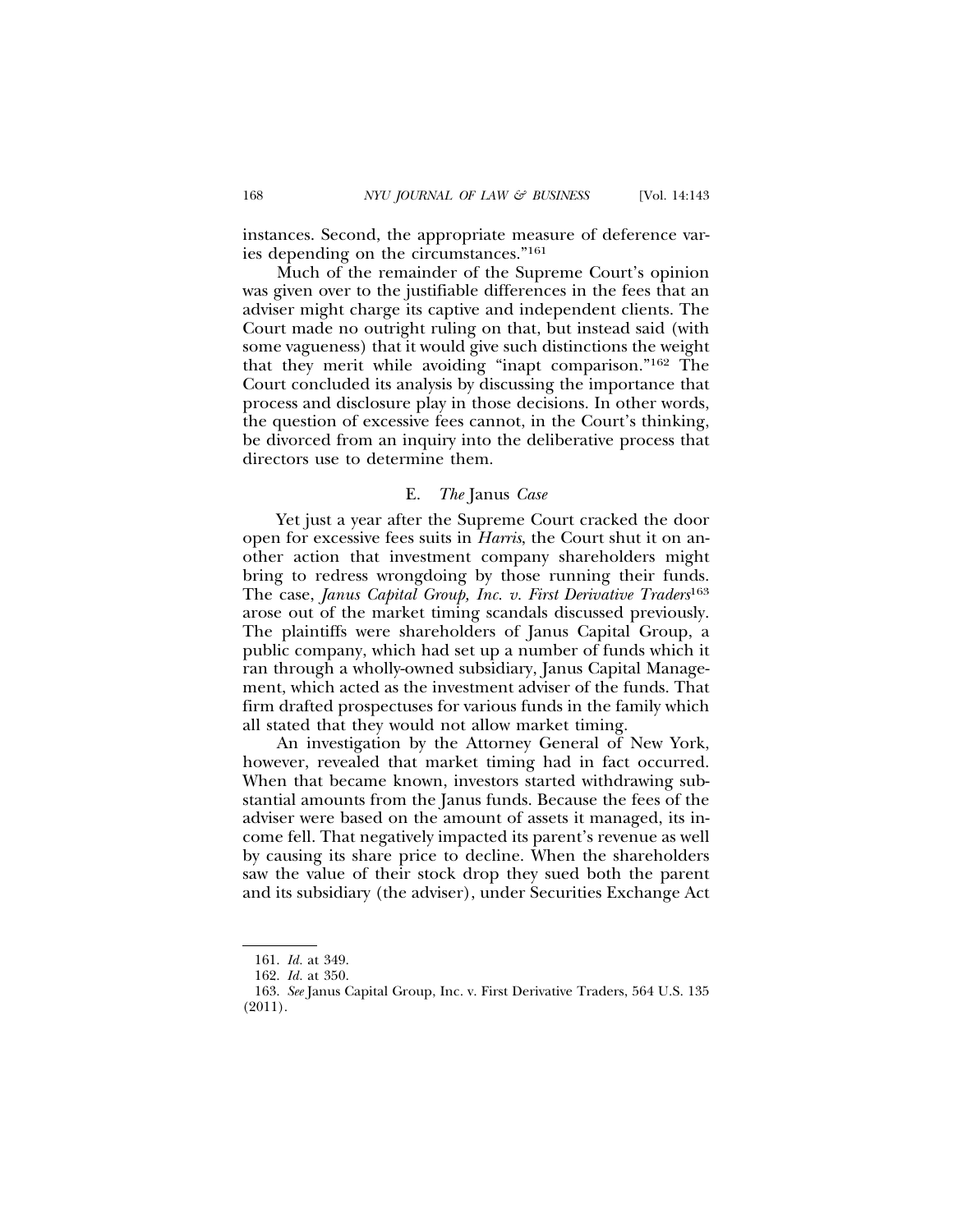Rule 10-b-5,164 which provides an implied cause of action against those who "make" false statements in the purchase or sale of securities. The shareholders thus alleged that their losses were caused by the adviser because it made materially false statements in the prospectuses of the funds which it drafted.

Since the adviser concededly controlled the funds and actually wrote their prospectuses, it seemed only logical to attribute the misstatements to it. However, in a 5-4 decision written by Justice Clarence Thomas, the Supreme Court adopted a narrow meaning of the verb "make." It disregarded what the plaintiff called "the well-recognized and uniquely close relationship of an adviser to its funds"165 and held that the only entities under that subsection that could "make" a false statement were the funds themselves, since they alone were ultimately responsible for the questionable pronouncements.166

The adviser and others who might have drafted the false prospectus, said the Court, were akin to "speech-writers" since they did not have formal control over the content of the statement and whether and how to communicate it.167 Since that literalistic distinction was the basis of its opinion, it didn't matter to the Court that employees of the adviser drafted the false language about market timing and disseminated the prospectuses through the parent company's website.

Because the misstatements appeared in the prospectuses of the funds, reasoned Justice Thomas, only the funds had "made" them, and the suit against the adviser and its parent was therefore dismissed. One of the foremost linguistic philosophers of the 20th century, Ludwig Wittgenstein, famously stated, "Philosophy is a battle against the bewitchment of our

<sup>164.</sup> Exchange Act Rule 10b-5(b), 17 C.F.R. 240.10b-5(b) provides: "It shall be unlawful for any person, directly or indirectly, by the use of any means or instrumentality of interstate commerce, or of the mails or of any facility of any national securities exchange, . . . (b) To make any untrue statement of a material fact or to omit to state a material fact necessary in order to make the statements made, in light of the circumstances under which they were made, not misleading. . . ." *See* 17 C.F.R. 240.10b-5(b)

<sup>165.</sup> Janus Capital Group, Inc. v. First Derivative Traders, 564 U.S. 135, 145 (2011). As Justice Breyer noted in dissent, "The relationship between Janus Management and the Fund could hardly have been closer." *Id.* at 161 (Breyer, J., dissenting).

<sup>166.</sup> *See id.* at 142.

<sup>167.</sup> *See id* at 143.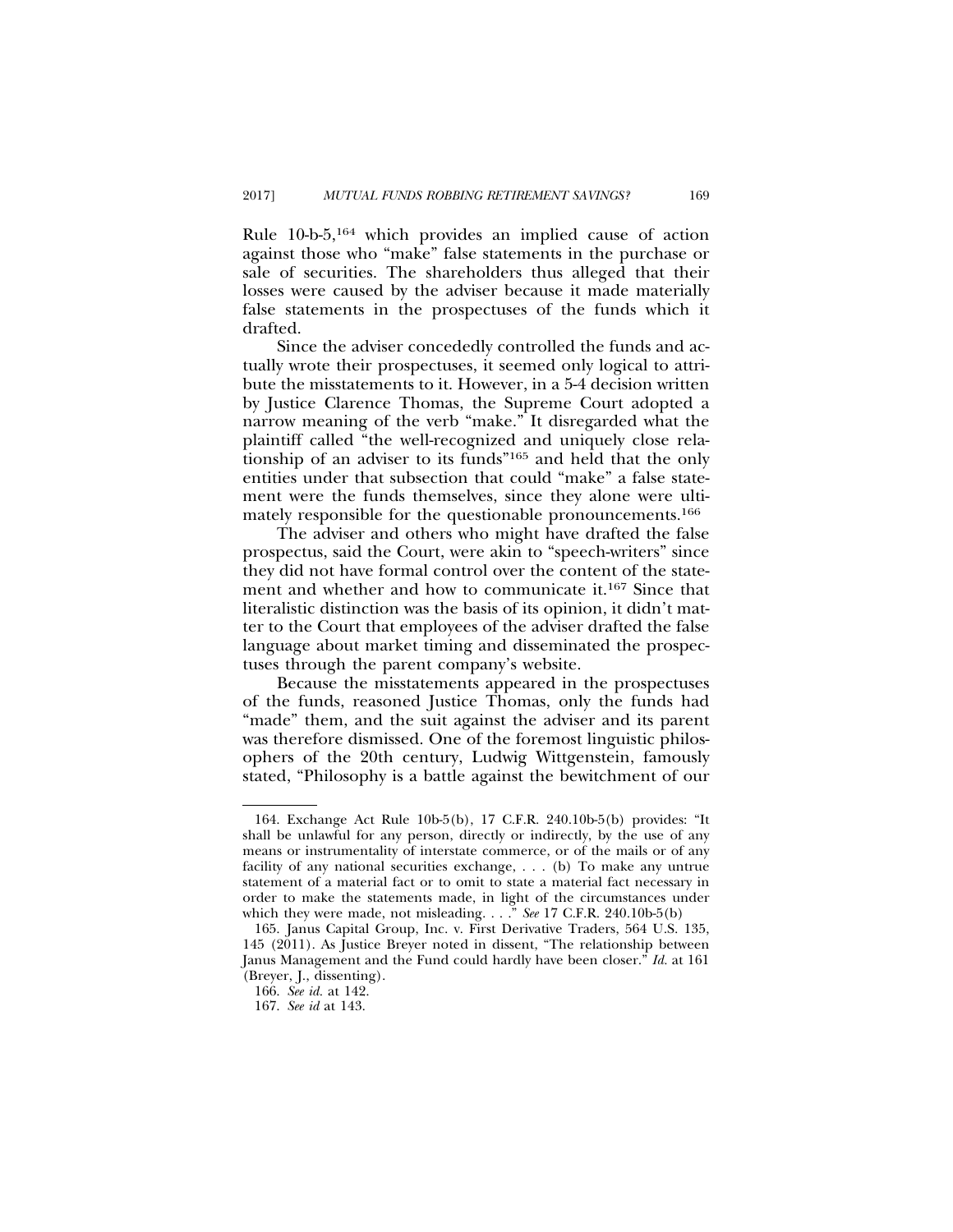intelligence by means of language."168 Perhaps the same could be said of Justice Thomas's opinion in *Janus*.

#### F. Northstar

Fund investors charging wrongdoing by advisers have recently fared better under an alternative theory—one borrowed from common law contracts. The opinion, *Northstar Financial Advisors v. Schwab Investments*, 169 keyed in on a provision in the ICA that requires a mutual fund to recite all its investment policies in its registration statement, which can only be changed by a shareholder vote.170

Based on this requirement, the plaintiff, a financial planning firm that manages accounts on behalf of its clients, filed suit against a Schwab-sponsored mutual fund, alleging that it had deviated from its stated investment policies. The plaintiff claimed that by doing so, the fund's trustees breached both their contracts and their fiduciary duties to their shareholders, exposing these shareholders to tens of millions of dollars in losses.

Specifically, the fund's prospectus stated that it would offer a high amount of current income by tracking the performance of a certain index comprised of government, corporate, and other bonds and that such policy was "fundamental."171 It also stated that it would not invest more than 25% of its assets in any one industry unless that was necessary to track the index. The Schwab fund nevertheless deviated from that policy, diverting its shareholders' funds into more speculative investments by increasing its holdings in mortgage-backed securities beyond the stated percentage (25%). The deviation ended up causing substantial losses for shareholders.

Northstar alleged that its cause of action arose under contract law. In particular, Northstar argued that promises by the Schwab fund regarding how it would invest its shareholders' money were breached when it did not follow through with those commitments. The shareholders supplied the necessary

<sup>168.</sup> LUDWIG WITTGENSTEIN, PHILOSOPHICAL INVESTIGATIONS 47 (G.E.M. Anscombe trans., Basil Blackwell 3d ed. 1974).

<sup>169.</sup> *See* Northstar Fin. Advisors, Inc. v. Schwab Invs., 779 F.3d 1036 (9th Cir. 2015).

<sup>170. 15</sup> U.S.C. § 80a-8(b)(2).

<sup>171.</sup> *Northstar*, 779 F.3d at 1041.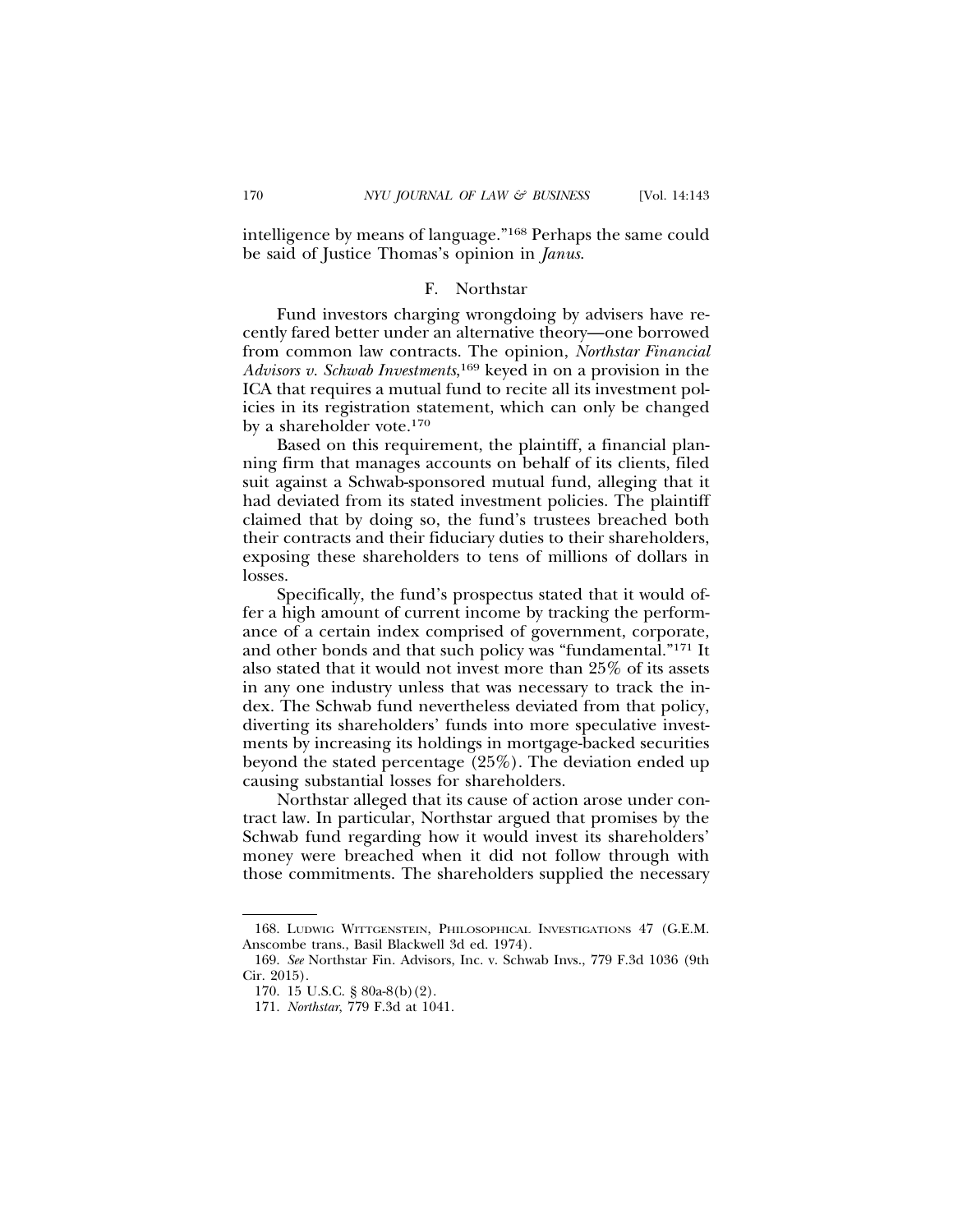consideration to make those promises binding by investing and continuing to invest their money with the fund. The Court upheld Northstar's claim, finding that the fund indeed made those promises in both its registration statement and in the prospectus that it had filed with the SEC. The shareholders therefore had a cause of action in contract when the fund breached those commitments.

In addition to forming a contract between the fund and its shareholders, the Court held that the promises in the prospectus did the same between the trust that ran the fund and the Schwab-sponsored adviser. The trust entered into an agreement with the adviser that committed it to managing the fund with the fundamental investment policies spelled out in the fund's SEC filings. The shareholders of the fund were thus third-party beneficiaries of that contract. As such, the Court held, the shareholders could hold the adviser liable for their losses under that theory as well.

Defendants made arguments that all of the plaintiffs' causes of action, for breaches of both contract and of fiduciary duties, as well as the third-party beneficiary claims, were preempted by the Securities Litigation Uniform Standards Act of 1998 (SLUSA), a statute which bars securities class actions based on state law claims when they involve deceptive statements or conduct.172 The breach of fiduciary duty claims, however, could survive such preclusion, said the Court, under an exemption for actions that are brought under the law of the state that had organized or chartered the entity issuing the securities. The Court of Appeals then found that the state in question, Massachusetts, did in fact permit such direct fiduciary duty claims.

However, the panel declined to rule on the issue of whether SLUSA preempted any of the claims. Those questions had not been directly addressed by the District Court because it had dismissed all of the Plaintiff's claims on the merits. Since the Court of Appeals was reversing the dismissal, it sent the matter back to the District Court to determine whether they would survive under SLUSA.173

Schwab, not unexpectedly, petitioned the Supreme Court for a writ of certiorari. It argued that the common law contract

<sup>172. 15</sup> U.S.C. § 78bb(f)(1).

<sup>173.</sup> *Northstar*, 779 F.3d at 1050.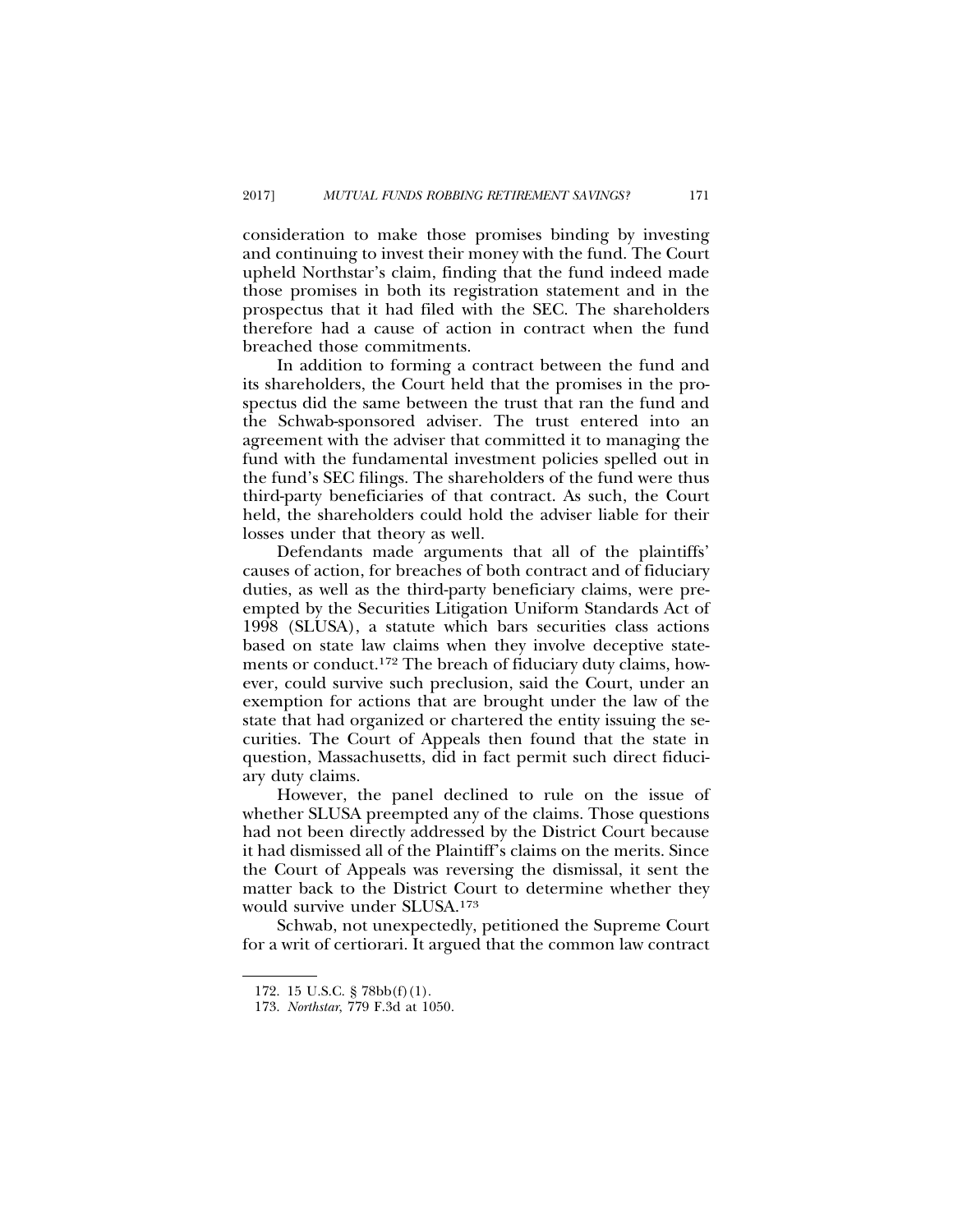and other state law causes of action upheld by the Court violated the carefully crafted federal disclosure regime set up by the Investment Company Act and the 1933 and 1934 Securities Acts. That comprehensive scheme, said Schwab, was not designed to create a contractual relationship between a fund and its shareholders, but rather only to apprise those investors of the details of their fund's operations.174

The Mutual Fund Directors Forum weighed in with its own amicus brief, which also urged the Supreme Court to take the case and reverse the *Northstar* decision.175 The Mutual Fund Directors Forum is an organization made up of the selfstyled independent members of investment company boards such individuals would obviously have the most to lose if the standards for fair treatment of mutual fund investors were heightened. In its amicus brief, the Forum therefore made arguments, similar to Schwab's, that claims under state law were precluded by comprehensive federal regulation.

More significantly though, the Forum seemed upset that the Court of Appeals, in approving the common law causes of action, had impugned the status of its members as independent watchdogs for shareholders. What the Forum appeared to find most distressing was the Court's statement that "the definition of 'independent' is fairly loose when it comes to fund board members"176 and directors could therefore be "puppets"<sup>177</sup> of the adviser. Those remarks by the Court of Appeals, argued the Forum, were in derogation of the self-regulatory scheme that Congress had approved for mutual funds.

Notwithstanding those arguments, the Supreme Court declined to review the Court of Appeal's opinion.178 When the case came back down to the trial judge, however, she used the SLUSA pre-emption question in two separate rulings to dismiss all the plaintiffs' claims. In the first opinion, $179$  the Dis-

<sup>174.</sup> Petition for Writ of Certiorari, *Northstar*, 779 F.3d 1036 (No. 15-134). 175. *See* Brief of Mutual Fund Directors Forum as Amici Curiae Supporting Petitioners, *Northstar*, 779 F.3d 1036 (No. 15-134).

<sup>176.</sup> *Northstar*, 779 F.3d at 1061 (quoting John Shipman, *So Who Owns Your Mutual Fund*?, WALL ST. J., May 5, 2003, at R1).

<sup>177.</sup> *Id.*

<sup>178.</sup> Northstar Fin. Advisors, Inc. v. Schwab Invs., 779 F.3d 1036 (9th Cir.), *cert. denied*, 136 S. Ct. 240 (2015) (mem).

<sup>179.</sup> Northstar Fin. Advisors v. Schwab Invs., 135 F. Supp. 3d 1059 (N.D. Cal. 2015).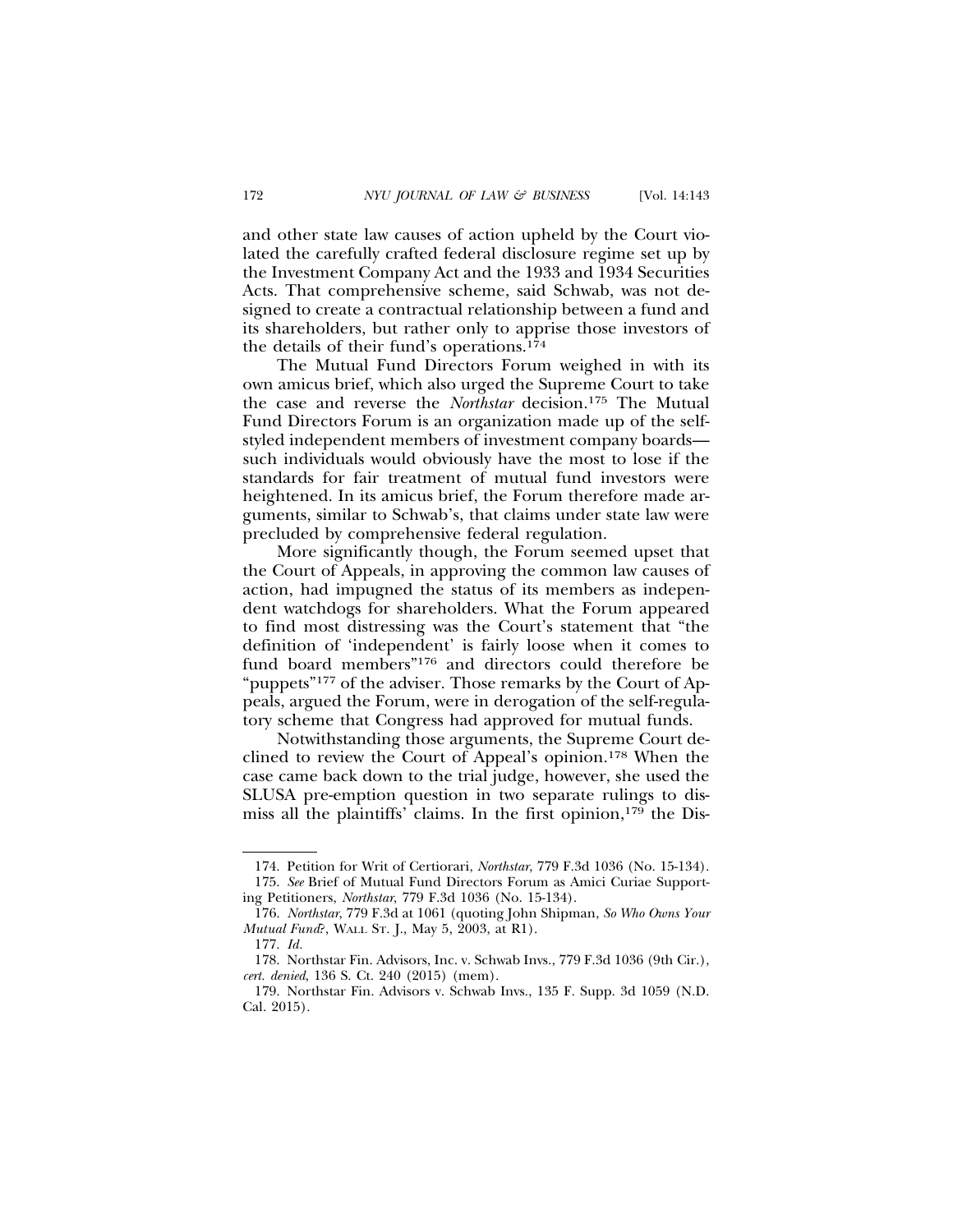trict Judge initially held that the Trust itself had no fiduciary duties to its shareholders. She then went on to find that the third-party beneficiary claim for deviation from the fund's objectives was not a "garden variety contract claim."180 Rather, it involved misrepresentations of the sort that SLUSA precludes from being litigated under state causes of action.

Following that logic, the District Judge then went on to rule out the breach of contract claims themselves because they arose "from the same core allegations."181 The fund's adviser had "stated [it] would do one thing, but ended up doing another."182 Those claims, said the Court, constituted "a misrepresentation or omission of material fact."183

In the second opinion,184 the Court used the same SLUSA logic to give the coup de grâce to the plaintiffs' breach of fiduciary duty claim. It distinguished a case, *Freeman Investments., L.P. v. Pacific Life Insurance Co.,*185 where SLUSA pre-emption did not apply because it "involved a dispute over the meaning of a specific contractual term."186 *Northstar,* the Court said, was different because it alleged that the adviser promised to manage the fund a certain way but neglected to do so—thus making a misrepresentation. The Court repeated this point a number of times throughout the opinion on the apparent theory that by saying it over and over again it somehow became true.

The case is once again on appeal, and the Court of Appeals will have the opportunity to correct the lower court's understanding that a breach of contract necessarily gives rise to a tort claim. In doing that it should find instructive a Supreme Court case entitled *The Wharf (Holdings) Limited v. United International Holdings, Inc.*187 There the Supreme Court found that a party to a contract had committed securities fraud, actionable under Rule 10b-5, when it made a promise it never in-

<sup>180.</sup> *Id.* at 1083–84.

<sup>181.</sup> *Id.* at 1088.

<sup>182.</sup> *Id.*

<sup>183.</sup> *Id.* at 1089.

<sup>184.</sup> Northstar Fin. Advisors Inc. v. Schwab Invs., No. 08-CV-04119-LHK, 2016 WL 706018 (N.D. Cal. Feb 23, 2016).

<sup>185.</sup> Freeman Invs., L.P. v. Pac. Life Ins. Co., 704 F.3d. 1110 (9th Cir. 2013).

<sup>186.</sup> *Northstar*, 2016 WL 706018, at \*9.

<sup>187.</sup> Wharf (Holdings) Ltd. v. United Int'l Holdings, Inc., 532 U.S. 588 (2001).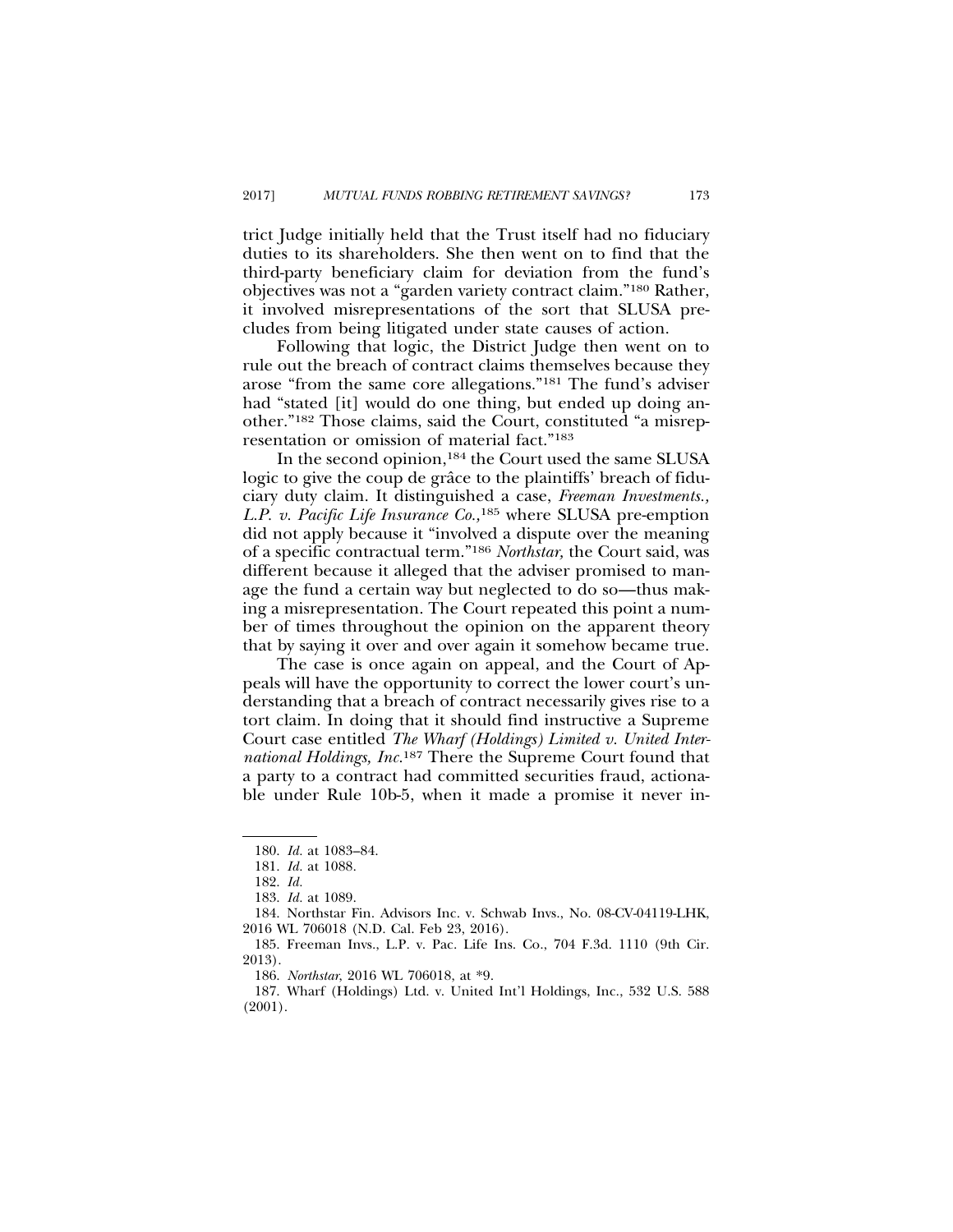tended to keep. The court held that promissory fraud exists when a promisor makes a commitment knowing that she is never going to do what she has promised.

"Garden variety" breach of contract claims (to use the District's Court's own phraseology)188 are different. There a promisor makes a commitment but then breaks it by acting contrary to what she promised to do. Such was the case in *Northstar*. There was no showing that Schwab intended from the start to deviate from the stated objectives of its fund. The *Northstar* case therefore does not involve deception that would cause its claims to be pre-empted under SLUSA. Rather, it alleges a simple breach of contract. Unless the Appellate Court reinstates the case, however, there will be no recourse for fund shareholders who suffer damages to their expectation interests when their adviser lays out a set of objectives and then fails to follow them.

#### IV.

## MUTUAL FUND FEES AND THE DIRECTORS WHO AUTHORIZE THEM

#### A. *Adviser Compensation*

The most astounding thing about mutual funds is their fees and costs, which amount, in the aggregate, to \$100 billion annually.189 What makes these fees and costs so troubling is that they are paid by investors. One writer described that situation with the following apt, if somewhat mixed, metaphor: "The economics of a mutual fund are not terribly different from a leaky bathtub . . . [because of] the way in which advisers and their sibling entities arrange their compensation . . . it is always bleeding money in the form of fees."190 As Senator Peter G. Fitzgerald put it during his Senate hearings: "The mutual fund industry is the world's largest skimming operation."191

John C. Bogle, the renowned founder of the Vanguard family, substantiated this insight in an essay appropriately

<sup>188.</sup> *See supra* text accompanying note 179.

<sup>189.</sup> BIRDTHISTLE, *supra* note 20, at 50.

<sup>190.</sup> *Id.*

<sup>191.</sup> Fitzgerald, *supra* note 2.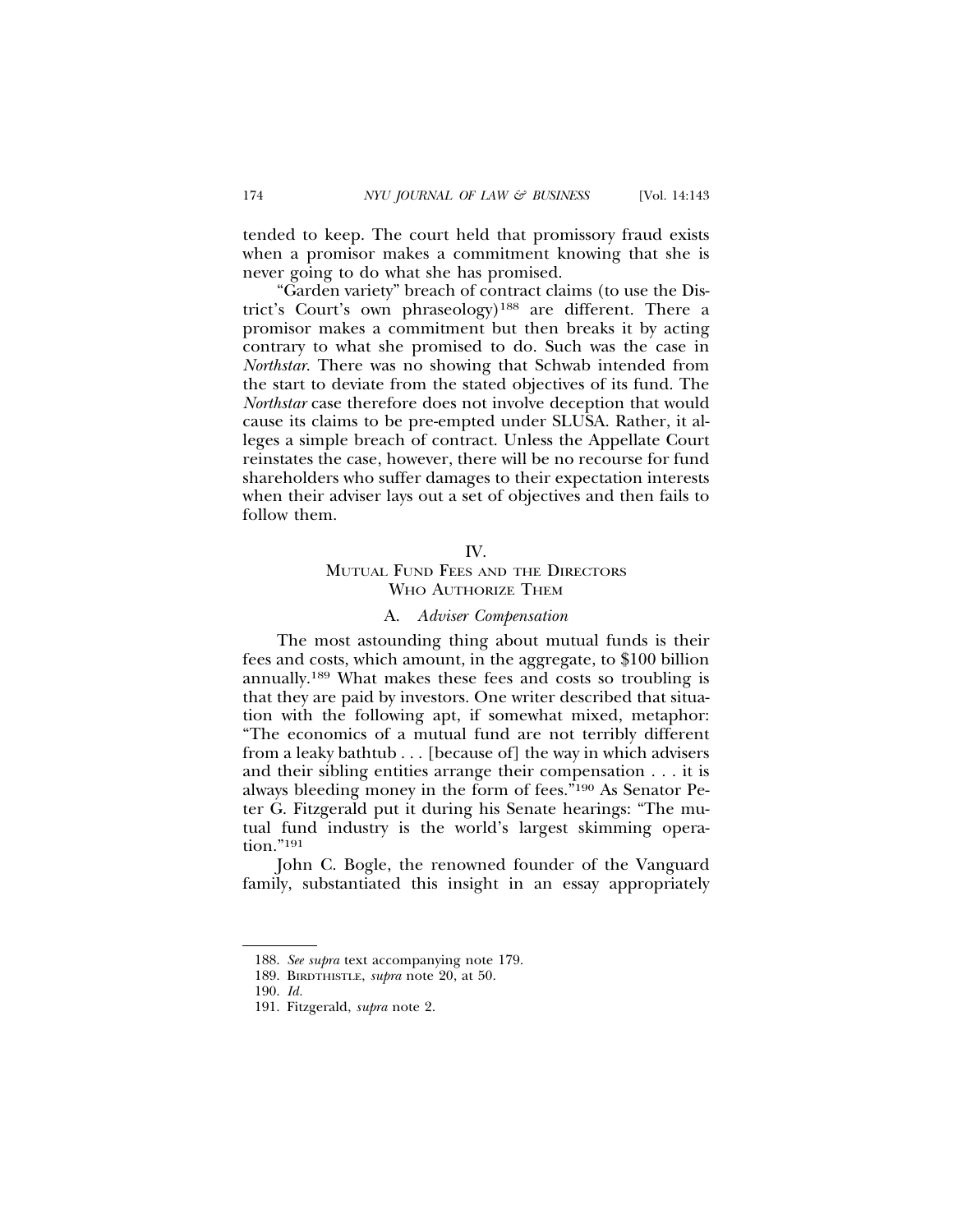called *The Relentless Rules of Humble Arithmetic*, 192 and made many of the same points in his testimony before the Fitzgerald committee. Bogle indicted the profession he helped create for moving from "stewardship to salesmanship"193 and abandoning its traditional role as "trustees of other peoples' money."<sup>194</sup>

He also laid out this computational basis for his charge: "The overarching reality is simple. Gross returns in the financial market minus the costs of financial intermediation equal the net returns actually delivered to investors."195 If a fund therefore makes a 5% annual return on its holdings but charges its shareholders 2% "for advisory fees, marketing expenditures, sales loads, brokerage commissions, legal and transaction costs, custody fees and security-processing expenses,"196 the investor nets just 3%. Over a long period of time these "compounding costs"<sup>197</sup> drain a substantial amount from a worker's retirement savings. For instance, over their lifetimes a typical dual-income couple will pay more than \$150,000 in fees on their  $401(k)$  plans.<sup>198</sup>

Even more problematic, these high fees are often hidden away from ordinary investors.199 To elaborate on Mr. Bogle's point, let us consider some aspects of the cost structure of a typical fund. Right up front, the adviser fee is calculated by applying a percentage rate to the total assets under management, between 1 to 200 or more basis points per year.200 The adviser's basic compensation is thus a cut of the assets it manages. A few initial observations can be made about this arrangement.

<sup>192.</sup> John C. Bogle, *The Relentless Rules of Humble Arithmetic*, FIN. ANALYSTS J., Nov.–Dec. 2005, at 22.

<sup>193.</sup> *Id.* at 24.

<sup>194.</sup> *Id.*

<sup>195.</sup> *Id.* at 22.

<sup>196.</sup> *Id.* at 23.

<sup>197.</sup> *Id.* at 25.

<sup>198.</sup> *See* Bogle, *supra* note 192 and accompanying text.

<sup>199.</sup> Jeff Sommer, *The High Fees You Don't See Can Hurt You*, N.Y. TIMES, Apr. 23, 2016.

<sup>200.</sup> Johnsen, *supra* note 153, at 567. A basis point is "One hundredth of one percent; this unit is often used in finance when prices involve fine margins." *Basis Point*, OXFORD DICTIONARY OF BUSINESS AND MANAGEMENT (6th ed. 2016). Thus 150 basis points would amount to 1.5% of the total assets of a fund.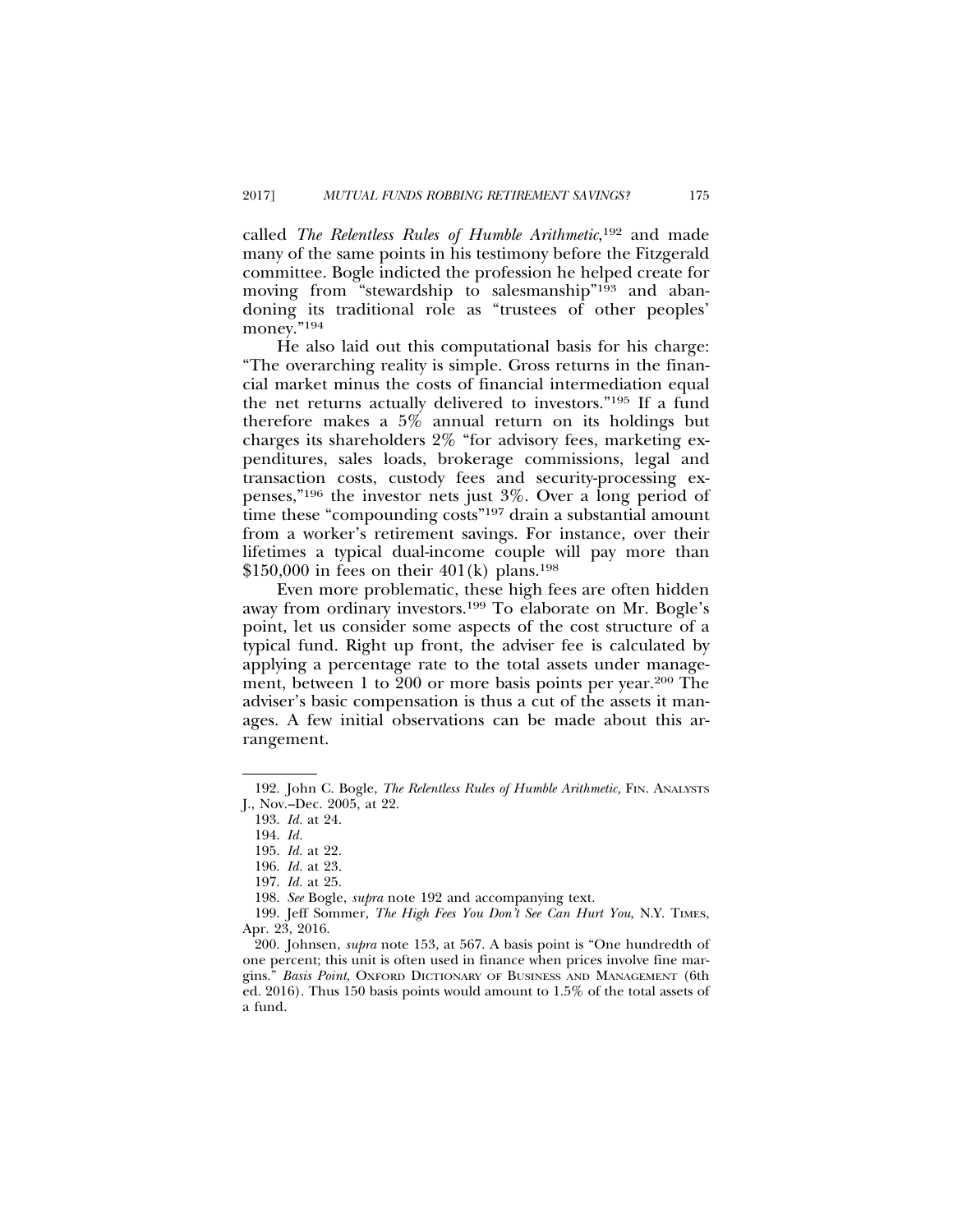First, while the calculation of the adviser fee sounds simple, there are several ways fund advisers can manipulate the calculation to enrich themselves at the expense of their shareholders. Two of the most prominent methods are an over-valuation of the fund's assets, done most easily for holdings that are not publicly traded,<sup>201</sup> and failure to promptly liquidate a shareholder's holdings upon her request. The latter not only deprives the investor of the prompt return of her capital but also keeps more assets in the fund, allowing the adviser to increase its compensation by applying its fee charges against a larger asset base for a longer period of time than is justified.<sup>202</sup>

Second, like many business and professional services, the adviser's compensation could be based on a flat fee and therefore not dependent on the assets under management.<sup>203</sup> This would provide a more stable situation for shareholders. As the system is currently set up, however, investors only benefit when the fund they have invested in appreciates in value, that is, when total assets under its management increase, regardless of how the increase happens. The adviser who wishes to enhance its revenue, therefore, has a couple of ways of doing that.

If an adviser wants more compensation, rather than adjusting its percentage fee upward (which might be unpopular if done publicly), it can simply increase the amount of assets it manages.204 That will happen as a matter of course if the assets in the fund appreciate in value. However, this may be the result of a general rise in the market, and have nothing to do with the adviser's management skill.

Yet fund growth can also occur when more money is put into the fund. One could argue that the corresponding extra investments will require more work by the adviser and thus legitimize its greater compensation. Those extra costs, however, could largely be offset by economies of scale. Such savings,

<sup>201.</sup> BIRDTHISTLE, *supra* note 20, at 101–06. See also remarks by SEC chair Mary Jo White discussing ICA Rule 38a-1 which covers the duties of boards to assure that fund assets are fairly valued. Mary Jo White, Chair, Sec. Exch. Comm'n, The Fund Director in 2016: Keynote Address at the Mutual Fund Directors Forum 2016 Policy Conference (Mar. 29, 2016).

<sup>202.</sup> BIRDTHISLE, *supra* note 20, at 99.

<sup>203.</sup> *Id.* at 54.

<sup>204.</sup> See *Id*.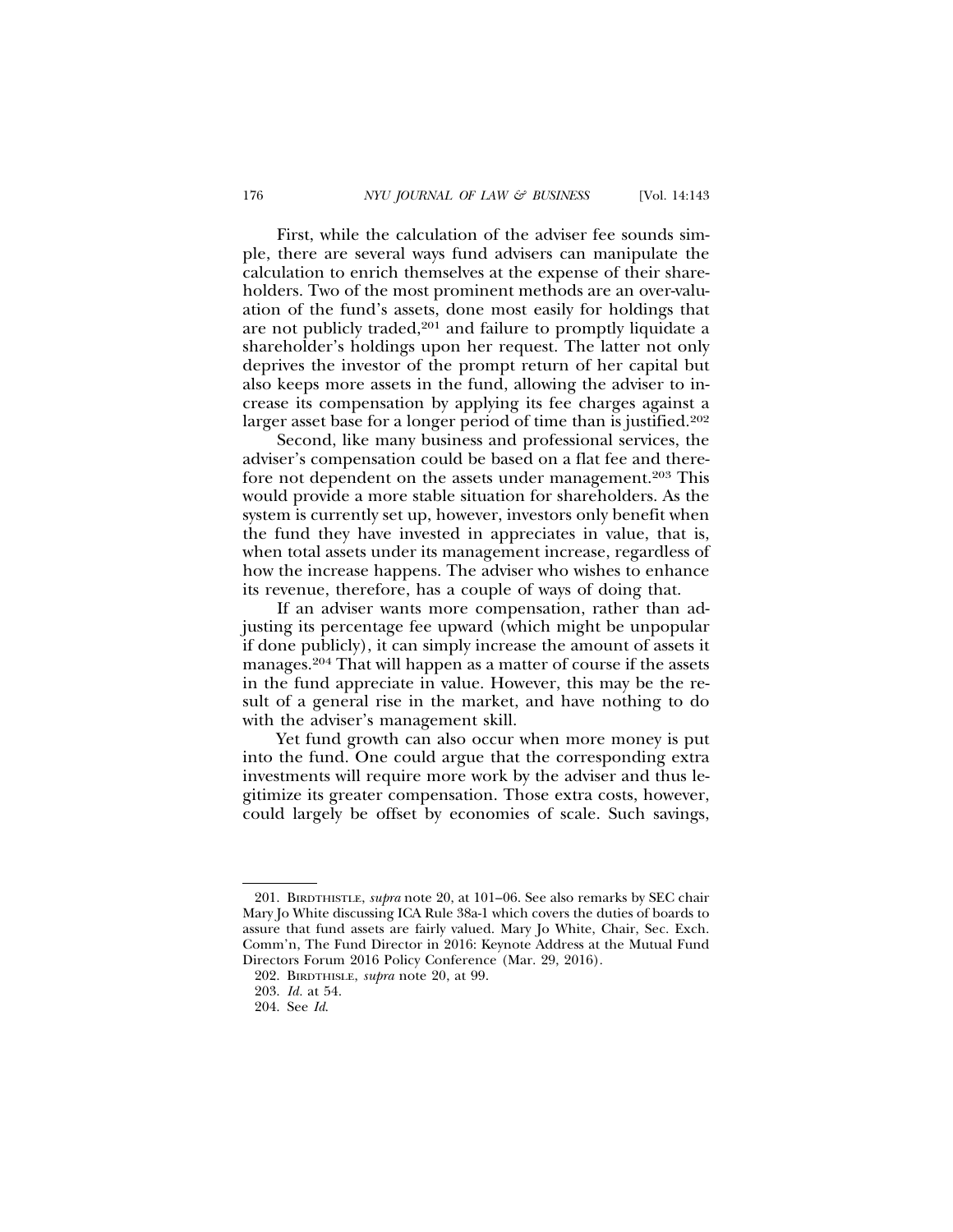however, are rarely passed back to the shareholders.<sup>205</sup> Another technique used by funds to create unjustified fees involves the hiring of sub-advisors who provide the real management services, with the adviser doing very little to justify its compensation.206

Concerns also arise when investors try to come to better understand the fees they are paying. Where can an investor find out exactly what the fees are in the aggregate? Digging out the total charges levied on investors is not an easy task.207 The SEC requires that fees be disclosed, and they must therefore be stated somewhere in a firm's prospectus.208 But how many pages of those voluminous documents are actually read by shareholders?

And even if investors *do* look at a prospectus, these documents typically cover a number of funds from a common sponsor —each one charging different fees. As one observer said about the "farcical" nature of those disclosures, "[the prospectuses run] a hundred pages in length, bloated with regurgitated boilerplate. They are often squirreled away on obscure websites visited by only a handful of investors and understood by fewer."209

As John Bogle noted, however, the management fees paid to advisers are just the start of investor costs.210 In fact, they may be preceded by a sales load—up-front and back-end

<sup>205.</sup> As Bogle commented on the changes he had seen in his 56 years in the mutual fund industry, "We've imposed soaring coasts on our investors that belie the enormous economies of scale in money management." *See* Bogle, *supra* note 192, at 24; *see also,* Sommer, *supra* note 199. For a case finding the possibility of excessive fees because savings from economies of scale were not passed back to investors, *see In re* Federated Mut. Funds Excessive Fee Litig., 2009 WL 5821045 (W.D. 2009).

<sup>206.</sup> For a case with such allegations see Curran v. Principal Mgmt. Corp., 2010 WL 2889752 (S.D. Iowa June 8, 2010). *But see* Kasilag v. Hartford Inv. Fin. Servs., LLC, 2012 U.S. Dist. LEXIS 178234, \*23 (2012) (finding an inference that defendant's fees were "so disproportionately large that they bear no reasonable relationship to the services rendered and could not have been the product of arm's length bargaining.").

<sup>207.</sup> Bogle calls these "opaque fees," *supra,* note 192, at 2.

<sup>208.</sup> Sec. Exch. Comm'n, *Information Available to Investment Company Shareholders,* www.sec.gov/answers/mfinfo.htm.

<sup>209.</sup> BIRDTHISTLE, *supra* note 20, at 215.

<sup>210.</sup> Bogle, *supra* note 192, at 22.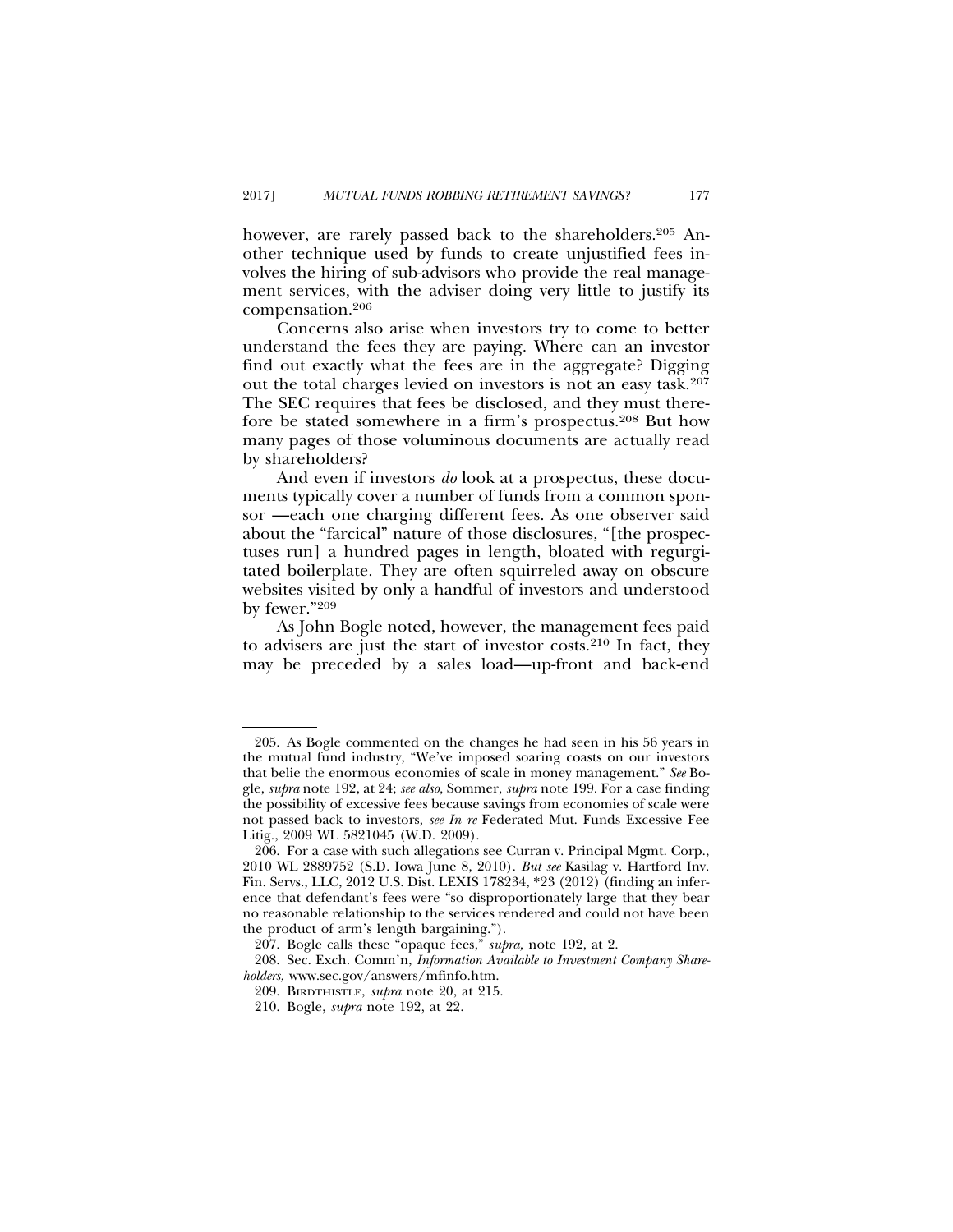charges by brokers who sell them the shares.211 Then come the operating expenses.212 Funds buy and sell securities in transactions that typically executed by brokerage firms. These brokerage firms charge fees too. Legal and accounting fees are also added into operational costs, as are the sizeable compensation and expense payments that fund directors get for attending meetings.

In addition, there are distribution fees—the so-called Rule 12b-1 expenses, described that way because the SEC permits them under the regulation of the same name.<sup>213</sup> These cover all the advertising and promotional costs that funds pay to get more investors to purchase their shares.214 Like every other fee, they must ultimately come out of the money owned by investors.215

Growing a fund's assets, as has been said, directly benefits the adviser by increasing one of the multiplicands used to calculate its compensation.216 It is questionable, however, whether existing shareholders profit by such an enlargement of their fund's holdings, particularly if the economies of scale that may result are not passed along to them by a reduction in

<sup>211.</sup> *See* Johnsen, *supra* note 153, at 566 (discussing they would normally be about 5% of the purchase price of the shares). *See also* BIRDTHISTLE, *supra* note 20, at 58. The author points out these extra, up-front costs are not as prevalent as they used to be. "Loads are sufficiently galling that many investors have rebelled against them, and most fund families now offer no-load share classes."

<sup>212.</sup> These must all be disclosed to investors but many of these costs are found only in the Statement of Additional Information (SAI). Funds must give these reports to investors on request, but they are not required to provide them. 17 C.F.R. § 230.430(b)(2) (2014).

<sup>213.</sup> ICA Rule 12b-1, 17 C.F.R. § 270.12b-1 (2013).

<sup>214.</sup> See BIRDSTHISTLE, *supra* note 20, at 81–88 for a lengthy discussion of these and whether they are justified as being in the best interests of investors.

<sup>215.</sup> Johnsen, *supra* note 153, at 567. See Curran v. Principal Mgmt. Corp., 2010 WL 2889752 (S.D. Iowa June 8, 2010), for a case sustaining a claim for excessive fees for distribution services; *see also* Chill v. Calamos Advisors LLC, 175 F.Supp.3d 126, 150–52 (S.D.N.Y. 2016).

<sup>216.</sup> *See* Bogle, *supra* note 192, at 5. The author comments about the results of this practice, ". . .managers focus on salesmanship, their agendas dominated by a desire to bring in assets under management."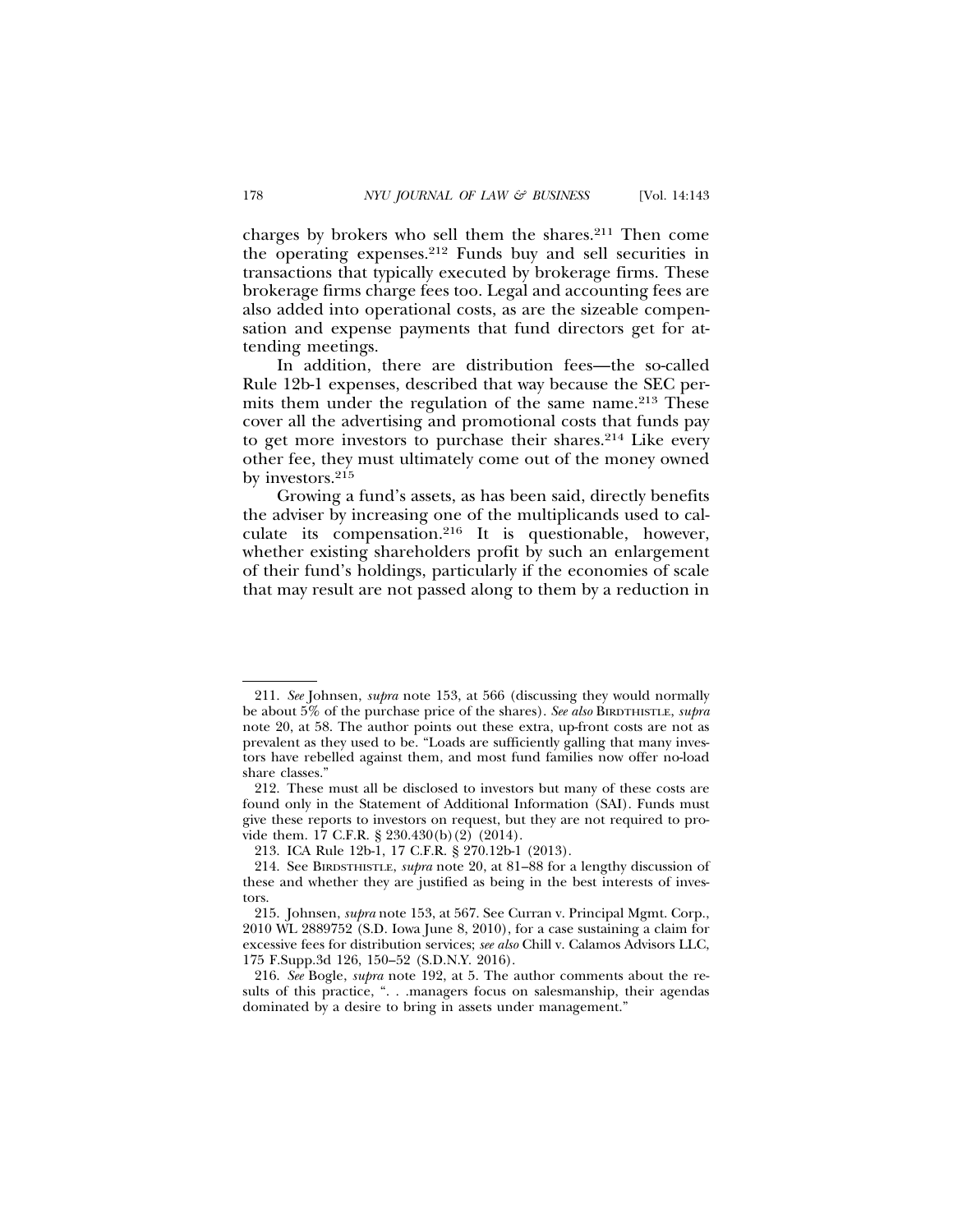the percentage rate that the adviser uses to calculate its aggregate payments.217

Even beyond that, there are also several types of what can euphemistically be called "soft dollar" compensation arrangements that benefit fund advisers when they enter into transactions using their shareholders' money.218 For instance, major brokerage firms reward managers who execute their fund's lucrative trades through them with premiums that are similar to the benefits that can be purchased with mileage accumulated in frequent flyer programs.219

Even more egregious, perhaps, are various payments that advisers make to brokerage firms to entice the brokerage firms to recommend the advisers' funds as investments to their clients.220 One thinks of the payola scandals involving radio disc jockeys and other kickback and "play to pay" schemes.<sup>221</sup> Under the federal securities laws, those too are legitimate as sales expenses under Rule 12b-1 if disclosed. Yet how can brokers who receive those payments not be influenced to recommend funds that may not be in their clients' best interests?<sup>222</sup>

<sup>217.</sup> *See* Sommer, *supra* note 199 ("As an analyst put it: 'The cost of individual funds has dropped, but the assets have gotten so much bigger that the companies' revenues from fees have grown tremendously. . .They could be sharing more of those revenues with consumers, but they're not.'").

<sup>218.</sup> BIRDTHISTLE, *supra* note 20, at 89–98. See Gallus v. American Express Fin., 370 F.2d 862 (D. Minn. 2005), for a case with such allegations.

<sup>219.</sup> BIRDTHISTLE, *supra* note 20, at 89.

<sup>220.</sup> For a good discussion of this "revenue sharing" and the SEC's attempts to make it more transparent, *see* James D. Cox & John W. Payne, *Mutual Fund Expense Disclosures: A Behavioral Perspective,* 83 WASH. U. L. REV. 907 (2005).

<sup>221.</sup> BIRDTHISTLE, *supra* note 20, at 86.

<sup>222.</sup> An important advance for investors here was a new Labor Department rule promulgated in June, 2016 under the Employee Retirement Income Security Act of 1974 (ERISA), 29 U.S.C.A. § 1002. It imposes a fiduciary duty on brokers and investment advisers in recommending securities to people saving for retirement. 29 C.F.R. § 2510.3–21. That is stricter than the previous standard that only required that brokers recommend "suitable" investments for that purpose. Jonnelle Marte, *Labor Department Rule Sets New Standards for Retirement Advice*, WASH. POST (Apr. 6, 2016) https://www.washington post.com/news/get-there/wp/2016/04/06/labor-department-rulesets-new-standards-for-retirement-advice/?utm\_term=.704505770857.

President Trump however at the behest of Gary Cohn, his appointee as director of the National Economic Council, has signed an executive order asking for a review of that rule. According to Cohn, a former executive of Goldman Sachs, the rule interferes with the ability of future retirees to invest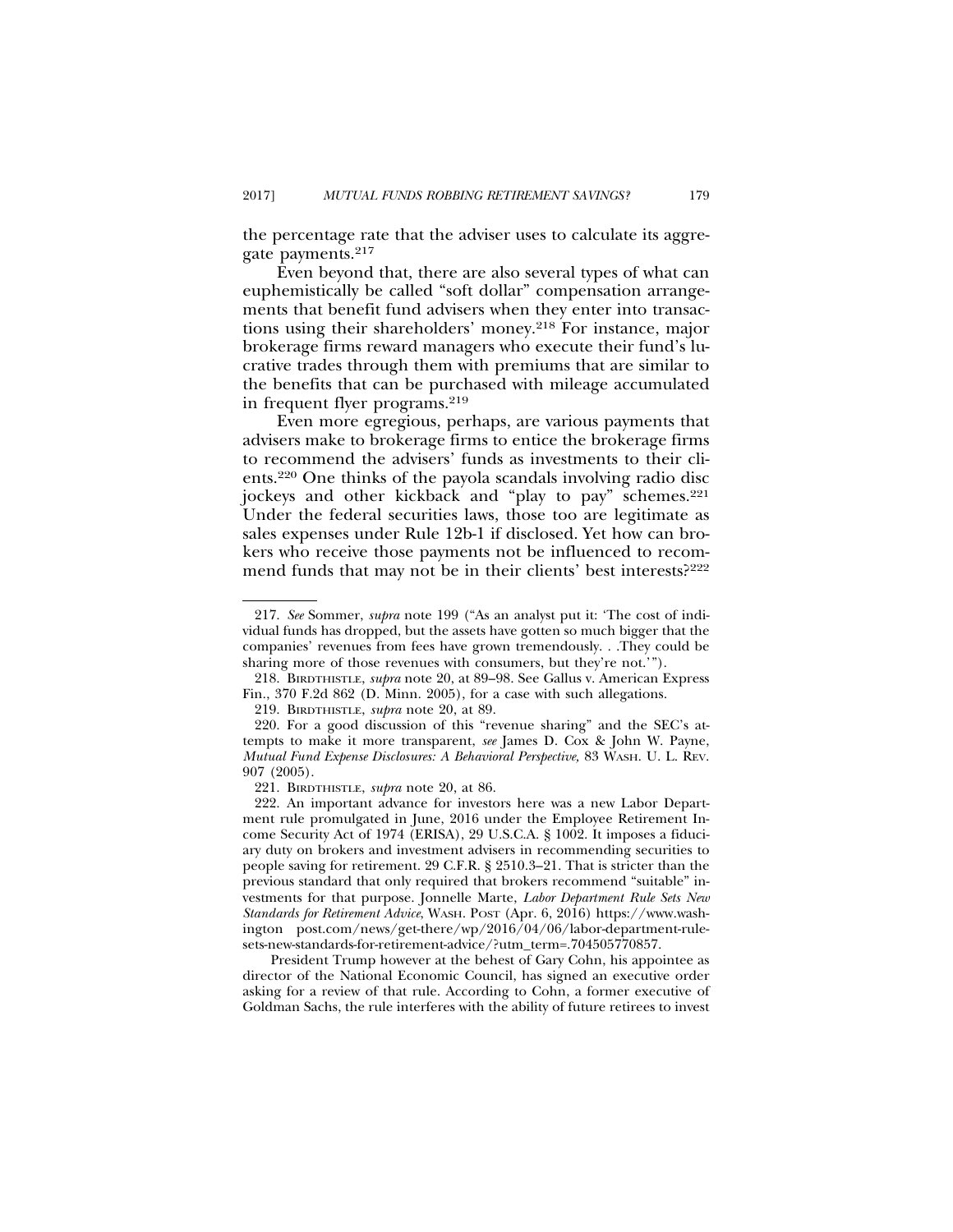On top of all of these concerns looms another major question: how and why do costs vary from fund to fund? Advisers typically charge more for funds they actively manage than those they just passively hold, such as an index of certain stocks.223 But is that differential a good thing for investors? Are extra payments to advisers who actively manage their shareholders' funds really justified by the service they provide?

Numerous academic studies say "no," supported by the efficient market hypothesis, which is also known as the "random walk" theory of stock valuation.<sup>224</sup> In short, the theory holds that it is impossible for any individual to regularly outperform the market. Active, well-informed traders are constantly buying and selling stocks which result in their prices instantaneously reaching an equilibrium point, reflecting their value.<sup>225</sup> Only a consistently lucky trader then (unless she has inside information) can outperform the market over time.

For decades, investors seemed to put their faith in famous stock-pickers who were said to beat the market.<sup>226</sup> That made it possible for those active managers to charge their customers

223. Sommer, *supra* note 19.

226. Sarah Krouse & Ben Dummett, *Janus to Be Acquired by U.K. Fund Giant Henderson Group*, WALL ST. J., Oct. 4, 2016, at A1.

their savings as they chose. Ron Lieber, *Fiduciary Rule is Now in Question. What's Next for Investors,* N.Y. TIMES (Feb. 3, 2017), https://www.nytimes .com/2017/02/03/your-money/estate-planning/fiduciary-rule-is-now-inquestion-whats-next-for-investors.html?mcubz=1.

On a related issue, ERISA requires that fiduciaries of a pension plan act prudently in managing the plan's assets. 29 U.S.C.A. § 1104. There has been substantial litigation on this issue in recent years with the Supreme Court weighing in with two important cases. *See* Tibble v. Edison Int'l, 135 S. Ct. 1823, 1828–29 (2015) (holding that fiduciaries who select investment options for a 401(k) have a continuing duty under ERISA to monitor holdings and remove imprudent investments); Fifth Third Bancorp v. Dudenhoeffer, 134 S. Ct. 2459, 2464 (2014) (holding that a decision by a fidiciary of an employee stock option plan (ESOP) is not entitled to a "presumption of prudence." Instead, such fiduciaries are subject to "the same duty of prudence that applies to ERISA fiduciaries in general, except that they need not diversify the fund's assets.").

<sup>224.</sup> The classic explanation of this can be found in BURTON G. MALKIEL, A RANDOM WALK DOWN WALL STREET (1973).

<sup>225.</sup> In discussing the theory with approval, the U.S. Supreme Court stated its effects this way, "The market price of shares traded on well-developed markets reflects all publicly available information. . . ." Basic Inc. v. Levinson, 485 U.S. 224, 246 (1988); *accord* Halliburton Co. v. Erica P. John Fund, Inc., 134 S.Ct. 2398, 2401–02 (2014).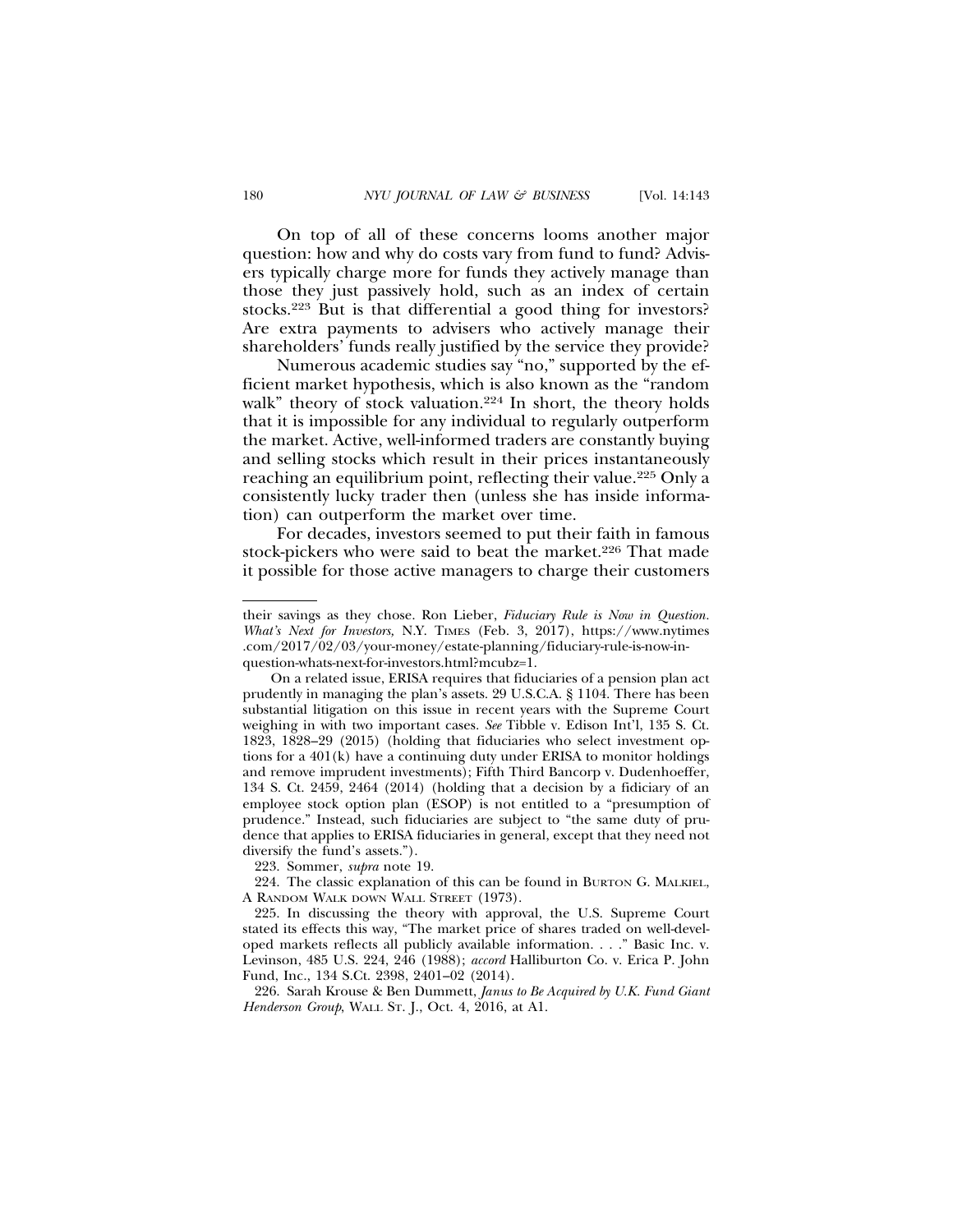higher fees.<sup>227</sup> Of late, however, investors appear to be getting savvier, and have begun to shift their resources out of those funds and into cheaper, passively managed ones—those that buy and hold stocks across a broad market index.<sup>228</sup> According to one report, "[a]lthough 66% of mutual-fund and exchangetraded-fund assets are still actively invested, . . . those numbers are down from 84% 10 years ago and are shrinking fast."229

## B. *Directors and What They Are Paid*

Who then is responsible for allowing these arrangements that appear to be gouging the retirement savings of so many Americans? Advisers run the funds, but they are supposed to be overseen by their trustees/directors who, in the end, set policy.230 Yet how effective can that supervision be? At a fund's origination, the adviser/founder is its only shareholder and thus has the prerogative to name the trustees and directors.231 How free can such officials possibly be from the adviser's con-

<sup>227.</sup> As one commentator put the question, "If corporate stock itself is efficiently priced, how can fund managers possibly hope to pick stocks that outperform the S&P 500 Market Index after charging brokerage commissions and other transactions costs, the advisory fee, and various administrative expenses to the fund?" Johnsen, *supra* note 108, at 569–70.

<sup>228.</sup> Anne Tergesen & Jason Zweig, *The Dying Business of Picking Stocks,* WALL ST. J. (Oct. 17, 2016), https://www.wsj.com/articles/the-dying-business-of-picking-stocks-1476714749. As the article continues: "Hedge-fund managers, the quintessential active investors, are facing mounting withdrawals as they struggle to justify their fees. Hedge funds, which . . . generally have higher fees than mutual funds, haven't outperformed the U.S. stock market as a group since 2008." *Id.*

The push-back against high fees is also continuing with arguments that they should be based on performance—the so-called "fulcrum fee," allowed by SEC regulations but disfavored by advisers because they require a lowering of fees when a fund underperforms. Jason Zweig, *It's Time for Investor Fees to Go Even Lower,* WALL ST. J., Jan. 6, 2017, at B1. Section 205(b)(2) of the IAA permits this arrangement. 15 U.S.C.A. § 80b-5(b) (2011).

<sup>229.</sup> Tergesen & Zweig, *supra* note 226.

<sup>230. 15</sup> U.S.C.  $\frac{8}{9}$  80a-51(a)–(c).

As Mary Jo White, chair of the SEC put it in an address to the Mutual Fund Directors Forum, "A fund's board oversees the operations of the fund and provides an independent check on fund management, particularly where the interests of the adviser and other service providers may conflict with the interest of the fund." White, *supra* note 201.

<sup>231.</sup> BIRDTHISTLE, *supra* note 20, 36–37.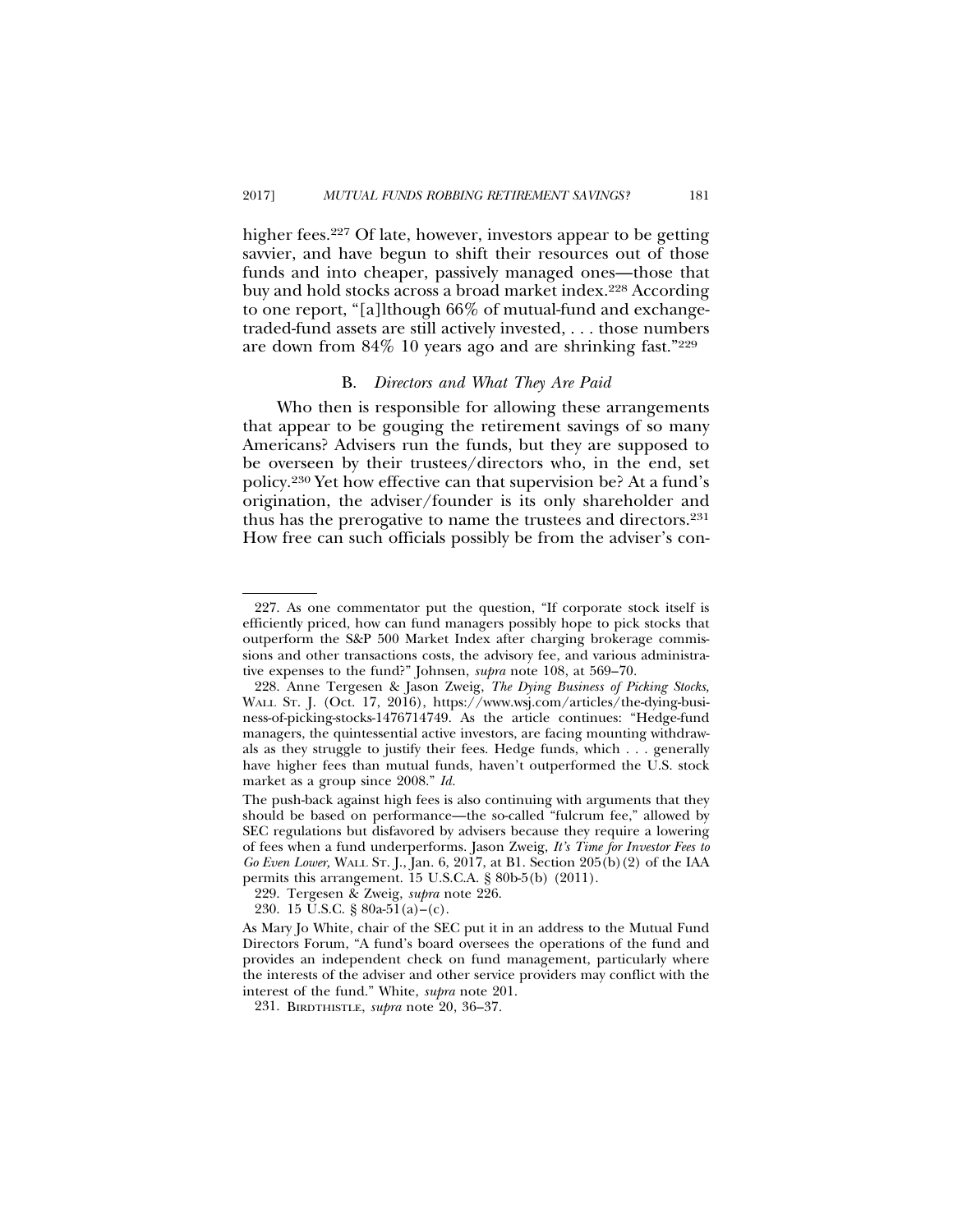trol when the statute only requires that 40% of them be independent from the adviser?232

From the beginning, 60% of a fund's directors may be in a dependent relationship with its adviser, and might even be the adviser's employees. Even beyond that, however, the legal definition of independence covers only financial arrangements, not other ties that the directors/trustees may have with the adviser, such as friendship.233 Virtually all those supposed guardians of shareholders' funds therefore owe their lucrative positions to the adviser whose performance they review and whose compensation they set.234

The directors'/trustees' most important task, which the 1970 amendments requires be done as a fiduciary for the funds' shareholders, is to annually review the contract of its adviser to see if it should be renewed.235 That obligation also involves setting the adviser's fee. The statutory process that the trustees must follow appears stringent, requiring them to meet in person and review a number of documents.<sup>236</sup> Funds' directors are supposed to do what one observer called their "single job—insuring that investors get fair returns at a fair price from their adviser."237 And directors/trustees are rewarded hand-

<sup>232.</sup> Section 10(a) of the ICA, 15 U.S.C. § 10(a), prohibits more than  $60\%$ of a fund's directors from being "interested persons" of the fund. Section  $2(19)$  of the ICA defines that term. 15 U.S.C. §  $2(a)(19)$ .

<sup>233.</sup> Lyman Johnson, *A Fresh Look at Director "Independence": Mutual Fund Fee Litigation and Gartenberg at Twenty-Five*, 61 VAND. L. REV. 497, 501 (2008). There the author faults the ICA's "narrow definition of 'independence.'" In that connection he argues that courts should follow the trend in general corporate law which calls for demanding greater fiduciary duties from directors. *Id.* at 502 (citing Donald C. Langevoort, *Private Litigation to Enforce Fiduciary Duties in Mutual Funds: Derivative Suits, Disinterested Directors and the Ideology of Investor Sovereignty,* 83 WASH. U. L. REV. 1017 (2005)).

<sup>234.</sup> As one commentator put it, "While many directors are classified as "independent" they don't have a lot of incentive to active independently if their sole source of income is directors' fees." Chuck Jaffe, *What Investors Don't Know About Mutual Fund Directors*, MARKET WATCH: SMART MONEY (May 7, 2012), http://www.marketwatch.com/story/what-investors-dont-know-ab out-mutual-fund-directors-1336421572207.

<sup>235. 15</sup> U.S.C. § 80a-51(a)–(c).

<sup>236. 15</sup> U.S.C. § 80a-15(c).

<sup>237.</sup> James Sterngold, *On Board, at a Mutual Fund,* WALL ST. J. (Sept. 3, 2014).

For a more detailed description of that duty which includes monitoring the performance of the adviser and analyzing whether its fee is warranted, *see* Knickle, *supra* note 106, at 318–28.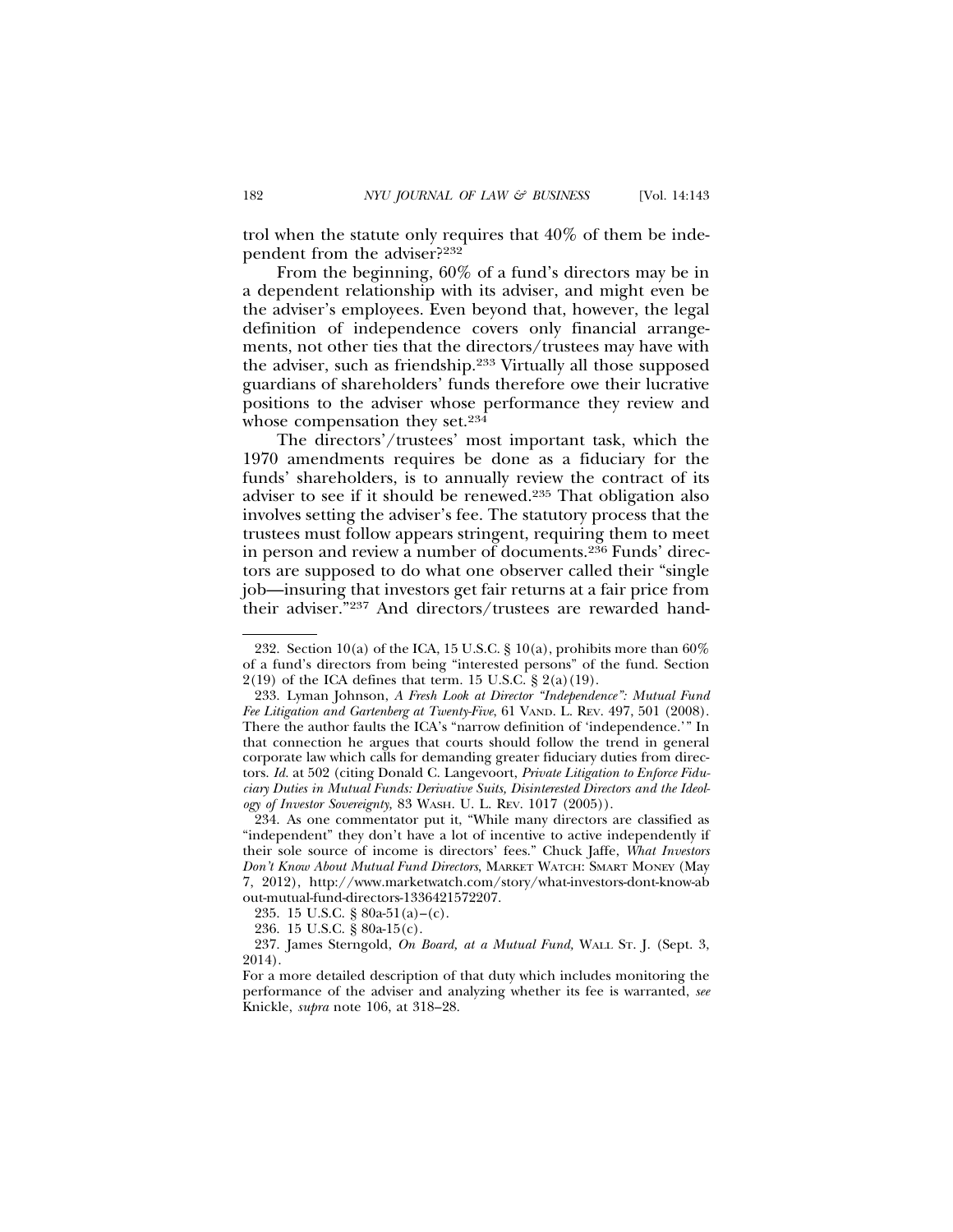somely for discharging that duty, with payments well into six figures. For instance, some on the board of Pacific Investment Management Co. (Pimco) pull in upwards of \$300,000 annually238 and the outside directors of some of Fidelity's funds make more than \$400,000.239 These fees, like every other charge to the fund, ultimately come out of the investors' pockets.

To earn these amounts, fund directors typically attend meetings (some quarterly, others more frequently). They also serve on committees, and some oversee a group of funds in a particular family.240 Yet directors/trustees almost never fire underperforming advisers and replace them with new ones.<sup>241</sup> Yale Professor John Morely, who has written extensively in this area, summed that up with this comment: "Corporate boards fire CEOs all the time, or they change the company's direction, but with mutual funds it almost never happens."242

As another commentator put it, "Directors would show that they get it by pruning and harvesting funds that deserve to be closed when no one but the fund firm is benefitting or the strategy hasn't proven viable."243 Yet, to the contrary, these theoretical watchdogs for investors nearly always approve a renewed contract for the advisers who just so happen to have appointed them to their highly lucrative positions.

## CONCLUSION: SHAREHOLDER LITIGATION AS THE EFFECTIVE REMEDY

Since the great reforms of the 1930s (and perhaps before), there have been substantial concerns that mutual funds have not been treating their shareholders fairly, and that their operators and affiliates have been using them as a means of personal enrichment. Congress addressed these concerns directly in its 1970 amendments to the ICA—focusing on the obvious flash point in such charges—the fees that advisers

<sup>238.</sup> Sterngold*, supra* note 237*.*

<sup>239.</sup> BIRDTHISTLE, *supra* note 20, at 37.

<sup>240.</sup> Jaffe, *supra* note 234.

<sup>241.</sup> For cases upholding Section 36(a) charges that trustees renewed advisers' contracts despite records of poor performance, *see Curran v. Principal Mgmt. Corp.*, No. 4:09-cv-00433, 2010 WL 2889752 (S.D. Iowa June 8, 2010); *Chill v. Calamos Advisors LLC*, 175 F. Supp. 3d 126, 142–43 (S.D.N.Y. 2017).

<sup>242.</sup> Sterngold, *supra* note 237. 243. Jaffe, *supra* note 234, at 3.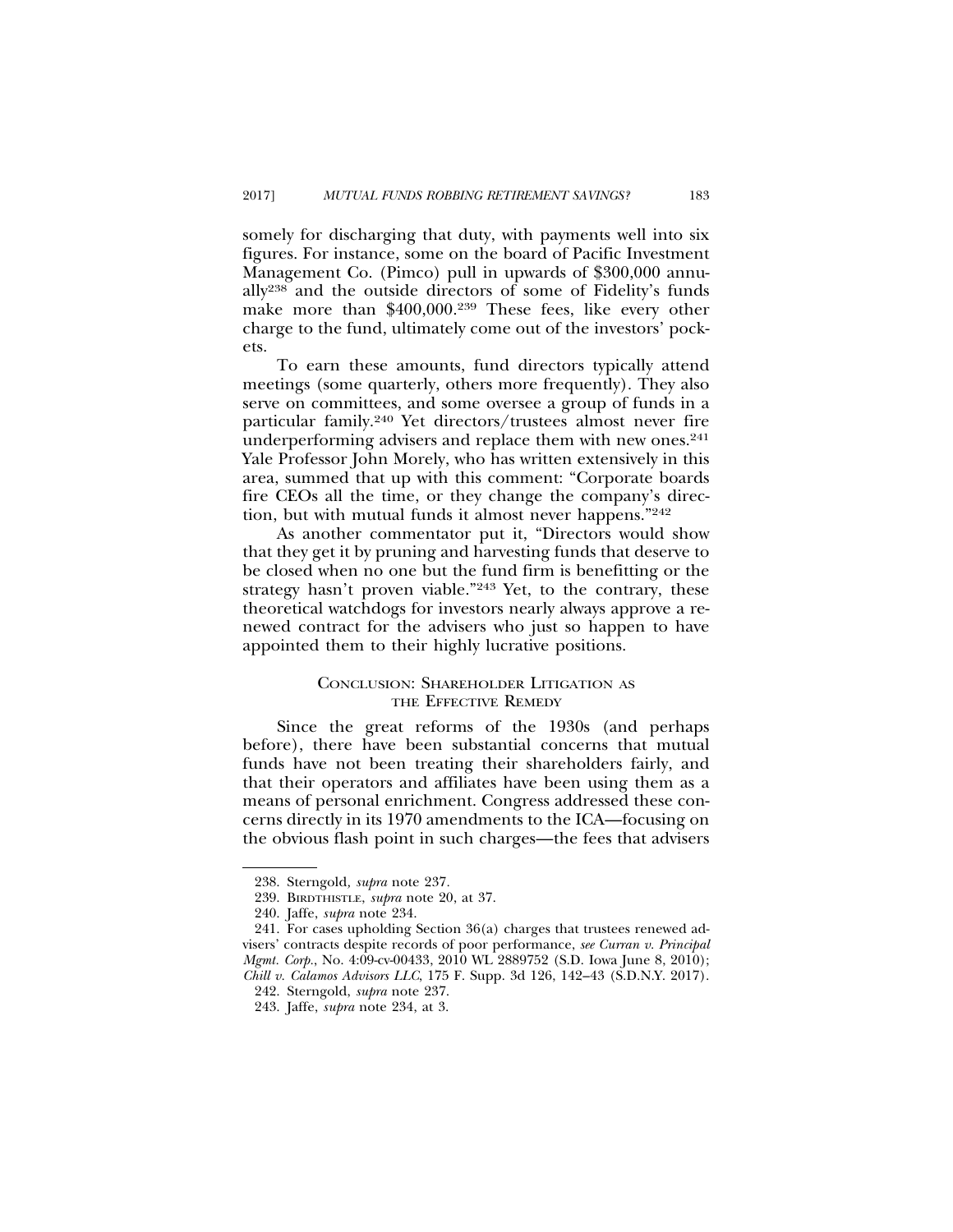receive. It therefore placed fiduciary duties directly on advisers with regard to fees, and imposed similar obligations on fund directors in their approval of adviser contracts that legitimize such compensation arrangements. To assure that those safeguards would be enforced, the amendments also gave both the SEC and private investors express causes of action against advisers and fund directors for excessive fees.

While Commission officials from time to time have talked about bringing cases for excessive fees,<sup>244</sup> their enforcement actions of late have only been for less serious charges involving deficiencies in the process that directors must employ when they renew adviser contracts.<sup>245</sup> Such cases typically involve issues of whether directors were supplied the information they needed to evaluate the performances of their advisers. While of some significance, such actions pose no direct challenge to excessive fees themselves.

In addition to being more aggressive in attacking those abuses, the Commission could use its rule-making ability to compel more conspicuous and meaningful disclosure about the total compensation paid by mutual fund shareholders and the negative impact those expenses have on the returns from their investments. Truth-in-Lending statutes present an obvious practice for the Commission to emulate. Under those, full information about the cost of loans, including their annual percentage rates, must be presented in a highly visible box that all borrowers can understand.246

<sup>244.</sup> The SEC has created the "Fund Fee Initiative" in its Asset Management Unit. Its co-chief stated recently that its purpose is ". . . to develop analytics. . . for inquiries into the extent to which mutual fund advisers charge retail investors excessive fees." Julie M. Riewe, Co-Chief, Asset Management Unit, Division of Enforcement, U.S. Sec. and Exch. Comm'n, Conflicts, Conflicts Everywhere—Remarks to the IA Watch 17th Annual IA Compliance Conference: The Full 360 View (Feb. 26, 2015), https://www.sec .gov/news/speech/conflicts-everywhere-full-360view.html.

<sup>245.</sup> Mary P. Hansen & Daniel E. Brewer, *SEC Charges Mutual Fund Board Members and Investment Adviser with Violations of Section 15(c) for Deficient Advisory Contract Approval Process,* NAT'L L. REV.*,* July 8, 2016, http://www.natlaw review.com/article/sec-charges-mutual-fund-board-members-and-investment-adviser-violations-section-15c-.

<sup>246.</sup> *See, e.g.*, 15 U.S.C. § 1604 (laying out the disclosure requirements for mortgage loans). As to the requirement that finance charges be "clear[ ] and conspicuous[ ]," *see* 12 C.F.R. § 1026.17 (2015). With the election of Donald Trump as president, however, there may be a major overhaul of the federal regulations covering consumer transactions which could deregulate